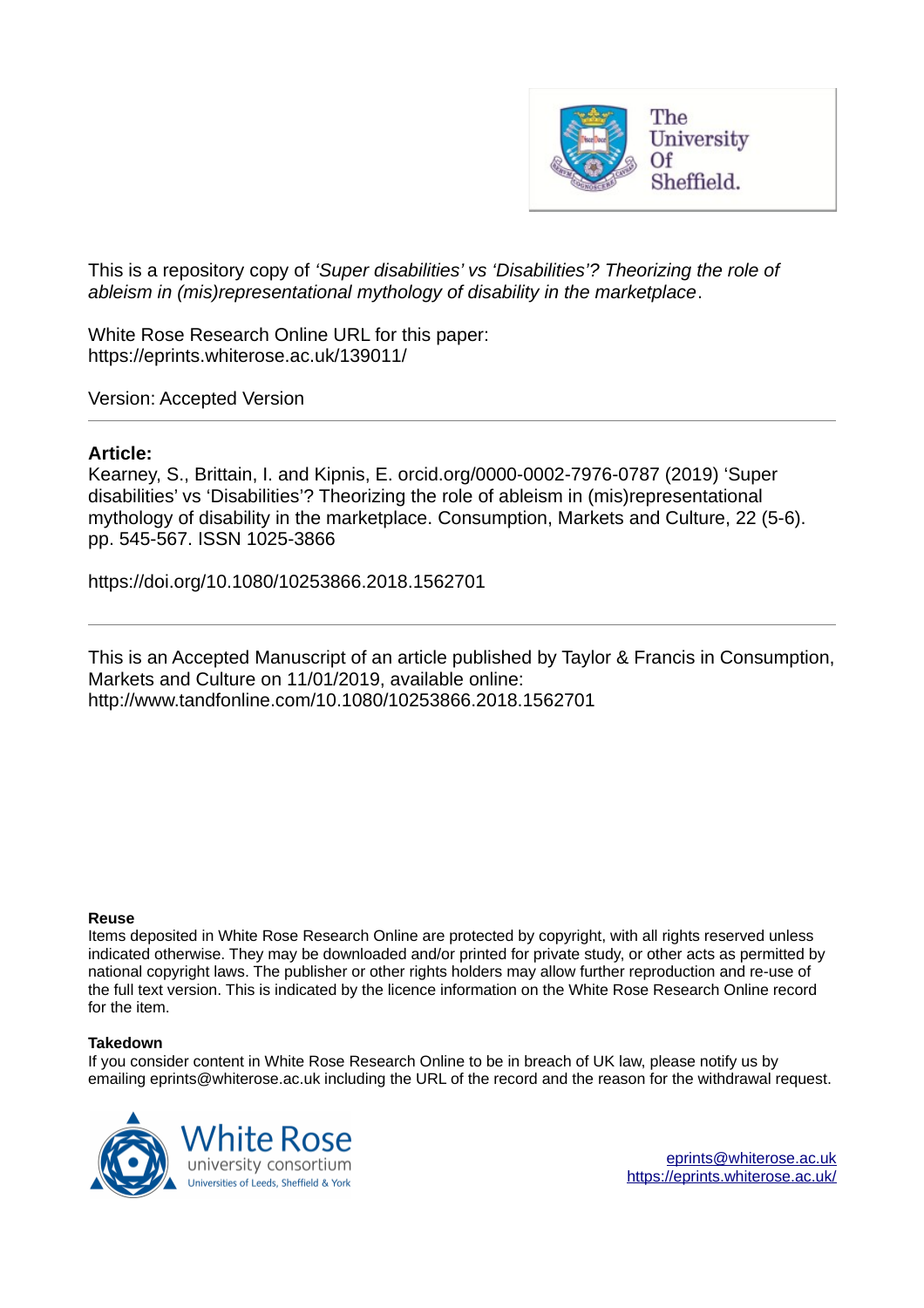# **'Super disabilities' vs 'Disabilities'? Theorizing the role of ableism in (mis)representational mythology of disability in the marketplace.**

Forthcoming in Consumption, Markets, & Culture, Special Issue on Marketplace Exclusion

Shauna Kearney, Ian Brittain

Coventry University, Coventry, United Kingdom

[kearneys@uni.coventry.ac.uk](mailto:kearneys@uni.coventry.ac.uk)

[aa8550@coventry.ac.uk](mailto:aa8550@coventry.ac.uk)

Priory Street,

Coventry,

CV1 5FB

West Midlands,

United Kingdom

Telephone: +44(0) 24 7765 9439

Eva Kipnis,

The University of Sheffield

[Eva.Kipnis@sheffield.ac.uk](mailto:Eva.Kipnis@sheffield.ac.uk)

Acknowledgement: The authors wish to express their thanks and appreciation to the Special Issue editors and the three anonymous reviewers for their insightful comments on the earlier versions of this manuscript.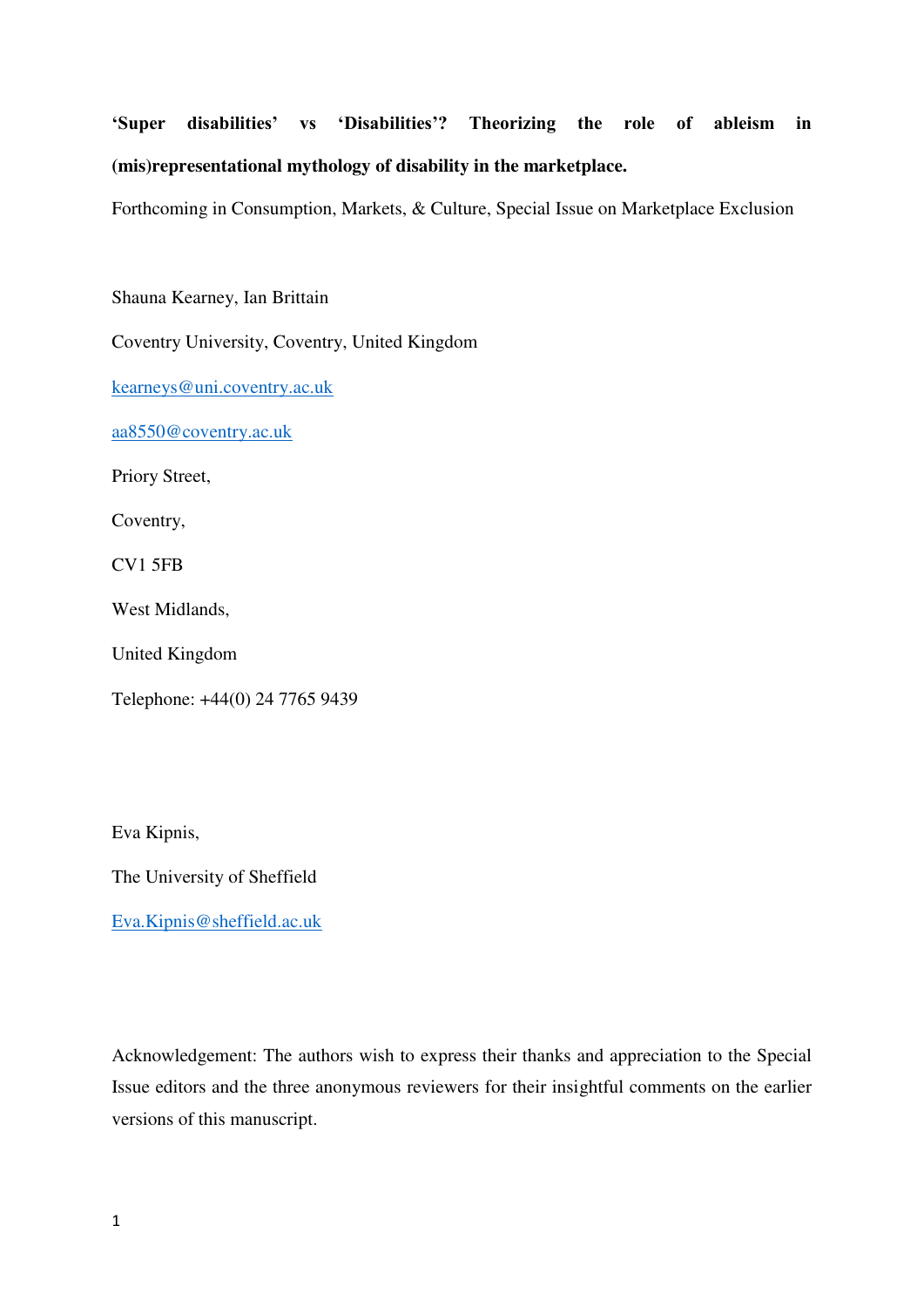# **'Super disabilities' vs 'Disabilities'? Theorizing the role of ableism in (mis)representational mythology of disability in the marketplace**

# **Abstract**

People with disabilities (PWD) constitute one of the largest minority groups with one in five people worldwide having a disability. While recognition and inclusion of this group in the marketplace has seen improvement, the effects of (mis)representation of PWD in shaping the discourse on fostering marketplace inclusion of socially marginalized consumers remain little understood. Although effects of misrepresentation (e.g., idealized, exoticized or selective representation) on inclusion/exclusion perceptions and cognitions has received attention in the context of ethnic/racial groups, the world of disability has been largely neglected. By extending the theory of ableism into the context of PWD representation and applying it to the analysis of the *We're the Superhumans* advertisement developed for the Rio 2016 Paralympic Games, this paper examines the relationship between the (mis)representation and the inclusion/exclusion discourse. By uncovering that PWD misrepresentations can partially mask and/or redress the root causes of exclusion experienced by PWD in their lived realities, it contributes to the research agenda on the transformative role of consumption cultures perpetuating harmful, exclusionary social perceptions of marginalized groups versus contributing to advancement of their inclusion.

**Keywords:** Ableism; (Dis)ability; (Mis)representation; Advertising; Inclusion/Exclusion; 'Supercrip' stereotyping.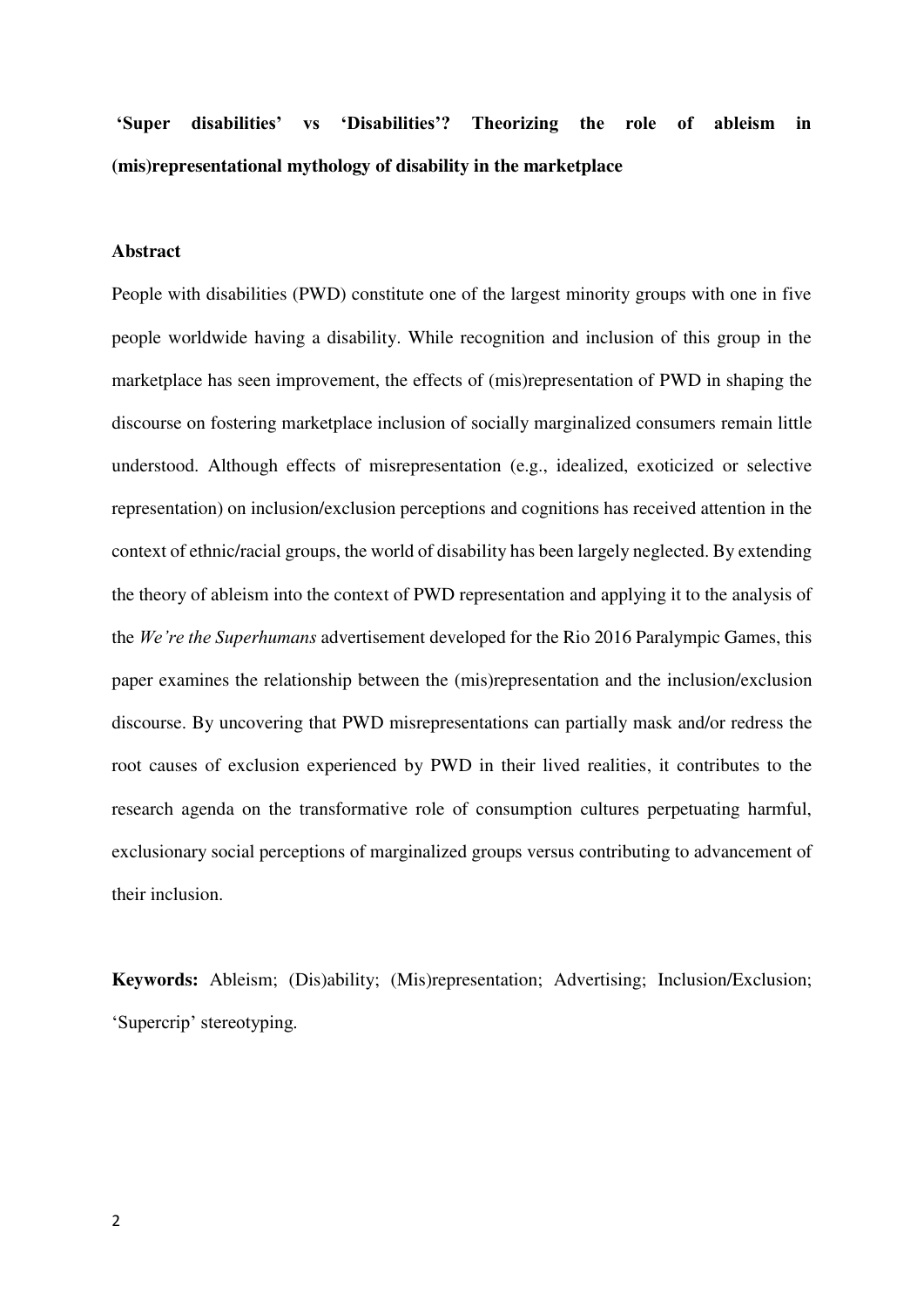# **Introduction**

*"…lack of disability representation in mainstream media is a constant problem; it's both a cause and effect of societal prejudices surrounding disability"*

(Ladau 2017)

People with disabilities (PWD) constitute one of the largest minority groups with one in five people worldwide having a disability (WHO 2016). Yet the role of PWD representations created by marketing communications, as a marketplace function of engaging with consumer cultures, in their perceptions of the marketplace and, more broadly, social inclusion/exclusion remains a largely underexplored area of consumer and marketing research. Whilst unsurprising since those not adherent to an 'acceptable', socialized body have been historically largely excluded from media in general and advertising images more specifically (Hardin 2003; Thompson and Hirschman 1995), the past decade has seen a modest gradual growth in PWD representation, particularly in advertising campaigns. However, driving marketplace representation merely scratches the surface of the PWD inclusion agenda.

Some of the narratives in media representations of PWD have received criticism in disability studies as misrepresenting the lived realities of this group or legitimizing conceptions of impairment, rather than social accommodation, being the main barrier PWD experience in society (Berger 2008). For example, representations of PWD as a "plot of someone who has to 'fight against his/her impairment' in order to overcome it and achieve unlikely success" (Silva and Howe 2012, 178) are considered to perpetuate the 'supercrip' stereotype, e.g. society's general low-level of expectations regarding PWD.

We posit that emergence of misrepresentative conceptions of PWD can be better understood and addressed through the theoretical lens of ableism, defined as an ability-based view of a person's body in relation to others in society (Wolbring 2011). As such, misrepresentation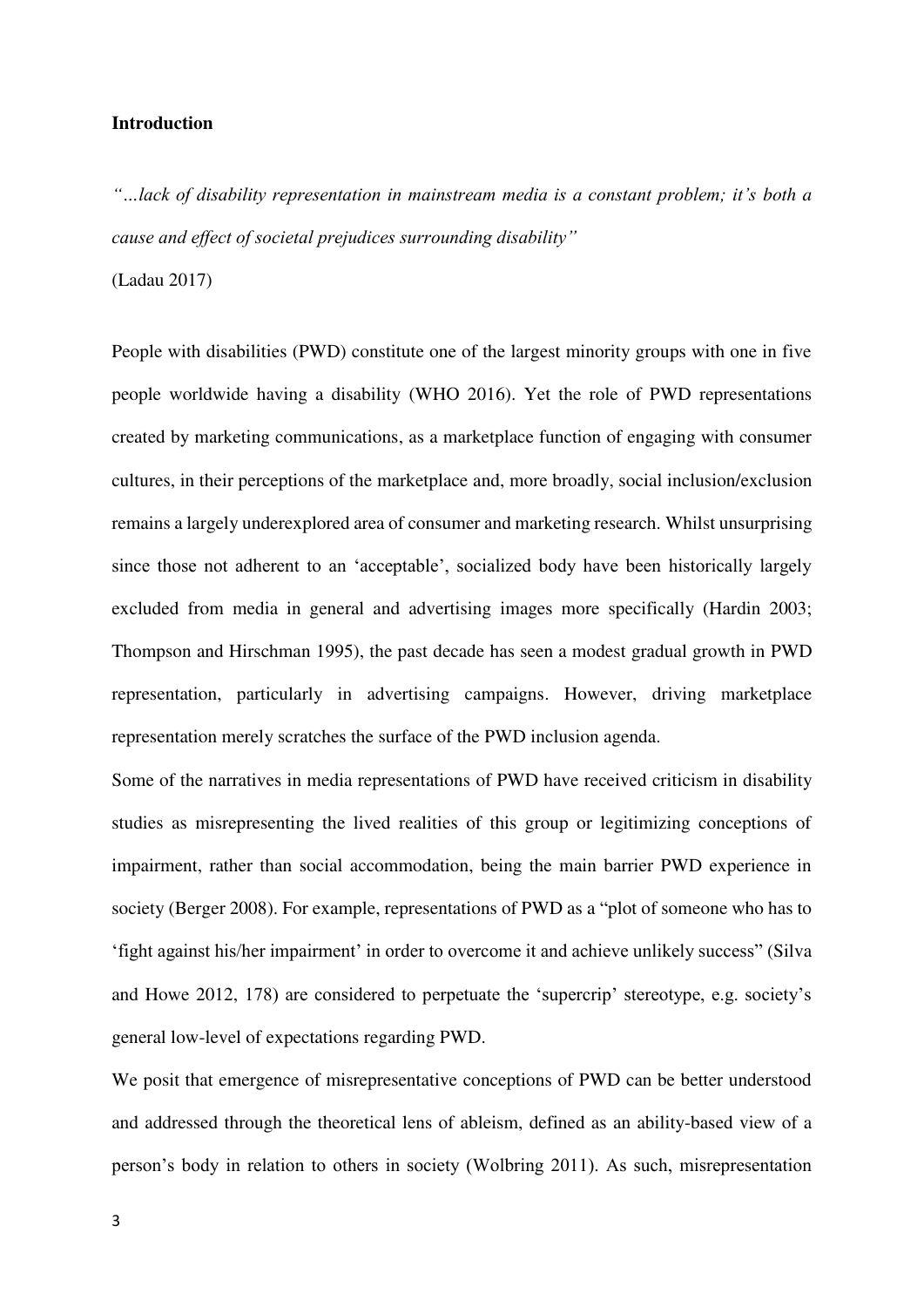constitutes a manipulation of those represented for consumption by others (Schroeder and Borgerson 2005; Schroeder and Zwick 2004). Hence, misrepresentation of PWD, even if construed with intentions of communicating inclusivity, can embody ableism-informed expressions of a "deeply and subliminally embedded" (Campbell 2008, 153) implication that PWD should strive to eradicate/overcome impairment to meet the standards deemed as the acceptable 'ability norm', to gain marketplace inclusion. Such assertions of ableist ideals of 'able disability' can manipulate the overall PWD inclusion agenda to perpetuate exclusion of PWD population overall or of specific PWD groups.

Importantly, ableism conceptually does not pertain exclusively to disability contexts and enables examination of other ability-justified constructions of forms of being (e.g., gender, ethnicity) position in the sociocultural order. The attractiveness of ableism as a theoretical perspective is that it enables appreciation of impairment as a complex, multidimensional force informing construction of disability and at the same time allows the examination of the interplay of impairment with other discriminatory constructions in consumption cultures. Hence, extending the theory of ableism into the analysis of the PWD marketplace (mis)representation enables what Whetten (2009) refers to as theorization of context to advance the conceptual outlook on the processes underlying marketplace inclusion/exclusion and to contribute transformative consumer wellbeing-focused models for advancement of marketing theory, practice and policy (Mick et al. 2012).

Against this background, in this paper, we interrogate the following question: whether and how meanings elicited by advertising (mis)representations of PWD evoke and relate to perceptions and views on PWD inclusion/exclusion? We proceed as follows: first, grounding in a sociospatial view on the marketplace (Saatcioglu and Ozanne 2013) we define advertising misrepresentation as a form of marketplace exclusion. We then integrate extant literature on PWD marketplace inclusion/exclusion (Kaufman-Scarborough 2015; Baker 2006; Baker et al.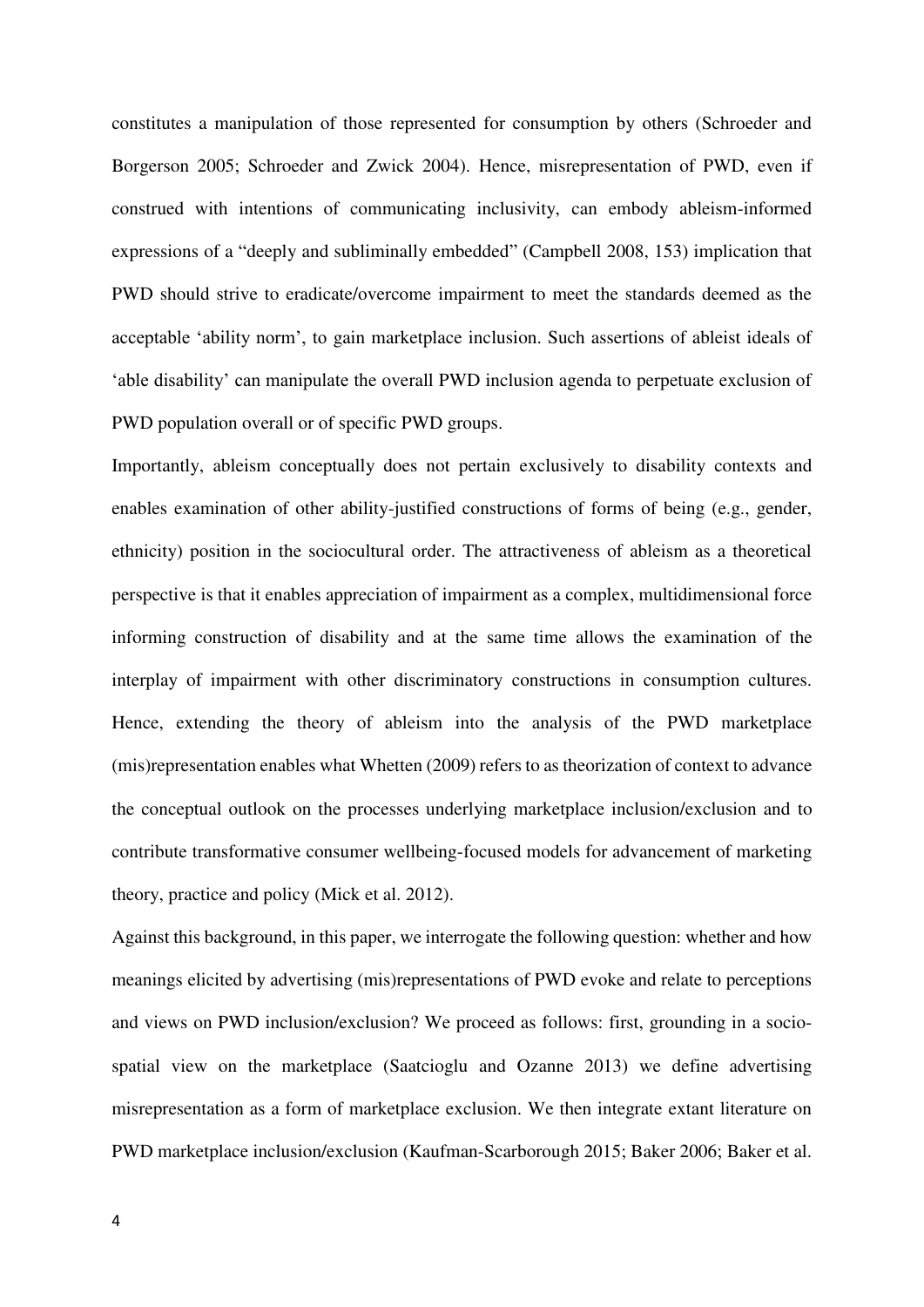2007), misrepresentation (Schroeder and Borgerson 2005) and ableism (Goodley 2014; Wolbring 2011; Campbell 2008), to show how, in addition to outright omission (nonrepresentation), ableism-informed marketplace misrepresentations of PWD can be manifested as: 1) exoticized idealization (representation portraying a 'supercrip' stereotype); and 2) faceist idealization (selective representation of PWD with characteristics closest to perceived 'able disability' norms). Next, through a multimodal case study of the *We're the Superhumans* campaign by UK broadcaster Channel 4 we explore the relationships between forms of PWD marketplace (mis)representation and the social discourses on inclusion/exclusion. Our findings show that PWD misrepresentations can partially mask the root causes of exclusion experienced by PWD and/or redress meanings of inclusion/exclusion to reinforce an ableist mythology of disability in consumption culture. We draw from these findings to outline directions for future research.

#### **Theoretical underpinnings**

As a form of social exclusion (e.g., an individual or group being disadvantaged, ostracized or restricted from participating in activities and/or environments in society), exclusion of PWD in the marketplace constituted a largely underexplored domain of consumer research until the ground-breaking work of Baker, Kaufman-Scarborough and colleagues (see Baker 2006; Baker et al. 2007; Kaufman-Scarborough and Baker 2005; Childers and Kaufman-Scarborough 2009). While still in its infancy, this stream of research is steadily gaining momentum.

So far extant studies have predominantly focused on exclusion (and, inversely, inclusion) and perceptions and cognitions resultant from experiences of physical (non)accommodation by the marketplace for PWD as consumers. That is, PWD marketplace inclusion/exclusion has been examined from perspectives of full or partial (in)accessibility of retail servicescapes (Dennis et al. 2016; Falchetti, Ponchio and Poli Botelho 2016; Baker et al. 2007); online communities of consumption (Annette-Hitchcock and Xu 2015); visual advertising (Kaufman-Scarborough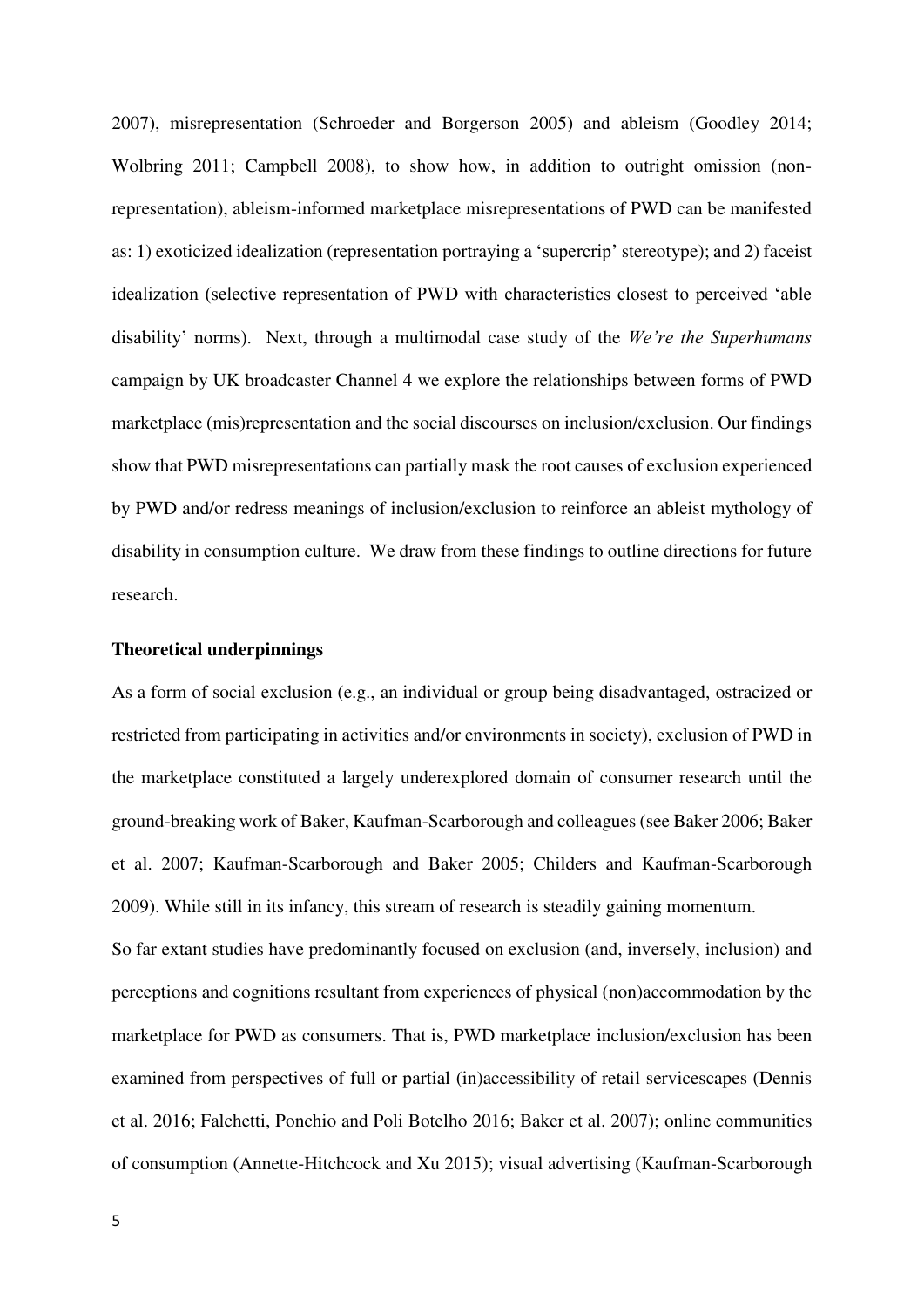2001); self-care products (Downey and Catterall 2006) and other marketplace resources (Kaufman-Scarborough and Baker 2005) stemming from non-accommodation for visual impairment, wheelchair use, behaviors related to intellectual impairments etc. (Pavia and Mason 2012).

These studies show that physical (non)accommodation has profound effects upon PWD sense of identity whereby perceptions of marketplace exclusion can perpetuate self-stigmatization. Although an important step forward in advancing the PWD marketplace inclusion agenda, the focus upon physical (in)accessibility largely neglects inclusion/exclusion perceptions and cognitions that can arise through experiences of symbolic (non)accommodation as expressed by the images and narratives created and conveyed by marketplace actors. We, therefore, turn our attention to the potential impact of advertising in overcoming or reinforcing meanings (perceptions and views) related to PWD marketplace inclusion/exclusion.

# *Advertising misrepresentation as a form of marketplace exclusion*

Advertising – a key form of marketing communication – embodies a form of what Saatcioglu and Ozanne (2013) term a subjective social space, i.e., a mental projection of concepts, metaphors, symbols and discourses related to social order as envisioned by marketers and other marketplace actors generating this space. Creation of images and narratives based on different characteristics of those consuming this space often serves to represent diversity and inclusion as social order in the marketplace (Schroeder 2015; Gopaldas and DeRoy 2015). As one of the social communication's means, advertising is situated in the sociocultural codes and individual conceptions of the self and the society and must be examined both as reflector and influencer of socially harmful versus wellbeing-enhancing values, norms, and behaviors (Schroeder and Zwick 2004; Carrigan and Szmigin 2000).

Among those consuming advertising, its meanings can be understood as misrepresentation (i.e., misconstruing, intentionally or unintentionally, one's identity). Experiences of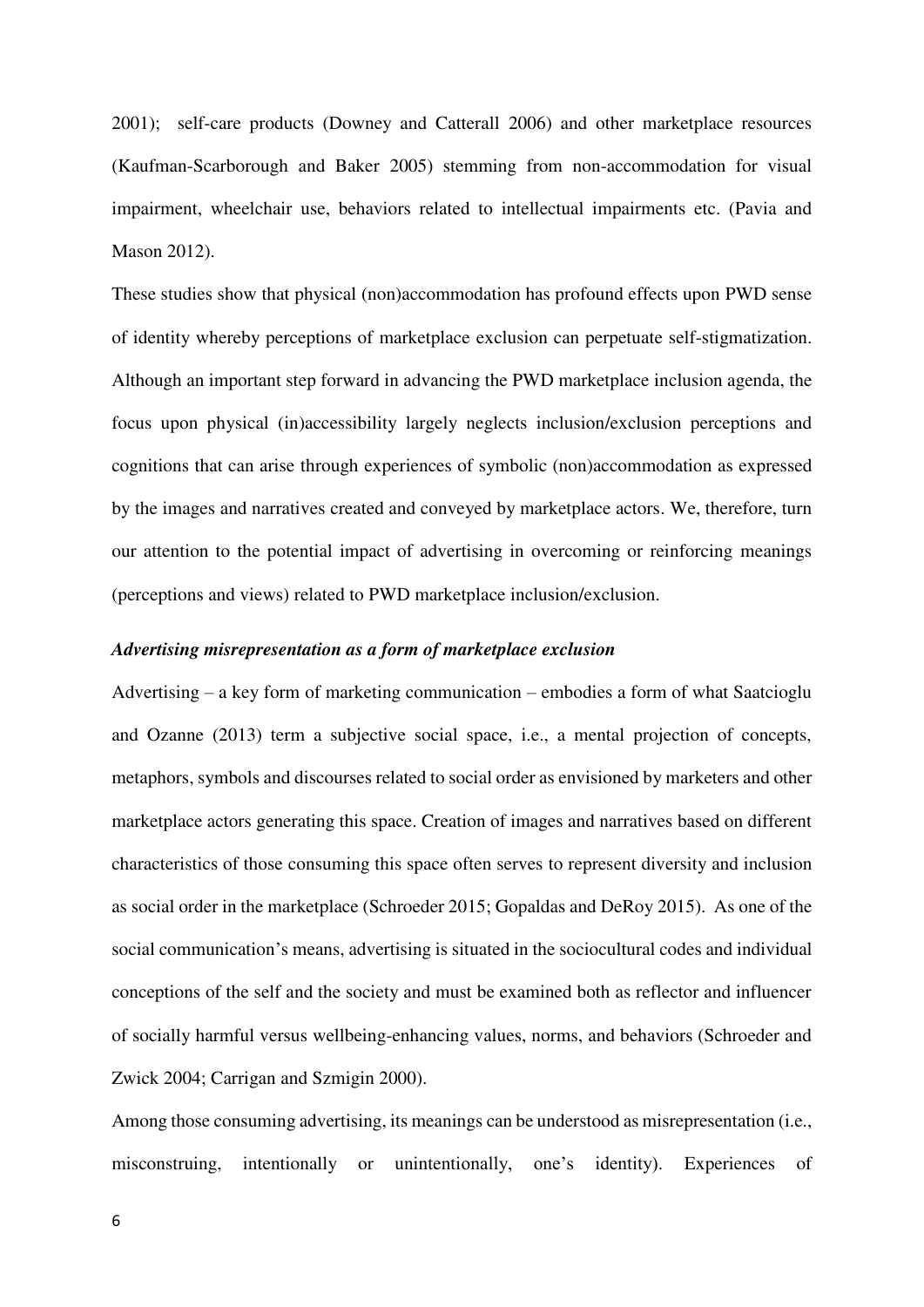misrepresentation generate/exacerbate perceptions of greater social distance and inferiority, sense of identity threat, insecurity and stigma, and cognitions of social exclusion, thus negatively affecting evaluation of the self and position in the society (Kipnis et al. 2013; Broderick et al. 2011; Goffman 1963). That is, since one's management of identity in contemporary societies entails intensified self-scrutiny whereby association with particular brand(s) and/or consumption community(ies) serves the goals of identity work, whether and how one's body and characteristics associated with it (such as success, particular social roles) is represented in advertising plays an important role in the construal of one's social standing (Thompson and Hirschman 1995).

Schroeder and Borgerson (2005) offer a helpful organizing framework for understanding forms of misrepresentation: 1) face-ism refers to more prominent representation (males vs females, young vs old etc.); 2) idealization encompasses depicted accomplishment of largely unattainable, inaccessible goals (idealized body images, lifestyles, situations etc.); 3) exoticization entails emphasis on specific characteristics of an individual (visual appearance such as skin color or dress, accent etc.) to the point of making them appear unusual and strange; and 4) exclusion refers to omission of certain characteristics (poverty, ethnicity/race, etc.). In the context of PWD representation this framework highlights that, paraphrasing Kaufman-Scarborough's (1999) influential thought piece, inclusive advertising constitutes more than depicting PWD-related images and narratives: rather, it is about constructing representations aligned with and accommodating for their realities.

While identifying the potential of misrepresentation to generate/exacerbate exclusionary perceptions and cognitions, extant consumer research has paid little attention to unpacking, critiquing and addressing the causal processes underpinning the construction of misrepresentation to explain how and why it occurs in general, and in the context of PWD in particular. A handful of studies point out that idealization and/or dominance of particular body

7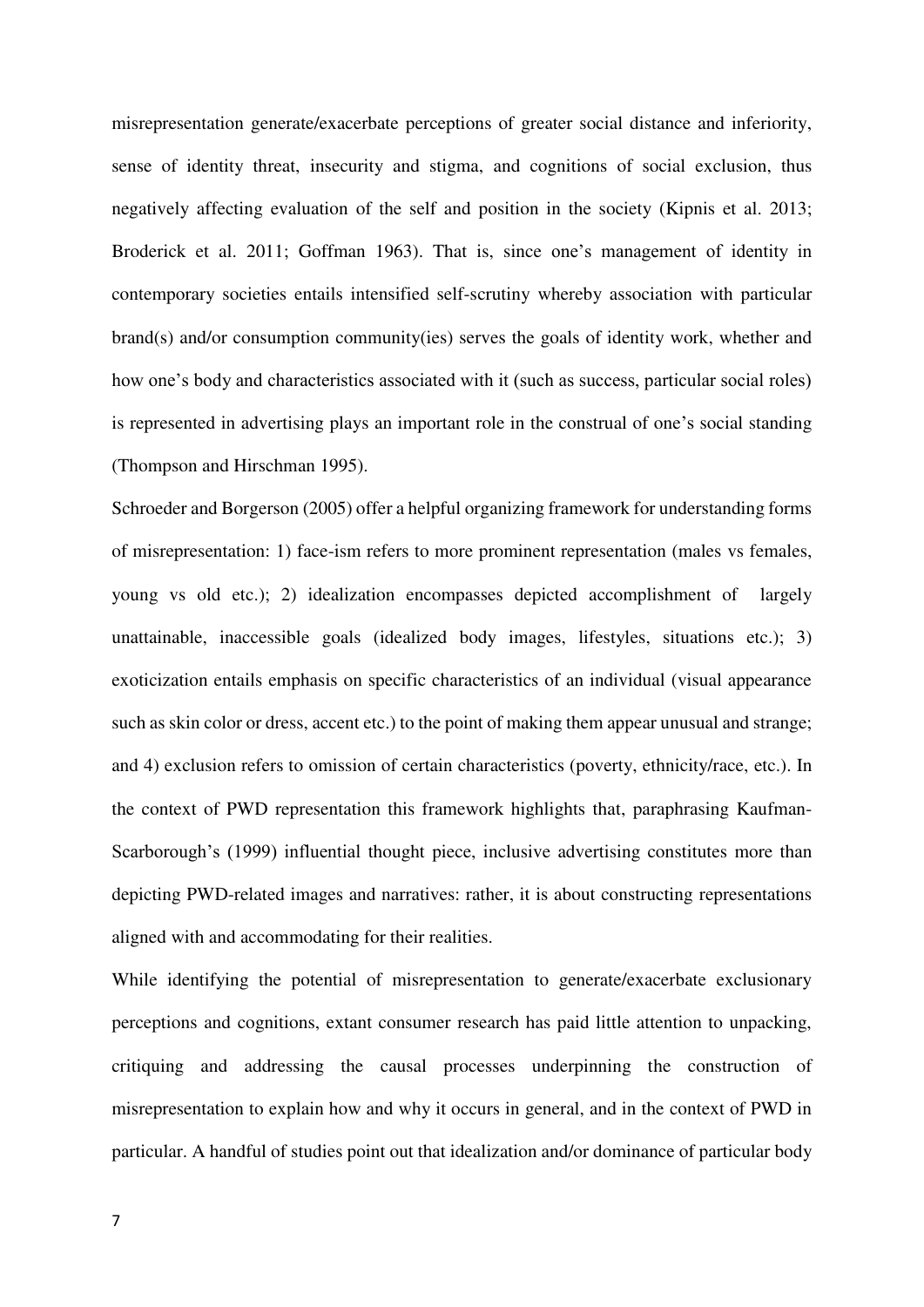characteristics (such as gender, appearance) in advertising narratives is a reflection of a universally common cultural tendency to construct and follow what Campbell (2004) terms a 'hero myth'. The 'hero myth' represents a tale of a once ordinary man who emerges into an extra-ordinary form of being through a journey of encountering and overcoming challenges other beings cannot – for instance, Gee (2009) demonstrates how the hero mythology finds expression in 'warrior' portrayals of masculinity in sport advertising. However, much more work remains to be done in order to understand the impact of inclusion/exclusion perceptions derived from such mythological expressions on those advertising seeks to represent.

A particularly scant attention has been paid to the processes informing mythological, misreprentational expressions of disability. Although a handful of studies on PWD misrepresentation in other forms of media exists in disability studies (Hardin 2003; Briant, Watson and Philo 2013), very few works (e.g. Bolt 2014; Duncan and Aycock 2005) address PWD misrepresentation in advertising. As eloquently summarized by Duncan and Aycock (2005, 136), a gap exists whereby "works on advertising seldom deal with disability; works on disability rarely speak of advertising". A conceptual lens helpful for bridging this gap is the theory of ableism, discussed next.

#### *Ableism: a lens for understanding drivers and effects of PWD inclusion/exclusion*

The concept of ableism encapsulates how the notion of a 'diminished state of being' is socioculturally construed. It represents a sentiment of valuing certain abilities and/or characteristics over others promoted by social groups and structures that produces a particular understanding of the body and how it is viewed and judged by others. In its broadest sense ableism therefore encompasses an ability-justified realization of a person's body and conception of their being in relation to others in the social space and incorporates a wide range of 'isms' including racism, sexism, ageism, disableism etc. (Wolbring 2011).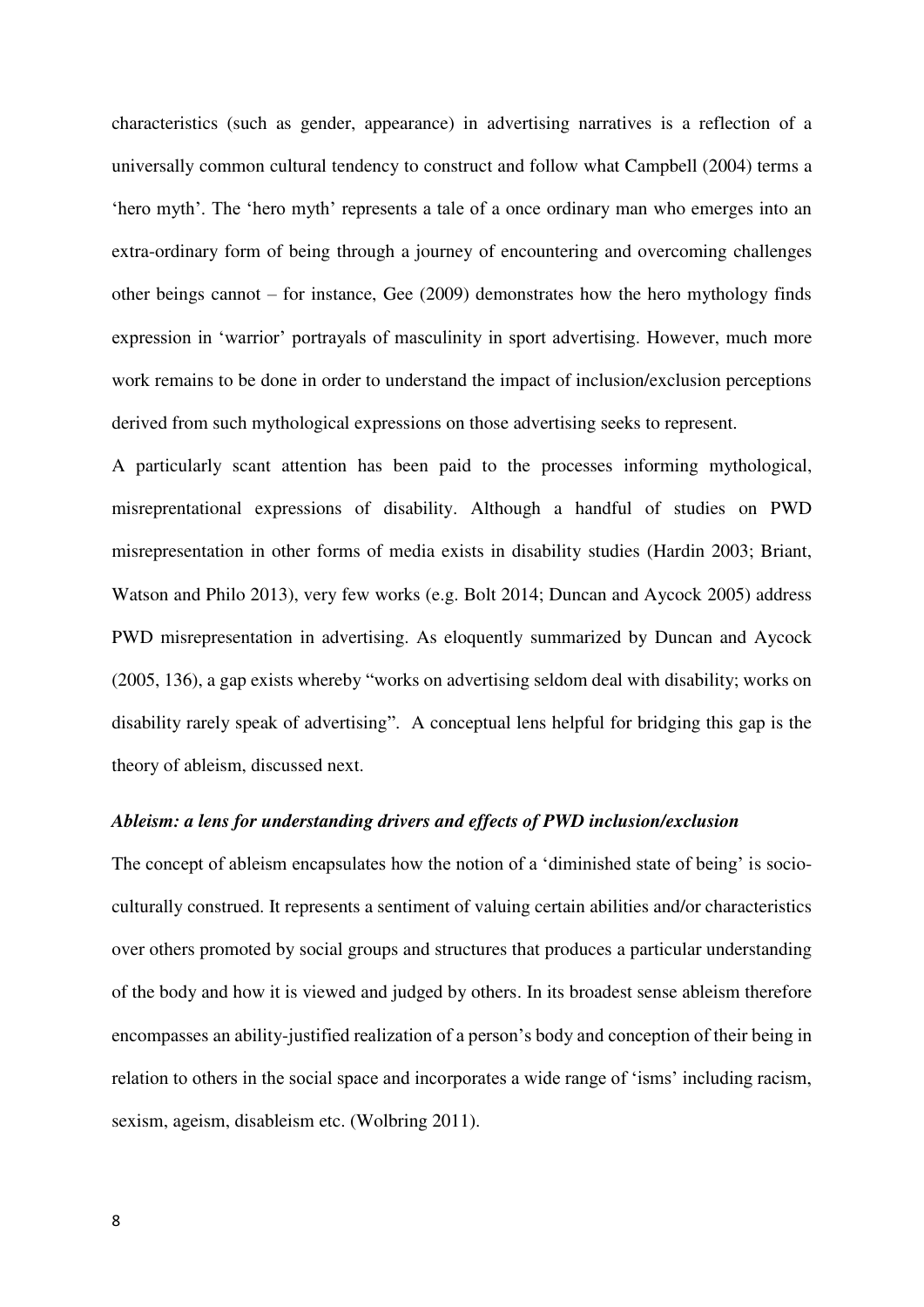Ableism is closely associated with the notion of normalcy and resultant power relationships based upon normative values. As such, normalcy reflects conceptions of the legitimate way of being against which one's abilities and characteristics are judged, whereby those who best fit this construed norm uphold power over those who diverge from the norm. While existent in the background and unobtrusive in everyday life for people meeting the established criteria of 'normal', for those perceived to deviate from the 'norm' it often exists in the foreground and is more prevalent in their experiences within the social order (Mahtani 2001; Goffman 1963). The way ableism works is perhaps best summed up in the quote from Figueroa (1993). Although it is specifically related to racism it would appear that the words 'race', 'racist' and 'racism' can be replaced by words such as 'class', 'gender', 'age', 'disability', 'sexual orientation' and all of their relevant 'isms' without changing the overall context and meaning, while in practice these might be differently experienced:

"[The] racist frame of reference can be thought of as a group myth, ideology, worldview, shared paradigm or embedded code in which real or supposed phenotypical or other features, taken as natural or inherent defining characteristics, constitute the key differentiating factor. It animates and constrains perception, interpretation and action, defines group identity, provides a rallying point for group loyalty and cohesion, structures social relations, provides a rationale for the existing social order, and performs a system maintenance function, serving the interests of those who hold power. It essentially operates at a tacit or taken-for-granted level" (Figueroa 1993, 93).

Indeed, discourses around issues such as race, gender, disability etc. have a number of similarities. They are generally based around a discussion of power relationships and how privileged group(s) obtain(s) and maintain(s) power over (an)other group(s) using 'othering' as a sociocultural construction that justifies the normalcy of one group's perspective over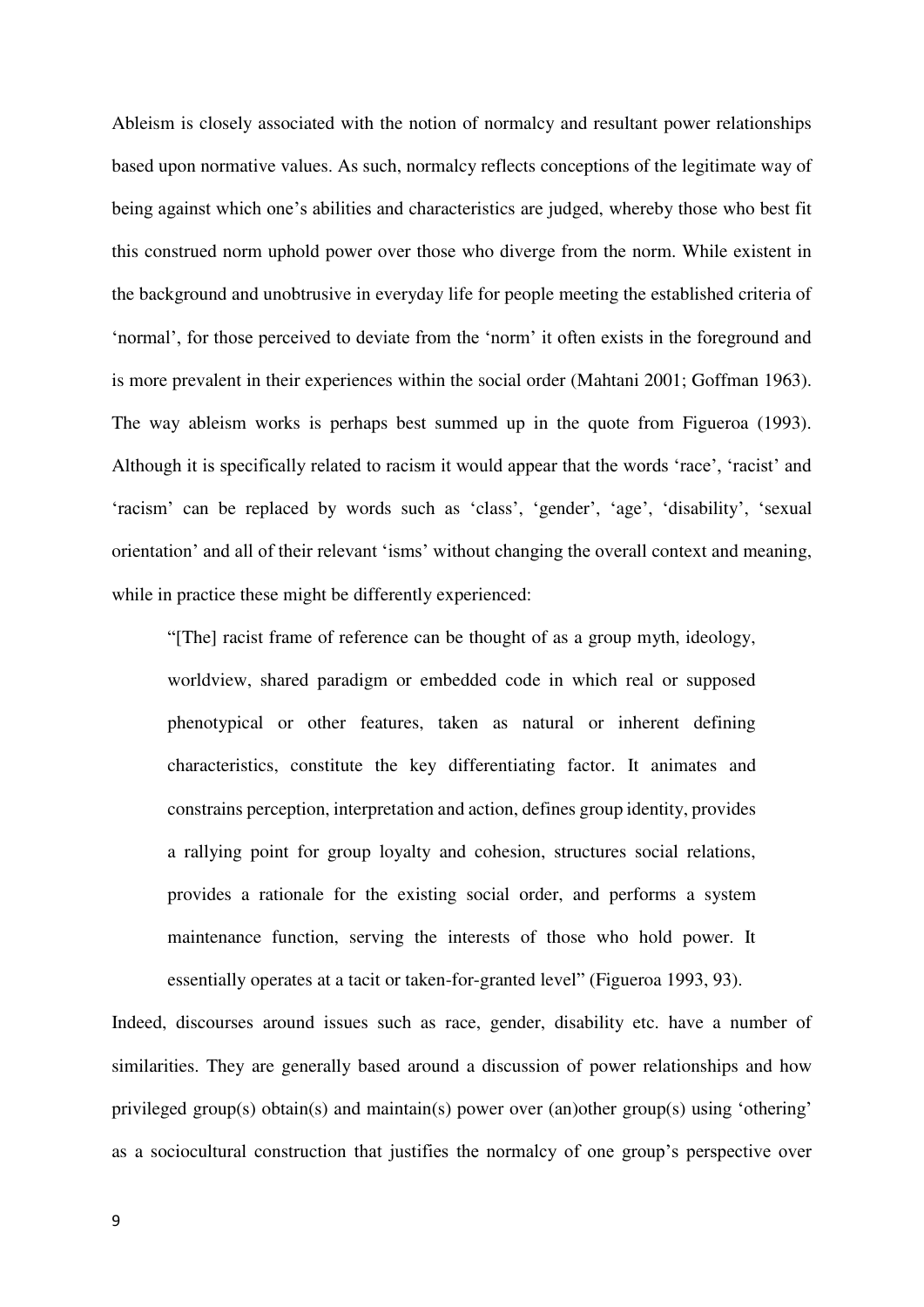alternative perspectives characterized as 'other' and judged as deviant (Brubaker and Cooper, 2000). Dominant groups' knowledge, experience and culture are thus universalized and become socially accepted as 'reality' (Berger and Luckmann 1966). Such cultural imperialism poses a particular paradox whereby the imperialized group(s) is/are both made invisible (through cultural norms) and simultaneously marked out, marginalized and/or fetishized as anomalous embodiments , usually related to visible characteristics such as skin color, gender, age, impairment, visible identifiers of religious beliefs etc. (Shildrick 2009; Eid 2014). Several streams of research have demonstrated how cultural imperialism plays out in, and powerfully transforms, various facets of human existence. Contextually, cultural imperialism can manifest as the whiteness ideology informing standards of beauty in post-colonial societies (Burton 2009), the myths of hegemonic masculinity (Gee 2009; Campbell 2004) and of effeminate gay men and sexualized femme lesbians (Tsai 2011), and a variety of ethno/racial stereotypes such as "disproportionately indigent, uneducated, violent and criminal" Blacks (Abraham and Appiah 2006, 184), and el bandido Latinos with an "unkempt appearance, the weaponry […], the sneering look" (Ramirez Berg 2002, 17).

Yet, despite commonalities between disability and other characteristics such as race or gender, disability warrants particular attention due to the complexity and multiplicity impairment as a human's body characteristic entails and to "many intersectional concerns [...] that impact on the experience and significance of any disabled state" (Shildrick 2012, 33). In the context of disableism – an ableist conception of PWD – deviation from the 'norm' is associated with abilities characterized by one's physical or intellectual capacity, whereby 'full' (i.e., without impairment) capacity is prioritized as the most legitimate, non-diminished form of being. Such prioritization at the most general level results in "societal attitudes that uncritically assert that it is better for a child to walk than roll, speak than sign, read print than read Braille" (Hehir 2002, 2). Furthermore, even in societies genuinely attempting to overcome such uncritical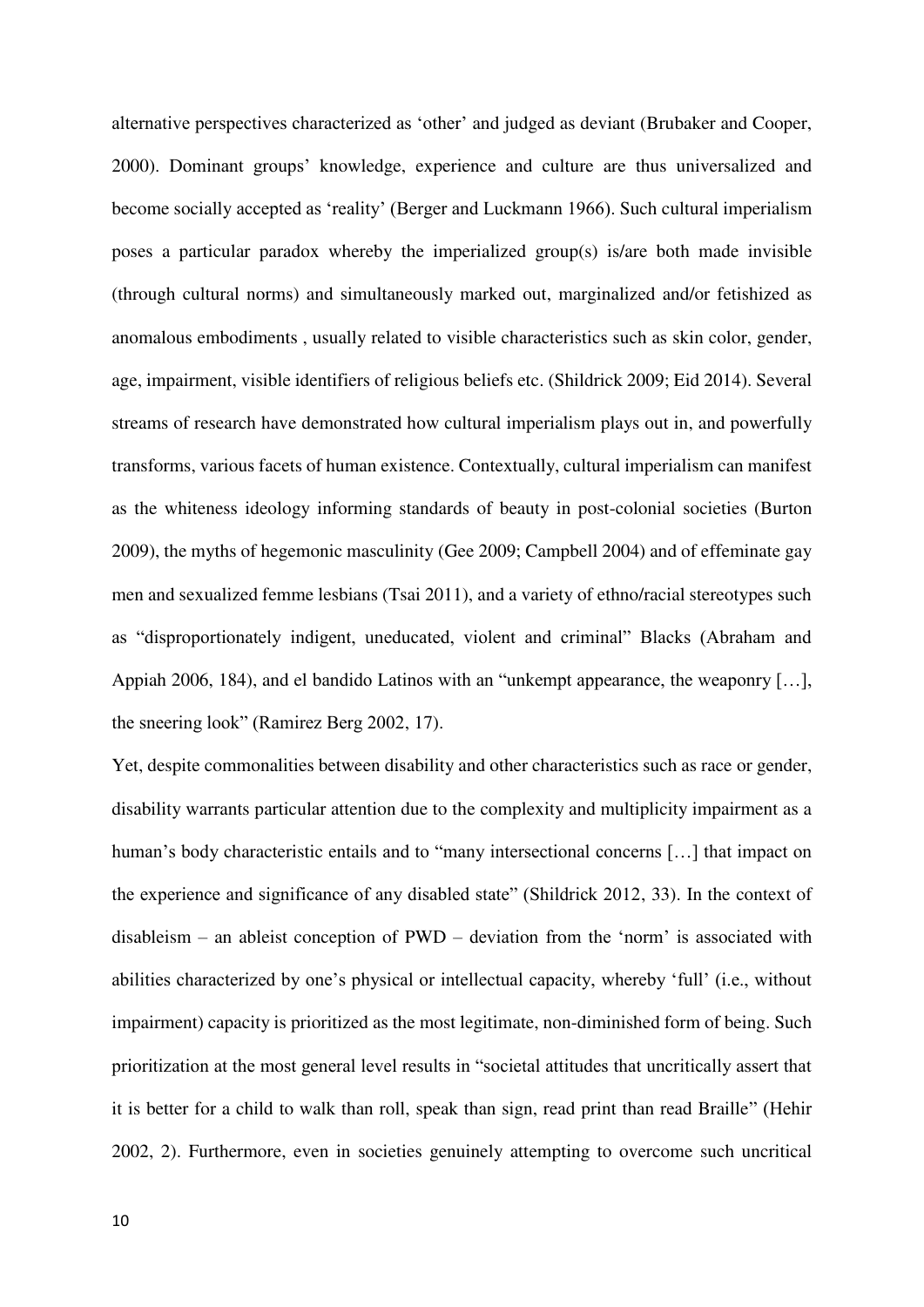assertions the type or degree of impairment can place one to be less or further divergent from the 'norm' (Deal 2003), as societies construe hierarchical ideals of 'acceptable' impairments whereby:

"acquired injuries such as spinal injury and blindness are placed at the top of the hierarchy, either because non-disabled people can empathize that an individual was once also a non-disabled person, or because their impairment is not perceived as a barrier to social interaction […] whereas other impairments, such as speech impairments, learning disabilities, mental health problems, facial disfigurements and so forth, can invoke fear, which then becomes a barrier to social interaction […] and therefore [they are] placed further down the hierarchy" (Smith 2012, 70).

From the perspective of disability representation, complexity and multi-dimensionality of impairment is reflected in the multiplicity of perspectives through which these representations are perceived. Worrell and colleagues (see Zoller and Worrell 2006; Worrell 2013) identify accuracy, social meaning and outcomes for those experiencing an impairment or illness as the three evaluative lenses of impairment and/or illness-related depictions. These findings underscore the importance of accurate and realistic representations acknowledging variability of experiences persons with even the same impairment can encounter in their daily lives and stress that token representations are problematic in the burden to stand for such variability and multiplicity (Zoller and Worrell 2006). At the same time, they emphasize the 'social dimension' of representation whereby portrayals of impairment/illness as barriers to participation in social life pose significant harms to the wellbeing of those represented.

Complexity of disableism must also be examined and understood in the broader context of diversity: as such, PWD are not defined by their impairment alone as their degree of social acceptability may also be informed by how it intersects with other 'isms' – e.g., on the basis of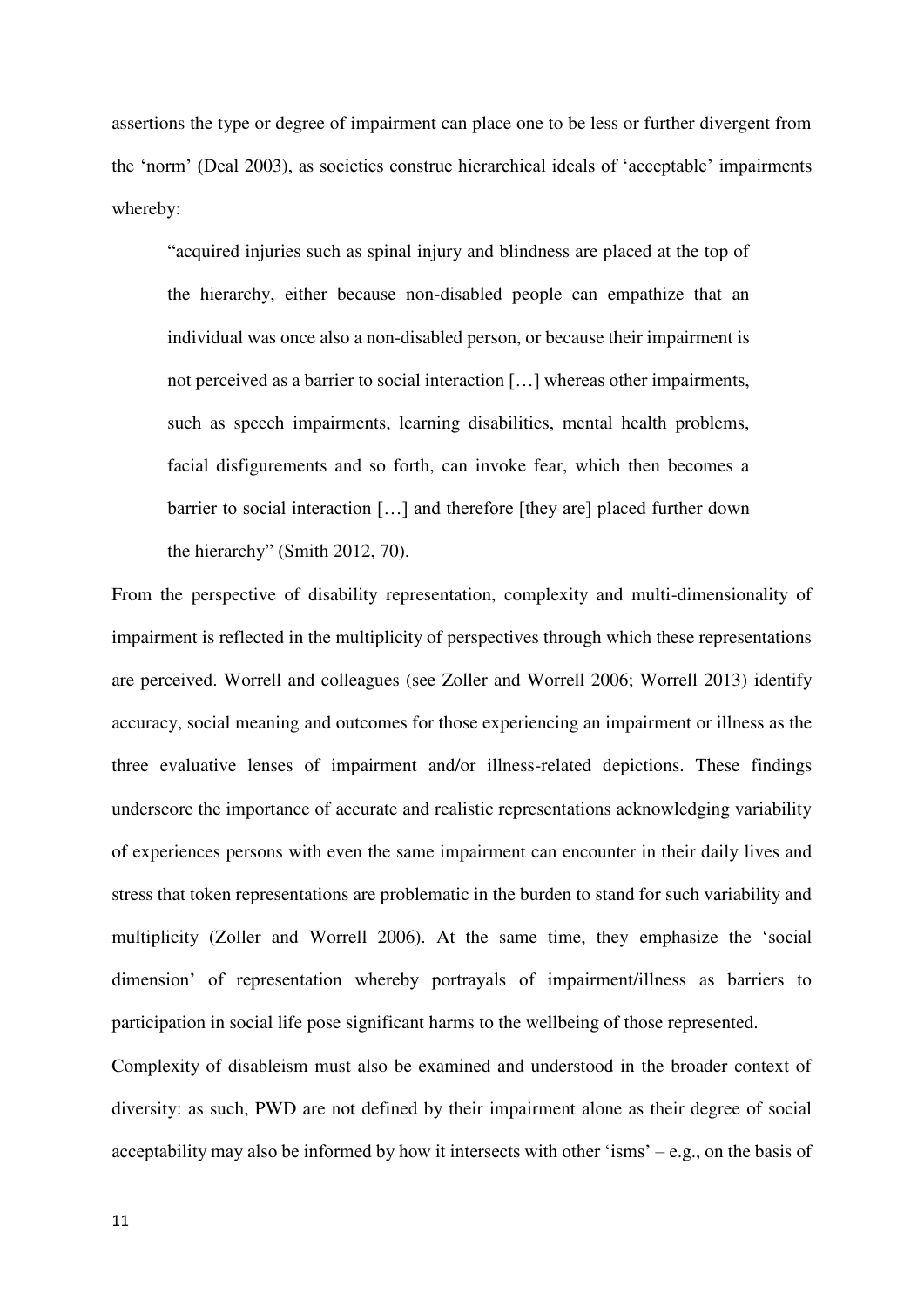their gender, sexual orientation, race/ethnicity etc. (Gopaldas and DeRoy 2015). That is, being characterized by impairment and other characteristics conceived as 'diminished' within dominant group(s) ideologies can render PWD as those with multiple anomalous embodiments. Finally, similar to other devalued groups, PWD are susceptible to internalizing and performing ableism in relation to themselves and other PWD (Campbell 2008). For example, internalized ableism has been evidenced in sport as acceptance by disabled athletes, coaches and administrators of the second-class status compared to non-disabled athletes and sports (Brittain 2016). In sum, ableism creates a link between reification of certain groups and imbalances of control over social spaces (Goodley 2014). The Foucauldian idea of power – knowledge (Foucault, 1976) explicates how ableist discourse operates in relation to PWD.

# *Power, Knowledge, Ableist Discourse and Disability*

Contemporary conceptions of disability are predominantly grounded in the pathological view on impairment emerged from medical discourse. In contemporary societies the power of the medical profession, gained through its ability to both define and name illnesses and body parts, as well as the power to heal injuries and cure illnesses, puts it in a very strong position to create and perpetuate discourses with respect to many areas of life related to the body and mind (Wendell 1996). That medical discourse works from a biological perspective has led to disability being conceived as merely a biological product, whereby the problems faced by PWD are the result of their physical and/ or mental impairments and are independent of the wider socio-cultural, physical, and political environments.

As a result of this far-reaching authority of the biological perspective on impairment, and the 'cognitive authority' of the medical profession (Addelson 1983, 166) both the non-disabled and PWD internalize the ableist conceptions and perceptions of disability, constructing PWD problems to lie within them and their impairments. This powerful and legitimized discourse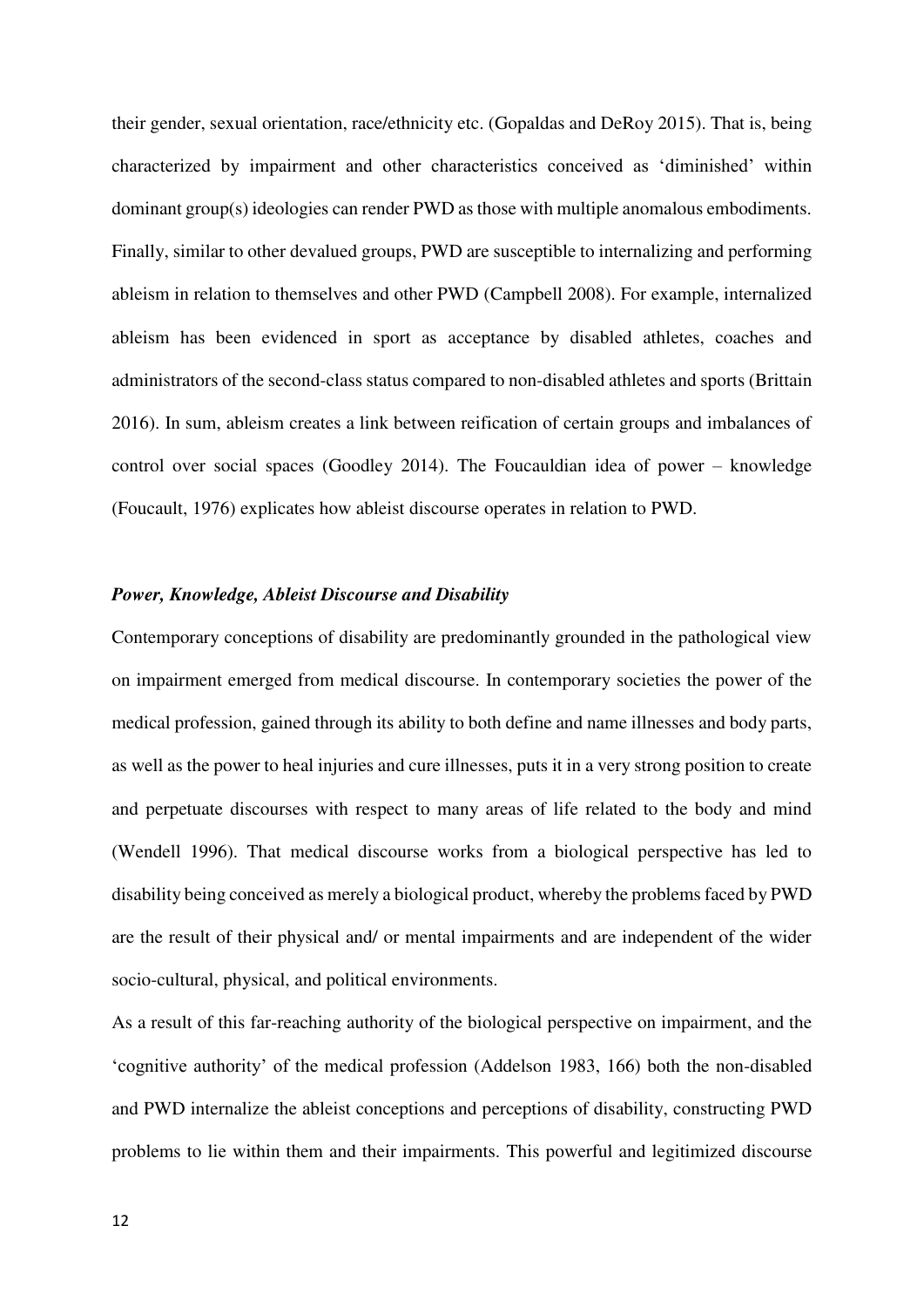taken up and used by organizations and institutions (re)produces knowledge of disability as pathological (that is, based in biology), making any alternative discourse put forward by PWD almost impossible.

Drake (1999), by way of explicating PWD position within British society, draws from the work of Lukes (1974) and his three-dimensional analysis of power. The first dimension encompasses a view of power as an active concept, the direct exercise of which might take the form of decision-making or imposition of authority. The second dimension introduces the notion of 'deliberate non-decision', which includes the ideas in the first dimension and results in the suppression of a latent or manifest challenge to the values or interests of the decision maker. Insofar as the inactivity is deliberate, this is an exercise of power. The third and final dimension theorizes power to involve the shaping of people's perceptions and cognitions such that they accept their role in the existing order because they can neither see nor imagine an alternative. Acquisition and assertion of power can be subtle in form, and in the case of disability, power is successfully concealed through the ableist perspective on impairment. Although it is difficult to discern this situation from a position of genuine consensus, where power is exercised by means of a social construction of reality there will exist a latent conflict (Lukes 1974 cited in Drake 1999, 15). Within the context of disability this latent conflict is manifested as a contradiction between those exercising power and the 'real interests' of those they exclude

through the imposition of ableist perceptions of disability.

In consumption cultures those who produce representations, akin to the medical profession, hold a position of power over construction of symbolic meanings associated with standards of social being. Prior research on other socially devalued groups underlines how this power can be exerted and asserted via imposing symbolic, often idealized or fetishized constructions of acceptable ways of being old, a male, a minority and so on, at times serving other social groups that are deemed of greater importance. For example, the work of Carrigan and Szmigin (2000,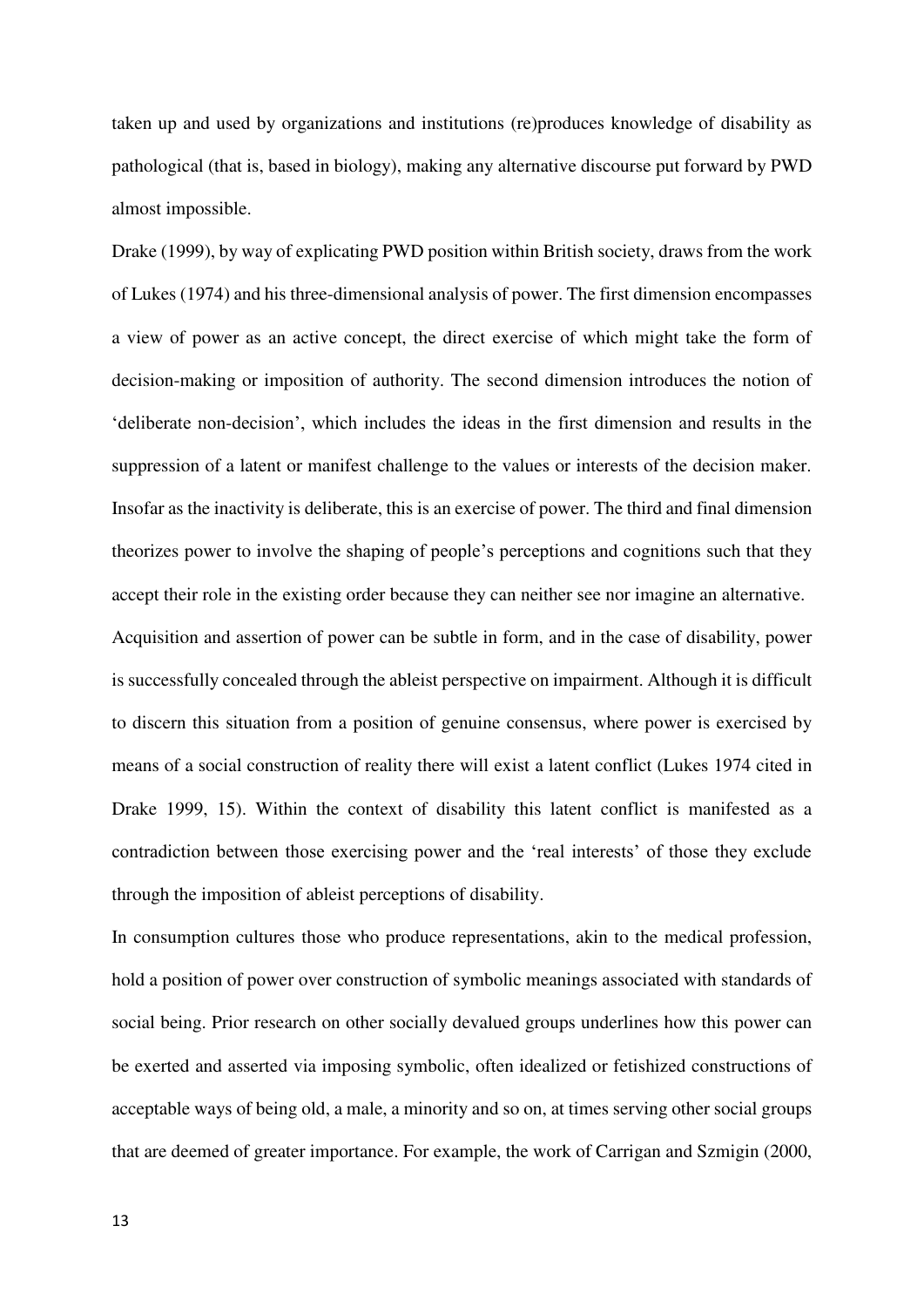2006) exemplifies the latent conflict in the context of advertisers' views and motives when developing creative concepts of adverts representing older women. They demonstrate that advertisers either draw from broader social perceptions that 'everyone prefers younger people in advertising' or selectively represent older women that are known to be 'chronologically old but not physically old' thereby defining social parameters of 'being old without feeling old'. Roman (2000) stresses that advertising, popular culture and mass media merely expanded Latino/a conceptions to include the el bandido, the illegal immigrant, and the Livin' La Vida Loca (hip, flamboyant, singing/dancing character like Marc Anthony or Jennifer Lopez) stereotypes; Mahtani (2001) argues that through overrepresentation of ethnic minorities in cleaning, domestic and tourist adverts, the social roles of Canadian minorities are predominantly aligned to these depictions.

Stereotyped representations can be internalized by those represented as part of internalizing the broader societal discourse concerning expectations to their characteristics, resulting in transfiguration – a strive to live and consume embodying fantasy scenarios, to achieve acceptance as perceived to be dictated by the wider society's conventions (Murray 2015; Holbrook, Block and Fitzimons 1998). Hence, the concept of ableism and how it is maintained in the societal discourse related to inclusion/exclusion presents a potent explanatory lens for unpacking the forms of symbolic PWD marketplace inclusion/exclusion through (mis)representation.

### **Conceptualizing the Effects of Ableism in PWD Symbolic Inclusion/Exclusion**

To date, ableism as a lens for understanding the complexity of marketplace inclusion/exclusion experiences of consumers with disabilities has received limited attention in the extant marketing and consumer research literature. To the best of our knowledge, Kaufman-Scarborough (2015) was the first to explicitly apply the concept of ableism to examine how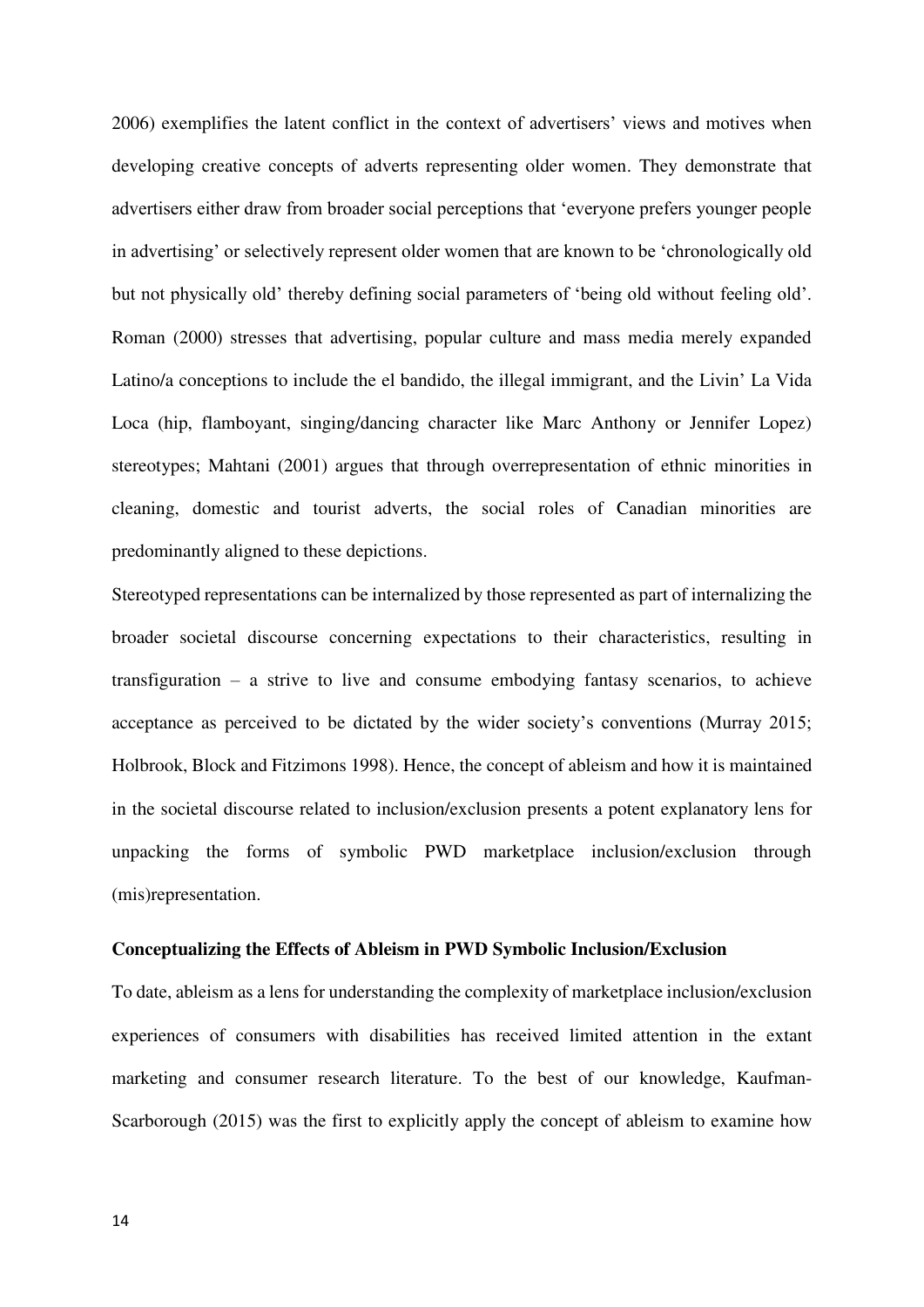varying placement along an ability-disability normalcy continuum as enacted by marketplace actors can inform varying degrees of PWD inclusion/exclusion.

The Ability/Inclusion Matrix (Kaufman-Scarborough 2015) distinguishes four types of inclusion/exclusion outcomes dependent on imposed ableist norms. Unintended exclusion represents ignorance when determining 'norm' criteria for access (i.e., only those who are independently mobile can access a certain space). Rejected exclusion entails denial of access due to non-accommodation for those who don't fully meet the expected ability (i.e., an airline does not fail to accommodate for wheelchair users because they are not independently mobile within an airplane interior, but because they are not mobile in the way they are expected to be: one of the most severe examples of such non-accommodation was a wheelchair user having to crawl to use the bathroom on a United Airlines flight because at that point no wheelchair was available – Gray and Roth 2015). Selective inclusion encompasses inclusion based on certain abilities as criteria established by marketplace decision-makers (i.e., a local football club organizes a football team for male wheelchair users only). Universal inclusion characterizes accommodation for people of all abilities in a marketplace experience.

The matrix is a helpful inception for unravelling ableism's complexity and how, when enacted by marketplace decision-makers, it can shape societal conceptions of inclusion/exclusion in relation to PWD overall, as well as specific groups within the PWD population. To gain a more explicit perspective on whether and how ableism can be symbolically manifested in representational conceptions of PWD, we integrated the matrix with the (mis)representation framework of Schroeder and Borgerson (2005) and the literature identifying forms of PWD misrepresentation in the media, to develop a conceptual model of Ability/Representation (see Figure 1). The model emerged through several iterations, by contrasting each of the conceptual definitions along the ability/inclusion relationship identified by Kaufman-Scarborough (2015)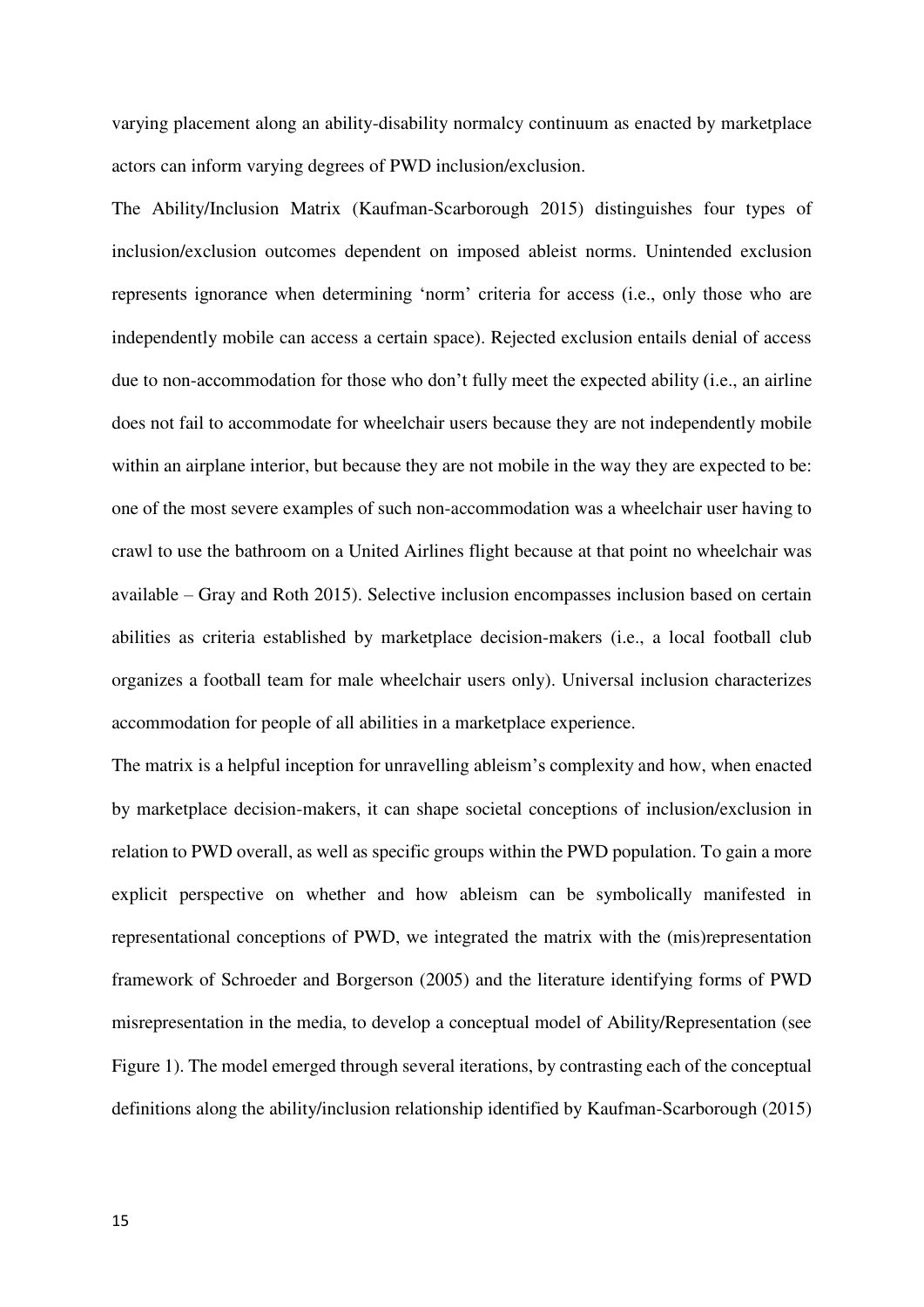with the prior misrepresentation literature, and misrepresentation categorizations by Schroeder and Borgerson (2005).



### Figure 1. Conceptual Model of Ability/Representation

The first form of misrepresentation (non-representation) in our model parallels Schroeder and Borgeson's (2005) categorization and conceptualizes it as a form linked to meanings of exclusion in a broader sense than defined by Kaufman-Scarborough (2015). That is, it incorporates non-representation (and linked exclusionary meanings) resultant from both prejudicial and/or ignorance motivations of marketplace actors. Additionally, the model conceptualizes two other forms of misrepresentation as having potential to evoke or reinforce PWD exclusionary meanings. Specifically, we conceptualize depiction of one achieving success despite disability – which we term exoticized idealization – as a form of misrepresentation linked to rejected exclusion whereby conceptions and/or resultant perceptions of PWD follow the so-called supercrip narrative. According to Schalk (2016),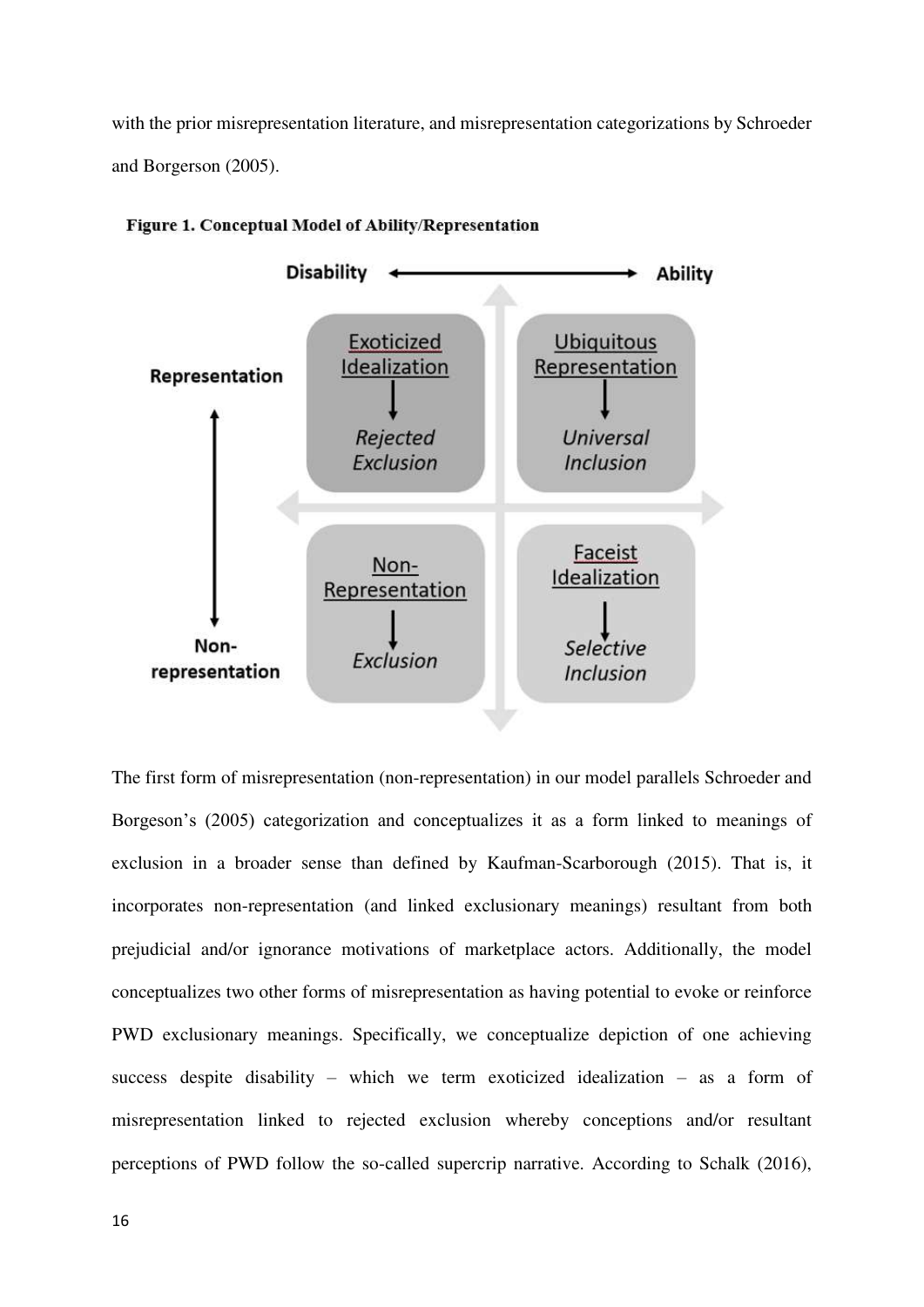supercrip narratives are premised upon the ableist assumption that PWD "are not just like everyone else" (79). Thus, depicting a plot of PWD excelling in a given life task as a special, unusual case of one overcoming his/her impairment to exceed expected performance abilities shifts the focus from sociocultural barriers constructed by ableist views engendered within societies to the pathological implications of an impairment itself (Silva and Howe 2012).

This focus enables those closest to the physical ability and performance norms to construct a narrative that both maintains the sociocultural barriers of the 'ability/disability norm' and at the same time enforces a norm of 'drawing inspiration' from those who manage to achieve despite these barriers. Conceptions of PWD rooted in the belief that impairment de-facto diminishes ability to fully meet social expectations and in the assumption of PWD need for special recognition, have been candidly termed 'inspiration porn' by the late disabled activist Stella Young (Young 2012). The degree to which supercrips can be deemed inspirational can vary by the type of life tasks which they are depicted to achieve: a regular supercrip achieves mundane tasks; a glorified supercrip achieves feats that even non-disabled persons rarely attempt (Kama 2004). In both cases, experiences of supercrip-stereotyped representation can perpetuate ableist assertions of an 'able disability' norm and, in turn, result in some PWD internalizing it to assume the status quo of their exclusion from the marketplace. Hence exoticized idealization encompasses an imposition of the scenarios under which PWD are included in the marketplace through admiration by other actors (Murray 2015).

The second form of ableist-informed misrepresentation – which we term faceist idealization – is linked to selective inclusion meanings whereby certain groups of PWD are conceived and/or perceived as more prominent. The basic premise is that perceptions of one's disability will be subliminally compensated through gender, race/ethnicity, class, and/or type of impairment privilege (Hafferty and Foster 1994). Consider a hypothetical extreme example whereby white male wheelchair users either receive greater attention in a representation narrative or are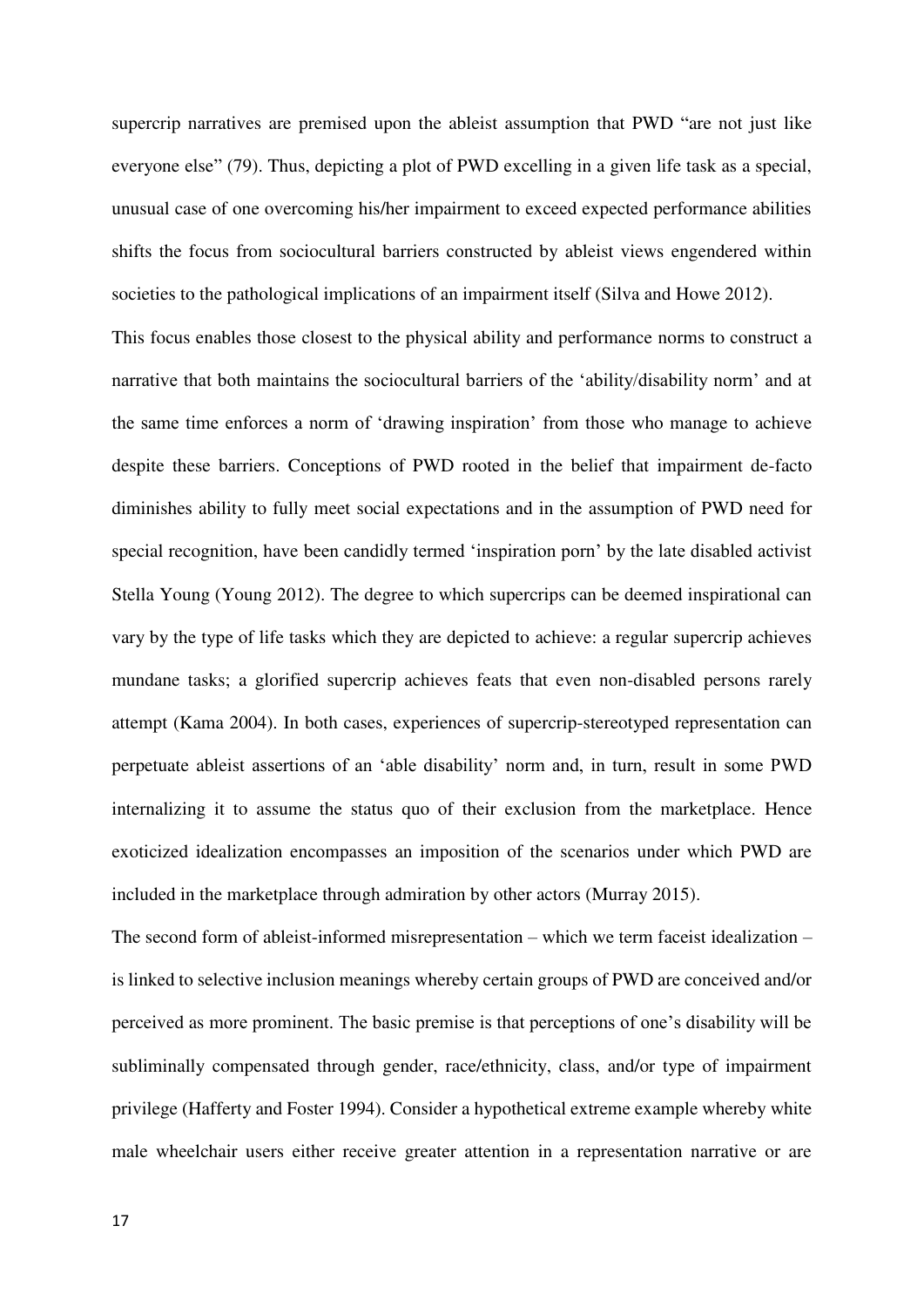represented achieving something deemed more inspirational in their exploits than Asian females with intellectual impairments. Perversely, such an imbalance is likely to occur as a result of (dis)ableist conceptions of the former being offset by white males being perceived as one of the power-privileged groups (Hafferty and Foster 1994). From this perspective, faceist idealization entails an imposition of a view that possessing less anomalous characteristics renders one less 'diminished' and requiring less transfiguration to achieve marketplace inclusion than those possessing several anomalous characteristics (Shildrick 2012; Holbrook et al. 1998). The final category, termed ubiquitous representation, is conceptualized as linked to universal inclusion meanings, whereby PWD are conceived and perceived as regular, 'oneof many' marketplace participants. This conceptualization informed our exploratory study.

# **Research Approach and Design**

Our design was underpinned by a multimodal research approach that examines incidences in discourse related to a particular phenomenon that can occur across a range of sensory channels (verbal, visual, tactile, sonic/aural, visuospatial and/or kinetic – Stivers and Sidnell 2005) and serve as sense-making resources. A multimodal approach enables a more nuanced understanding of how semiotic or cultural resources are utilized by groups to derive meaning out of ordinary activities (Rossolatos 2015). In a similar vein, our primary goal was to examine meanings generated by different marketplace actors in relation to an incidence of PWD representation in advertising as a form of social discourse concerning their inclusion/exclusion. Hence, a case study analysis of an advertising campaign that prominently represented PWD was deemed most suitable.

We selected the video advertising campaign titled *We're the Superhumans* created by the UK broadcaster Channel 4, the official broadcaster of the Rio 2016 Paralympic Games within the UK, as our unit of analysis, with the following rationale. This campaign is one of the most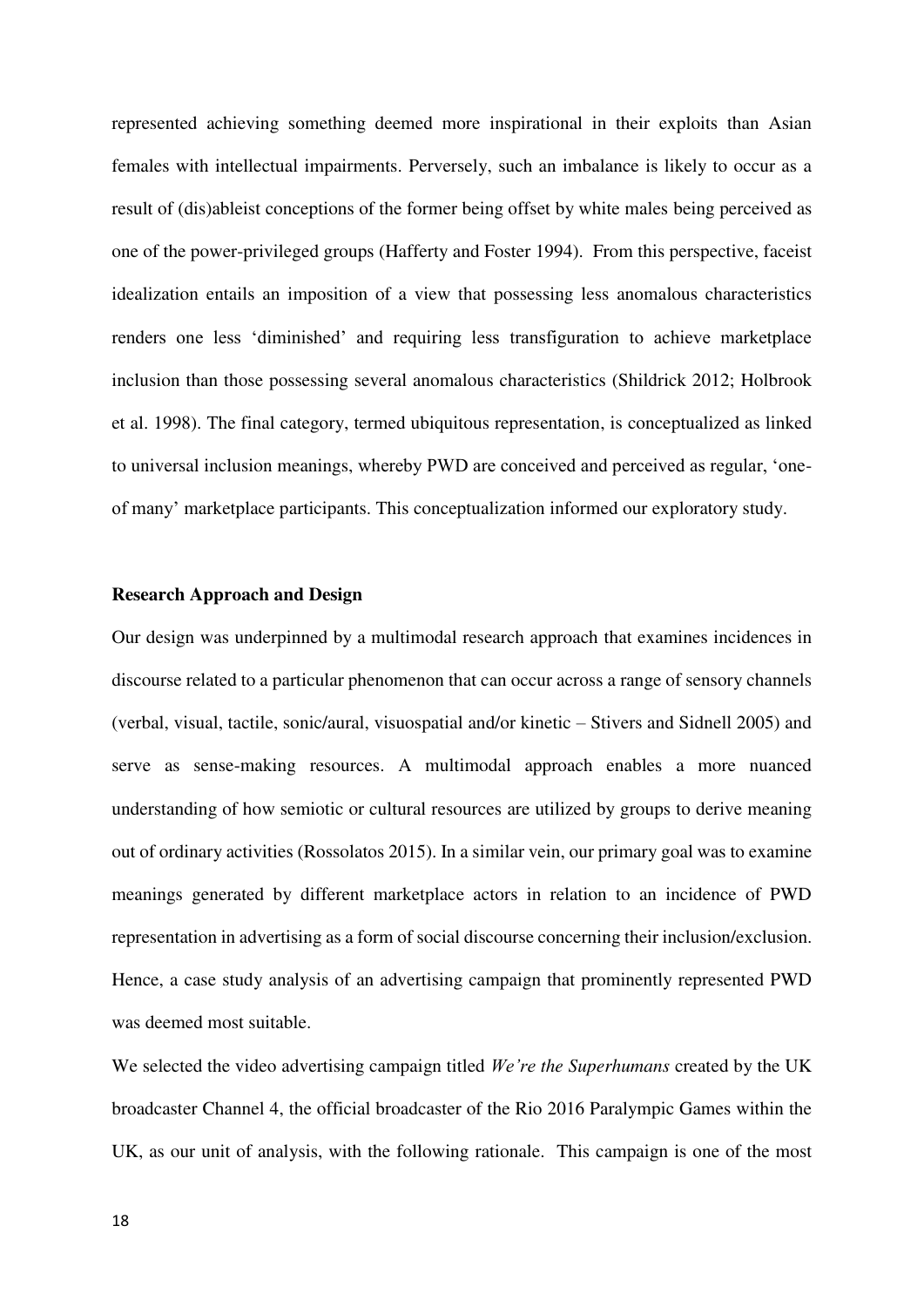recent large-scale campaigns prominently featuring PWD that generated widespread interest. Launched in the run up to the Rio 2016 Olympic and Paralympic Games, online on the  $14<sup>th</sup>$ July and on television on 15<sup>th</sup> July 2016, the trailer aired across the broadcaster's portfolio of six television channels in the UK (Channel 4 website,  $14<sup>th</sup>$  July 2016). From the launch date it aired daily up to 22<sup>nd</sup> August 2016, in full (3-minute) and shorter versions. According to Martin (2016), within three weeks of its launch the campaign ranked as Number 1 in the top ten 2016 Olympic and Paralympic Games advertisements shared across YouTube and Facebook. As of September 29, 2017 the campaign view count on Channel 4's official social media platforms alone surpassed 40 million, as well as over 8.3 million views on Channel 4's official YouTube channel.

With its focus on the Paralympic Games, this campaign presents a particularly apt choice for examining inclusion/exclusion in the context of PWD marketplace experiences. Guttmann (1976), if not the founder then one of the key driving forces in the Paralympic Games and Movement, states that one of the three main areas in which sport participation can benefit PWD is social re-integration by showing non-disabled society what PWD are truly capable of. This idea underpins the 'ultimate aspiration' of the International Paralympic Committee (IPC) of making 'a more inclusive society for people with an impairment through para-sport', with a transformative impact on PWD social inclusion set as one of the key priorities: "The Paralympic Games are the world's number one sporting event for transforming society's attitudes towards impairment. By broadening the reach of the Paralympics, growing para-sport events and furthering brand awareness, the Paralympic Movement's transformational legacy will be amplified" (IPC Strategic Plan 2015-2018, 14).

The case analysis comprised two multi-method phases: 1) a critical visual analysis (Schroeder 2006) of the trailer seeking to determine forms of PWD representation; and 2) a combination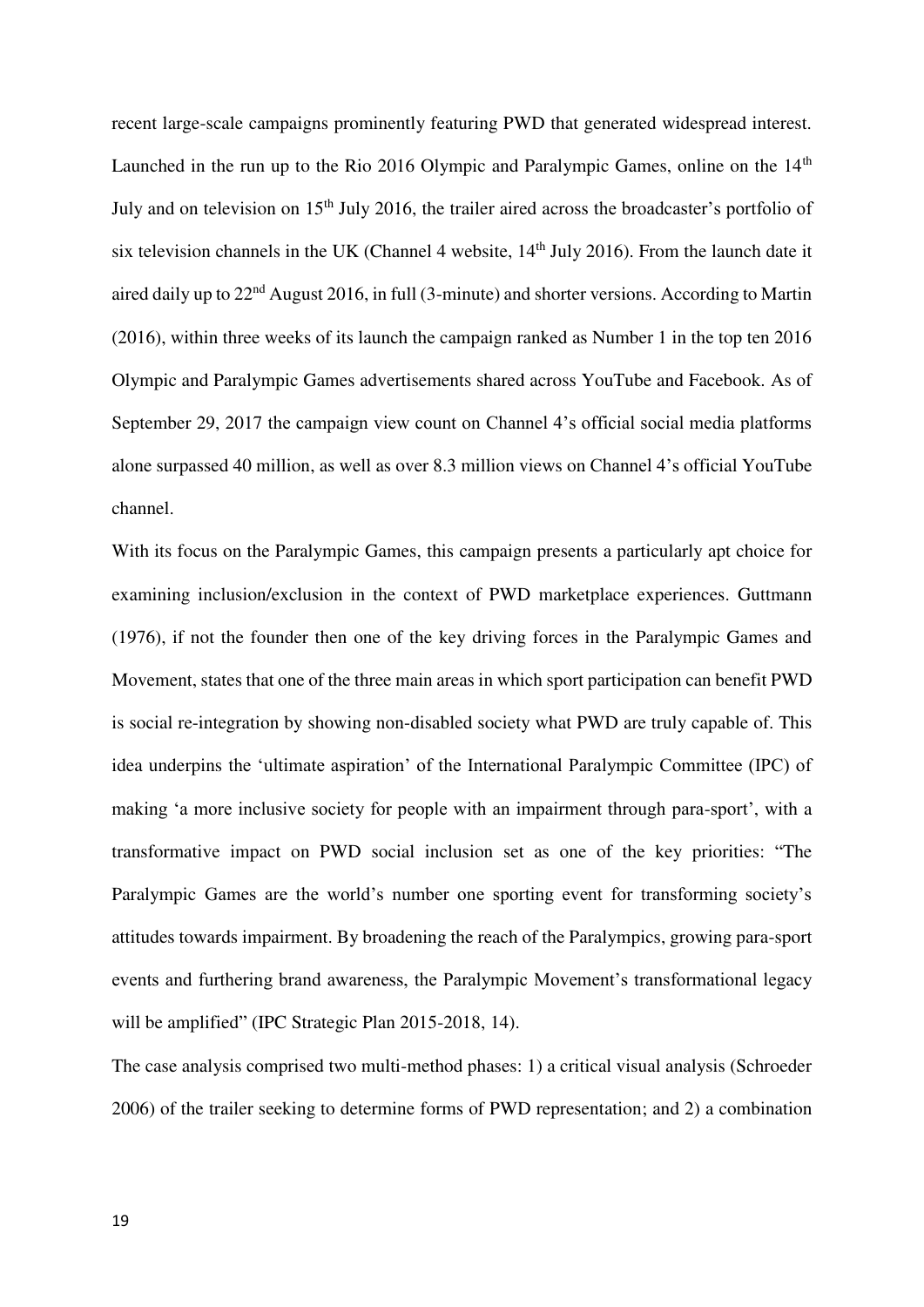of thematic and sentiment analysis (Liu 2012) of the public discourse related to the trailer to discern inclusion/exclusion meanings it evoked.

# *Research Methods: Phase 1*

Critical visual analysis enables "understanding and contextualizing" (Schroeder 2006, 303) meanings of group identities as signified and represented by visual artifacts such as photographs, websites and advertising. Following Schroeder's (2006) recommendations, we began by identifying portrayal of PWD abilities to partake in the social and sporting fabrics of society and Channel 4's association with the Paralympic Games as an incident in the broader social discourse concerning PWD inclusion being the focal subject matters of the trailer. The full 3-minute version features over 130 PWD (including para-athletes) performing a range of sporting and non-sporting day-to-day activities (such as playing a guitar, parenting etc.) set to the tune of Sammy Davis Jnr's 'Yes I Can' with the final video frame featuring the strapline *We're the Superhumans* followed by the message 'The UK Paralympic Broadcaster' (synopsis in Appendix 1).

Each research team member first watched the trailer independently. The first author produced the initial coding framework that broadly marked segments related to our conceptualization. The team then met to discuss the emerged framework, with the second and third author reviewing the codes and commenting on additional codes to include. The final framework consolidated the outcomes of our discussions. The team met regularly as the analysis progressed, to discuss and make analysis-related decisions and to discuss emerging interpretations.

To assess the forms of PWD representations we grounded a macro-code in the intersectional research paradigm (see Gopaldas and DeRoy 2015). Specifically, we assessed the form(s) and prominence of PWD representation utilizing the following categories: type of impairment, gender, race, and number of representations in the trailer. Another macro-code related to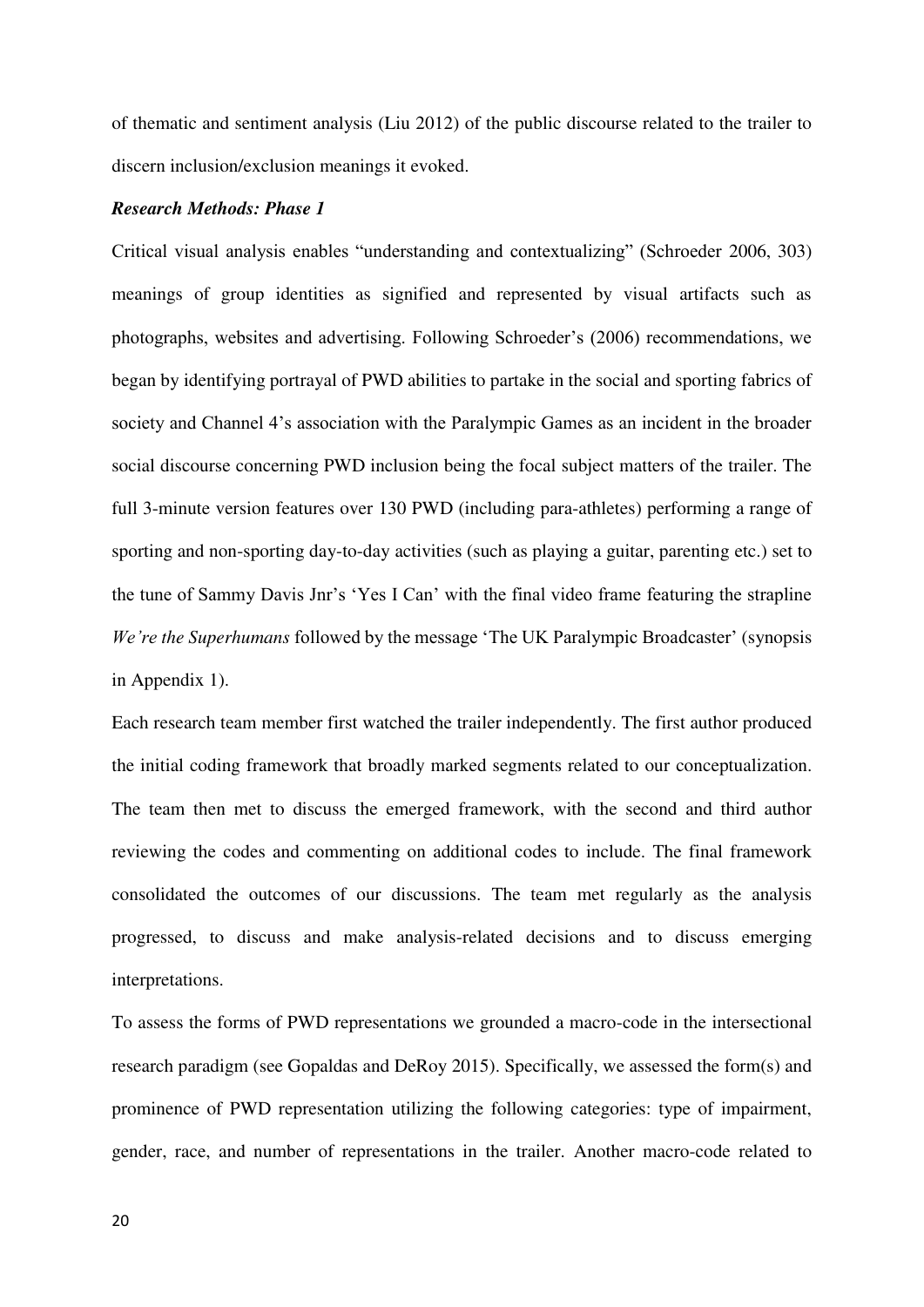representation by type of impairment was established through adapting Tringo's Hierarchy of Preference Towards Disability Groups (1970) that delineates 21 impairment categories and ranks them by the degree of social acceptability. Although somewhat dated, its enduring stability was recently validated by Thomas (2000) who showed that only one category of impairment (cancer) had gained greater levels of acceptance.

Of 21 impairment categories distinguished by Tringo (1970) we adopted six as macrocategories admissible for visual identification: amputees, persons with visual impairments, persons with hearing impairments, persons with physical impairments – wheelchair users, persons with physical impairments – non-wheelchair users, short stature persons, and persons with intellectual impairments. While some of these macro-categories can include different impairments (e.g., spinal injury, cerebral palsy etc.) these were difficult to categorize due to their complexity. That is, some persons with cerebral palsy may be wheelchair users while some may not, depending on the severity of their condition. Hence, we deemed application of macro-categories more appropriate in a bid to avoid mislabeling. We also added one category not distinguished by Tringo (1970), persons with limb deficiencies. While lacking this type of impairment that emerged through analysis, Tringo's framework overall lent itself neatly to our objectives. When analyzing representation by race and gender we added a category termed 'unknown' to distinguish persons whose race or gender status was not discernible due concealment by sport uniforms (such as a fencing uniform).

A final macro-code related to representation of PWDs' social linkedness to the broader society akin to Zoller and Worrell's (2006) social dimension. Here we examined form(s) of PWD representation by their portrayed engagement with other groups. The trailer features people without disabilities, juxtaposing them as mostly background actors relational to PWD, portrayed as either engaged in activities with PWD (for instance, as dancing partners) or admiring them in these activities (for instance, as cheering supporters). One person without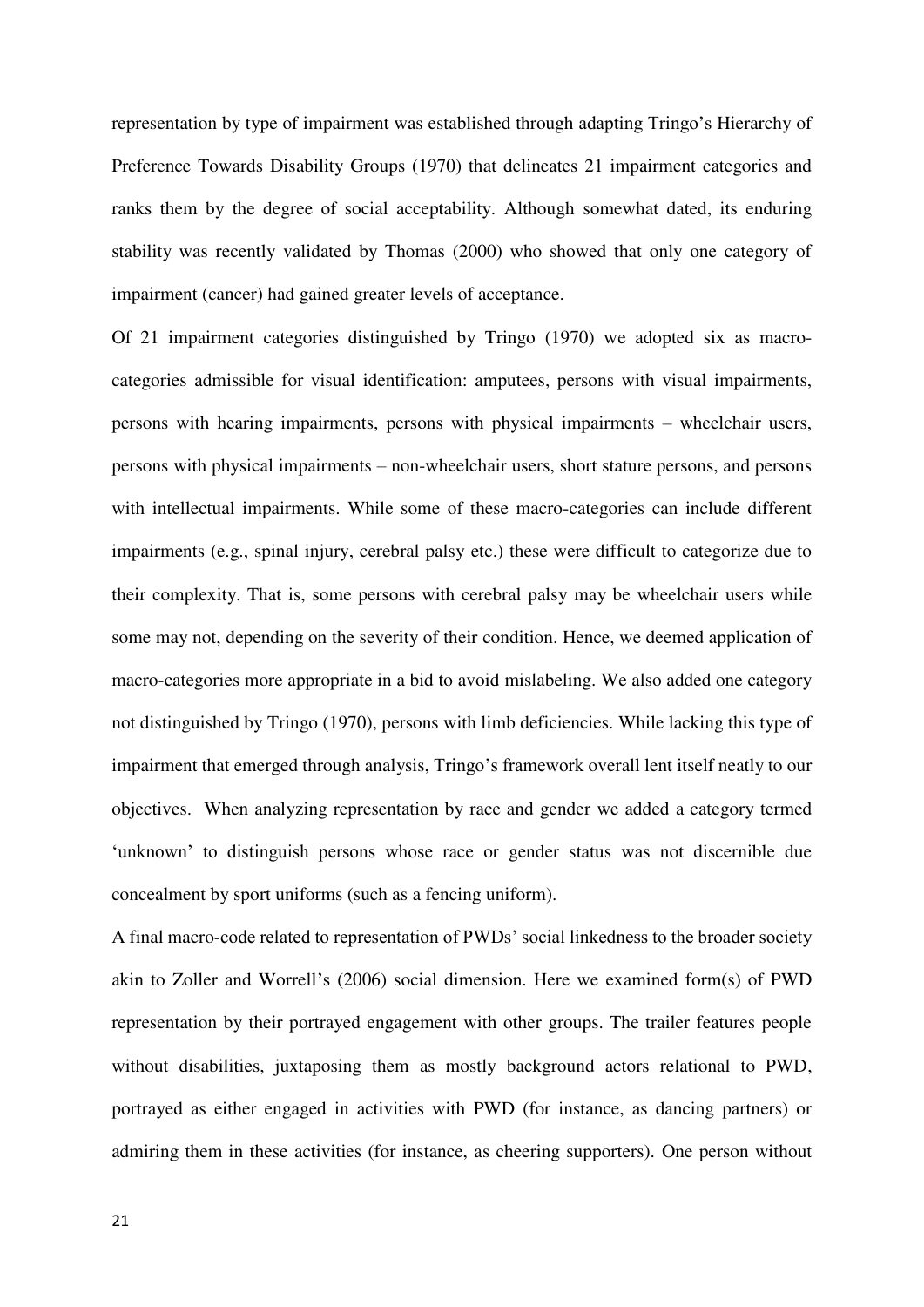disability verbalizes disbelief concerning PWD abilities: a section of the advert portrays a nondisabled teacher or careers adviser responding to aspirations of a schoolboy wheelchair user with the words 'no you can't' (as a counterpoint to the theme tune 'Yes I Can'). For each macro-code, coding was completed a number of times, and when the emerged sub-codes were identical three times in a row results were deemed acceptable.

# *Research Methods: Phase 2*

We next examined whether and what PWD inclusion/exclusion meanings emerged in response to the campaign, using archival commentaries on *We're the Superhumans* in the online media, including news articles and opinion pieces in the online platforms of traditional media, and blogs. This data was collected via a series of online searches employing the Google search engine using keywords 'We're the Superhumans', 'Channel 4 Paralympics Advert 2016', 'Responses to We're the Superhumans', and 'Channel 4 Superhumans responses'.

The initial searches returned between 4 and 6 webpages per search relevant to the campaign. Google's search algorithm is configured to judge the webpage relevance based on the search term, the length of the piece (short exerts such as 1-2 sentences are not returned), the number of query words occurrences (including synonyms or variations). It also assigns greater weight to the keywords in important parts of the text, such as the page title, and takes the search context into account – e.g., if searching for an advert developed in the UK, the returns shown first are likely to mainly originate from UK sources, but unless the search is specified to be limited to the UK sources only, other relevant sources will be included (BBC 2017). Through test searches we identified that relevance of the source material reduces significantly beyond 6 return pages maximum. Taking Google's algorithm and the test search returns, we concluded that 6 pages per key word search provides sufficient scope to sample data relevant to our focus. The sampled pieces included personal blogs, business blogs, online newspapers and media pieces. The content of this initial data corpus was screened for relevance: each piece was read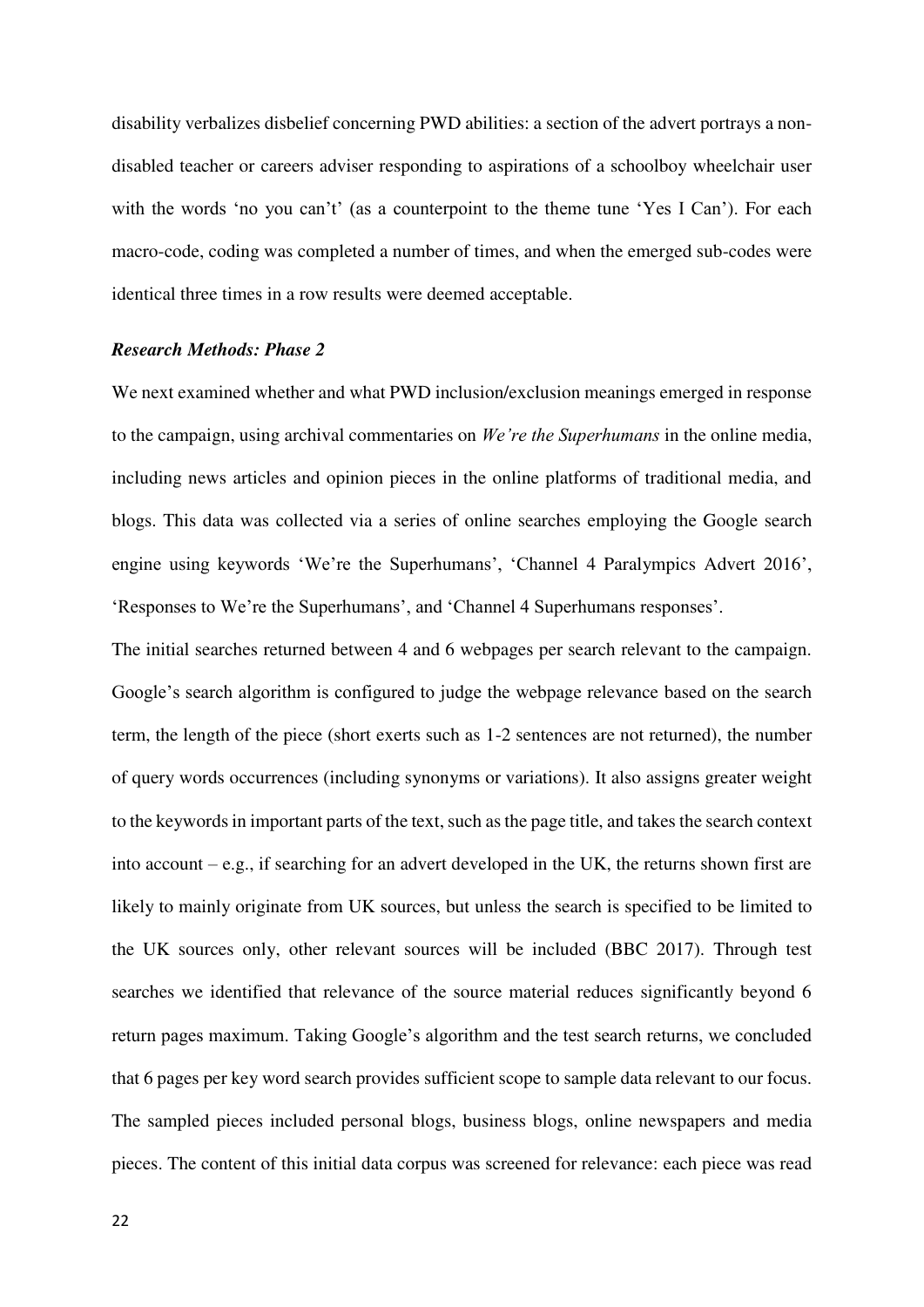by the authors first independently and discussed to make final decisions on retention in the final sample. The main criterion applied in our evaluations throughout the screening process was that the retained pieces had to include a commentary on the meanings of the advert rather than its other characteristics. We eliminated pieces that, for example, discussed the potential impact the campaign might have on sponsorship deals of Paralympic athletes represented in it. As a result of this exercise we retained 15 pieces, comprising a body of text with a volume of 13,607 words, for further analyses.

Next, we conducted a manual thematic analysis seeking to identify the nature of expressed views and to place the meanings of the text in context (Marks and Yardley 2004). Given that the purpose of utilizing manual thematic analysis prior to submitting the data to sentiment analysis was to gain an initial insight into the major thematic dimensions in question, we employed Kvale's (1996) meaning condensation approach for this step. Although originally developed for analysis of qualitative interview data, because meaning condensation entails an abridgement of expressed meanings into shorter formulations to discern the central meaning (Kvale 1996), we deemed it suitable for our purpose. Meaning condensation was iterative, whereby the first author conducted the initial screening of the retained pieces and formulated abridged central meanings. The second and third author subsequently reviewed the pieces independently. Following this, the research team discussed and agreed the final central meaning abridgements that informed interpretation and selection for further analysis.

Finally, we triangulated the thematic analysis with a sentiment analysis conducted with the employment of Leximancer (ver. 4.5) text-mining software (Smith and Humphreys 2006). Sentiment analysis, also known as opinion mining, "has grown to be one of the most active research areas in natural language processing" (Liu 2012, 5) as it enables identification and categorization of opinions expressed in a corpus of text in the context of a discourse while avoiding fixation on atypical anecdotal evidence. Leximancer produces a semantic map by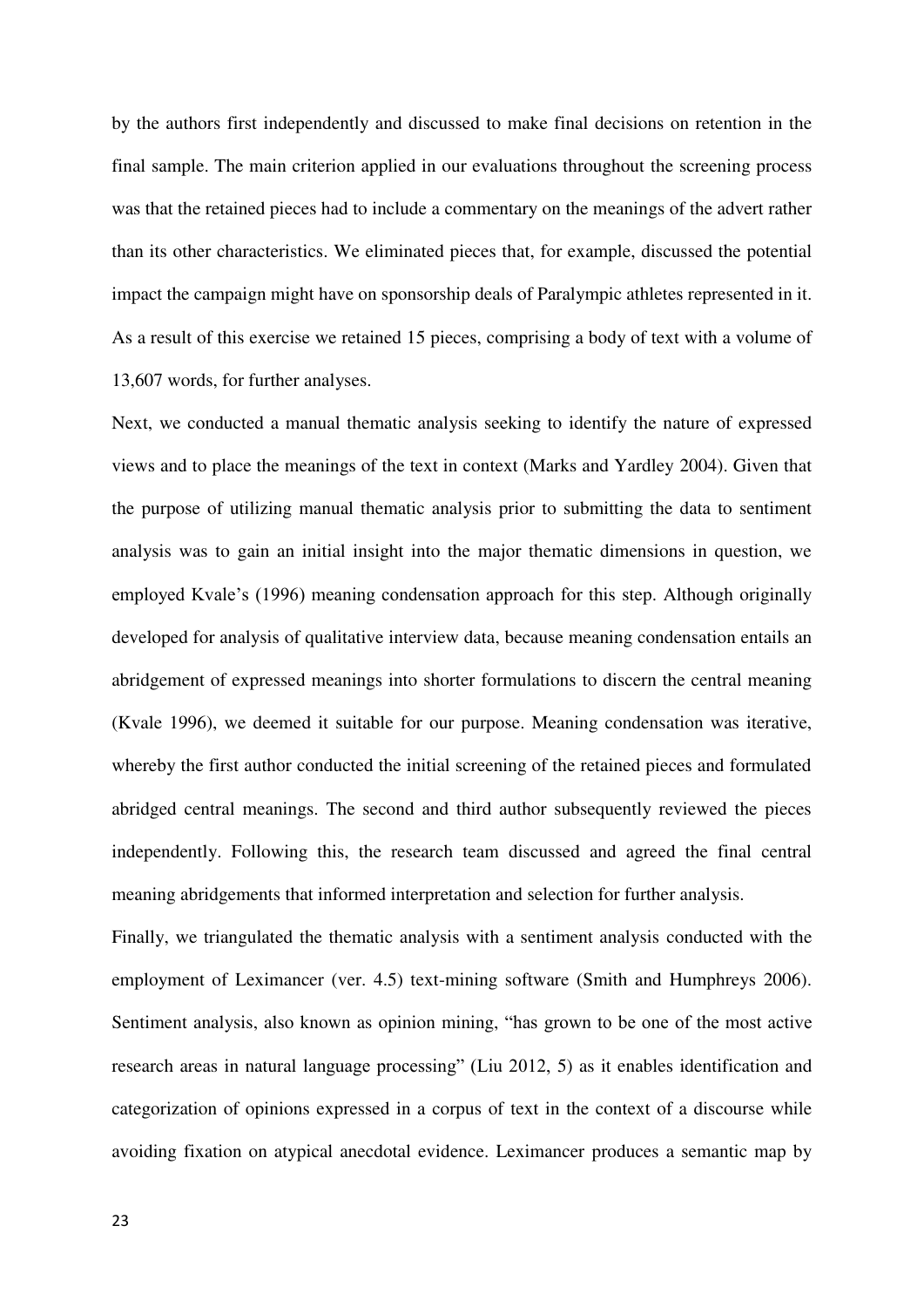performing a style of automatic content analysis that examines a body of text to select important terms based on the word frequency and usage co-occurrence (Smith and Humphreys 2006). These terms are subsequently submitted to a thesaurus builder which learns a set of classifiers to identify weighted terms as concepts. Leximancer analyzes the text using these automatically identified concepts to identify their relative co-occurrence frequency and to form a hierarchically organized semantic network that shows the links between more general concepts (which we refer to as key concepts) and more specific concepts (which we refer to as linked concepts). Interpretation of the sentiments expressed in the text is therefore based on examination of the output semantic maps.

# **Findings**

Contrasting the critical visual analysis findings with the forms of PWD (mis)representation conceptualized in the Ability/Representation model (Figure 1), we identified that, although attempting to evoke generally inclusive meanings the campaign construes both forms of ableism-informed PWD misrepresentations: exoticized idealization and faceist idealization. Integrated representation of Paralympic athletes and members of the broader PWD population signifies an attempt to extend the PWD inclusion agenda beyond groups that can be considered 'elite' through their associations with the globally high-profile Olympic and Paralympic Movements. Furthermore, portrayal of people without disabilities and PWD jointly engaging in various events and activities broadly signifies reference to universal inclusion. However, juxtaposition of PWD performing activities, the audial narrative of 'Yes We Can' and textual message *We're The Superhumans*, and disbelieving yet inspired people without disabilities cheering PWD bear synergies with the exoticized idealization narrative of supercrip stereotype. Portrayal of PWD performing mundane life tasks (such as parenting) and achieving sporting successes in the context of high-profile sporting competition as superhumans are consistent with narratives of regular and glorified supercrip (Kama 2004). As highlighted by prior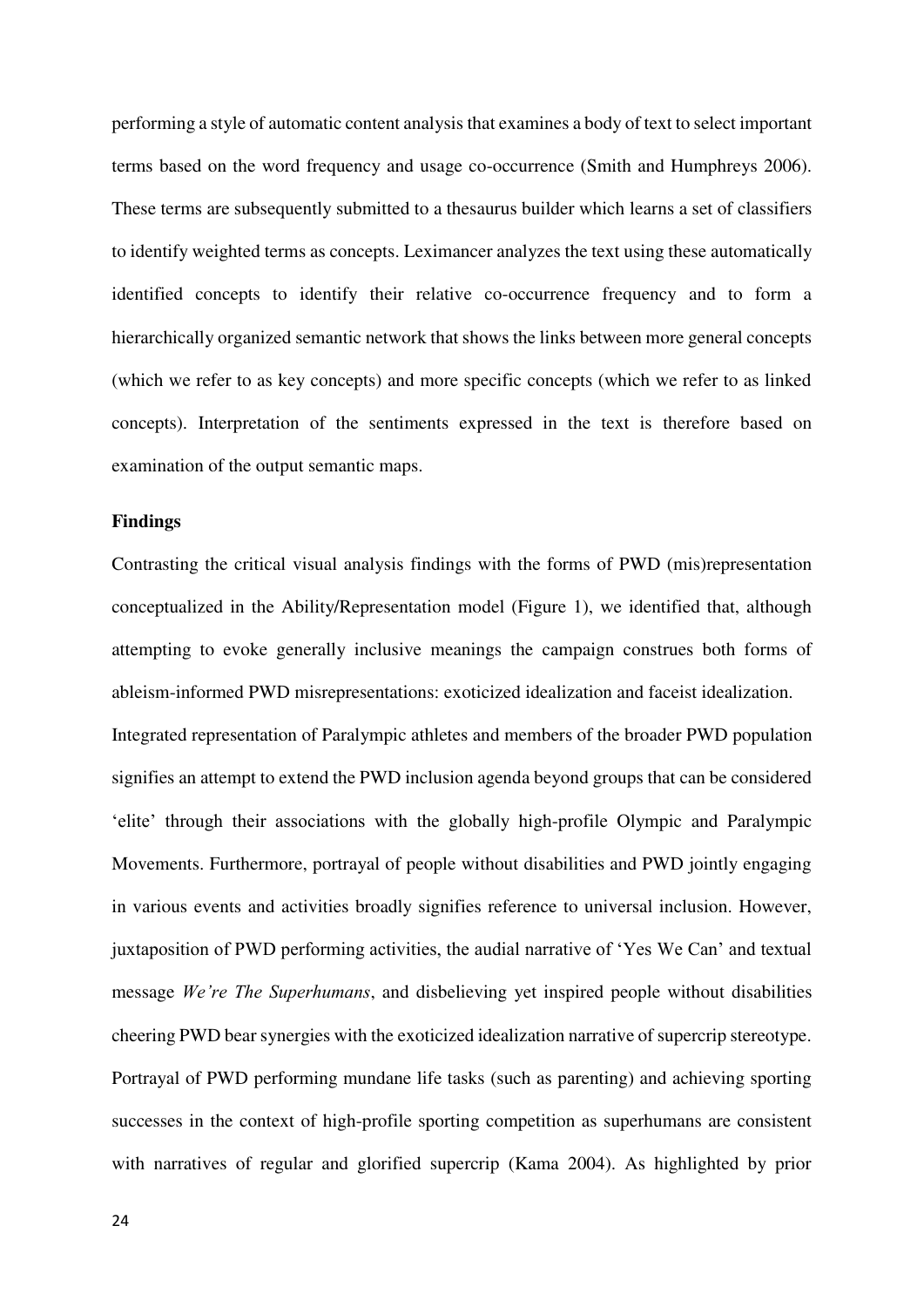literature (Murray 2015; Worrell 2013; Holbrook et al. 1998) and our theorizing above, imposition of a scenario under which PWD achieve marketplace inclusion through acquiring an image of extra-ordinary poses some ethical concerns, since it can serve as a symbolic reinforcement of an 'able disability' norm mythology.

Findings on representation prominence by type of impairment, gender and race are generally consistent with our conceptualization of faceist idealization, although some unexpected findings also emerge. Tables 1 and 2 present the breakdown of numbers of PWD represented in each of the analytical categories. Table 1 showcases the dominant prominence of wheelchair users' representation. With 49 wheelchair users represented throughout the trailer, this is over four times as many as people with visual impairments (12) and fifteen times as many as people with intellectual disabilities (3). The least represented disability groups were persons of short stature and those with a hearing impairment, with one person represented for each impairment. Contrasting the numbers of impairment type representations with Tringo's Hierarchy of Preference Toward Disability Groups (1970) indicates that, generally, the disparity in impairment groups' prominence is consistent with the notion of existing variance in degrees of social acceptability assigned to different impairments as inclusion/exclusion characteristics (Smith 2012; Deal 2003). However, while prominence in representation by type of impairment is mostly consistent with Tringo's (1970) hierarchy, our findings suggest a potentially substantial shift towards greater acceptability assigned to wheelchair users as they constitute the most represented group within our data. This aligns with Deal's (2003) proposition that, although facing most disablement in a physical sense, wheelchair users have become the most socially accepted group among PWD.

Consistent with our conceptualization of faceist idealization, prominence of representation by gender and race (Table 2) signifies dominance of certain groups. The relative dominance is greater by race whereby white is almost three times more prominent than all other races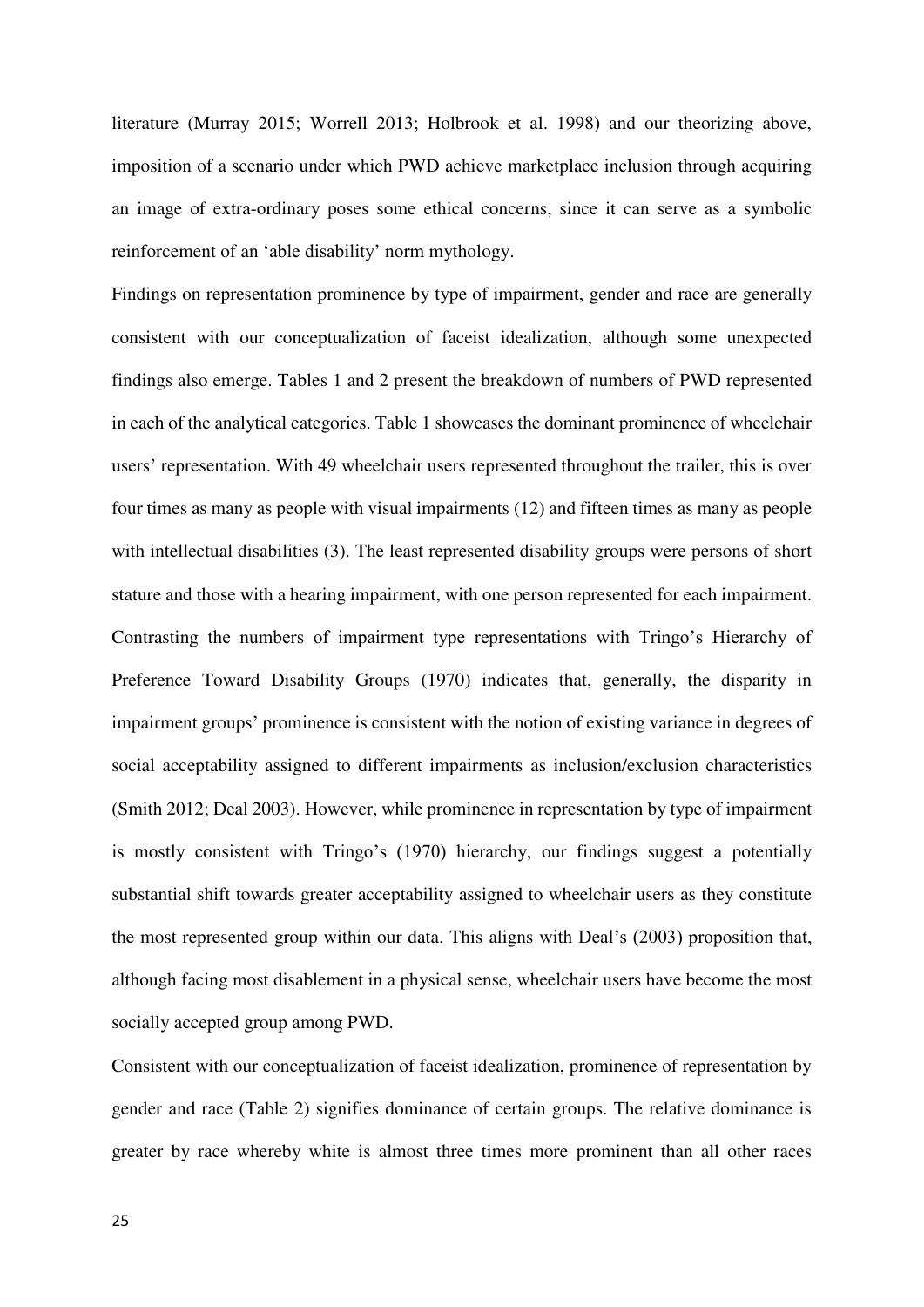combined (117 white vs 40 non-white representations). Based on phase 1 findings, it is reasonable to expect the campaign to have the potential to evoke meanings of selective inclusion and rejected exclusion within the broader PWD inclusion discourse. With this in mind, we turn to presenting the findings of the meanings discerned from analysis of marketplace actors' responses to the campaign.

**PWD representations in trailer (by numbers featuring) Tringo's Hierarchy of Preference Toward Disability Groups (1970)**  Amputee: 46 (Arm:21/Leg:25) Amputee Visual Impairment: 12 Blindness Hearing Impairment: 1 Deafness Physical Impairment – Wheelchair User: 49 Paraplegic Short Stature: 1 Dwarf (Short Stature) Intellectual Disability: 3 Mental Retardation Physical Impairment – Non-Wheelchair User: 20  $\vert$  Cerebral Palsy, Hunchback **Other representations (by numbers featuring)** People without disability: 31 **TOTAL:** 163

**Table 1. PWD representation by impairment groups in** *We're the Superhumans* **trailer** 

|  |  | Table 2. Representation by gender and race in We're the Superhumans trailer |  |  |  |
|--|--|-----------------------------------------------------------------------------|--|--|--|
|  |  |                                                                             |  |  |  |

| <b>Gender</b> | <b>Male</b> | Female    | Unknown* | <b>Total</b> |
|---------------|-------------|-----------|----------|--------------|
|               | 86          |           |          | 163          |
| <b>Race</b>   | White       | Non-white | Unknown* |              |
|               | 17،         | 40        | O        | 163          |

*\*Unknown refers to persons whose race or gender could not be identified due to uniforms etc.* 

The initial case-by-case analysis of the retained pieces identified that, broadly, each piece reflected either mostly positive (eight pieces) or mostly negative (seven pieces) reactions to the campaign. The pieces expressing positive views belonged to such actors as a major para-sport organization, online newspaper outlets, business and marketing focused websites, and one website providing information for PWD. Overall, they expressed the opinion that the campaign is a success and a step forward for PWD inclusion, with one piece quoting the IPC President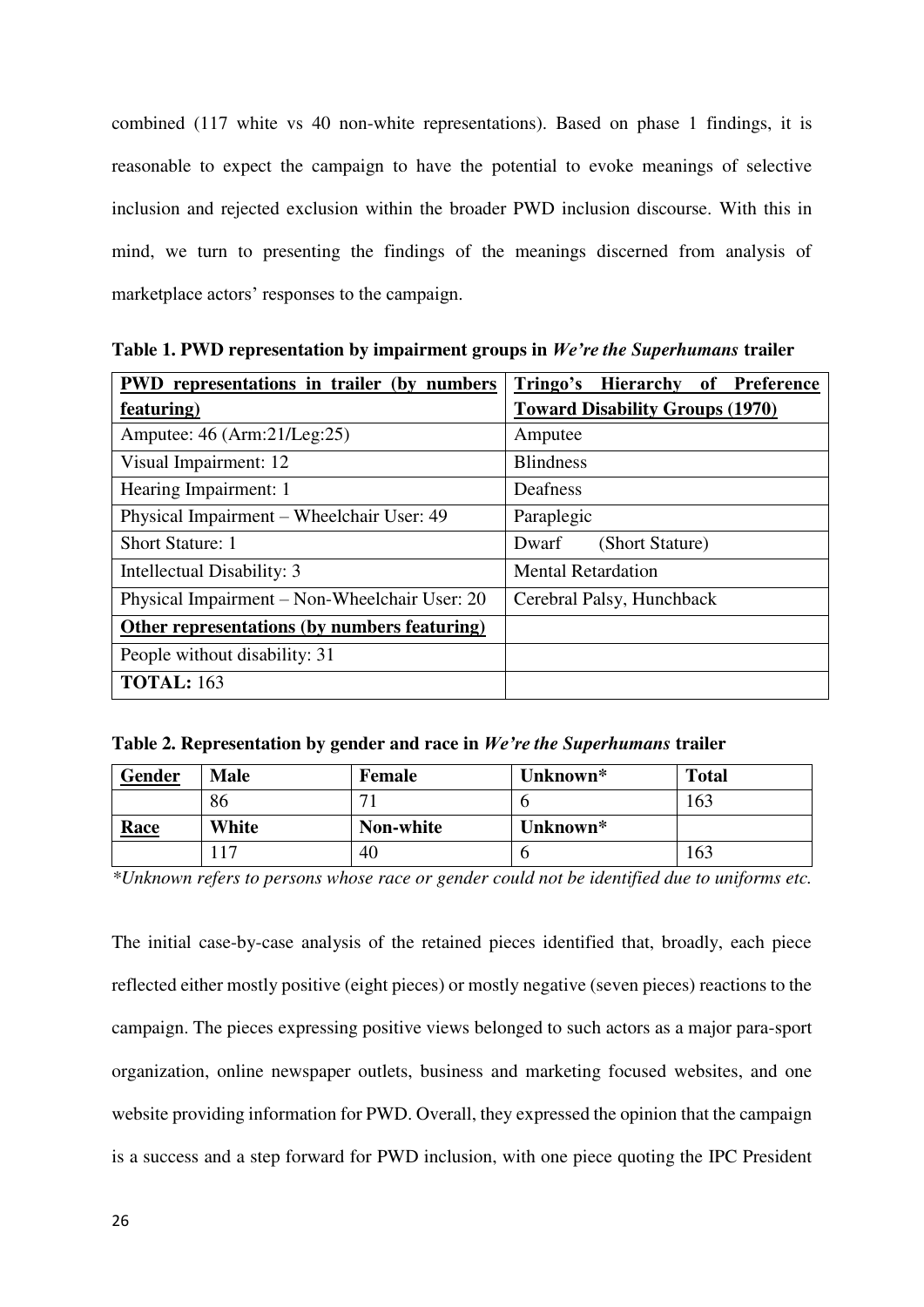Sir Philip Craven saying the trailer "celebrates ability and I am confident it will shift perceptions on a global scale".

Negative commentaries represented a mixture of blogposts on individual blogpages, online newspaper outlets, and a business and marketing website. Overall, they expressed views of the trailer's narrative being unrepresentative of how PWD are regarded and treated within society, with four of seven commentators self-identifying as a person with disability. We conducted sentiment analysis on split dataset (by positive/negative views), to discern meanings generated in each of these discourses. Because the Leximancer's (Smith and Humphreys 2006) raw output is cluttered and requires a large visual space to allow interpretation, Figures 2 and 3 present re-drawn, 'clean' semantic map visualizations (for the raw Leximancer outputs see Appendix 2). The bold underlined words represent the key concepts, all others represent the linked concepts.



Figure 2. Semantic Map of Positive Commentaries (Redrawn for clarity)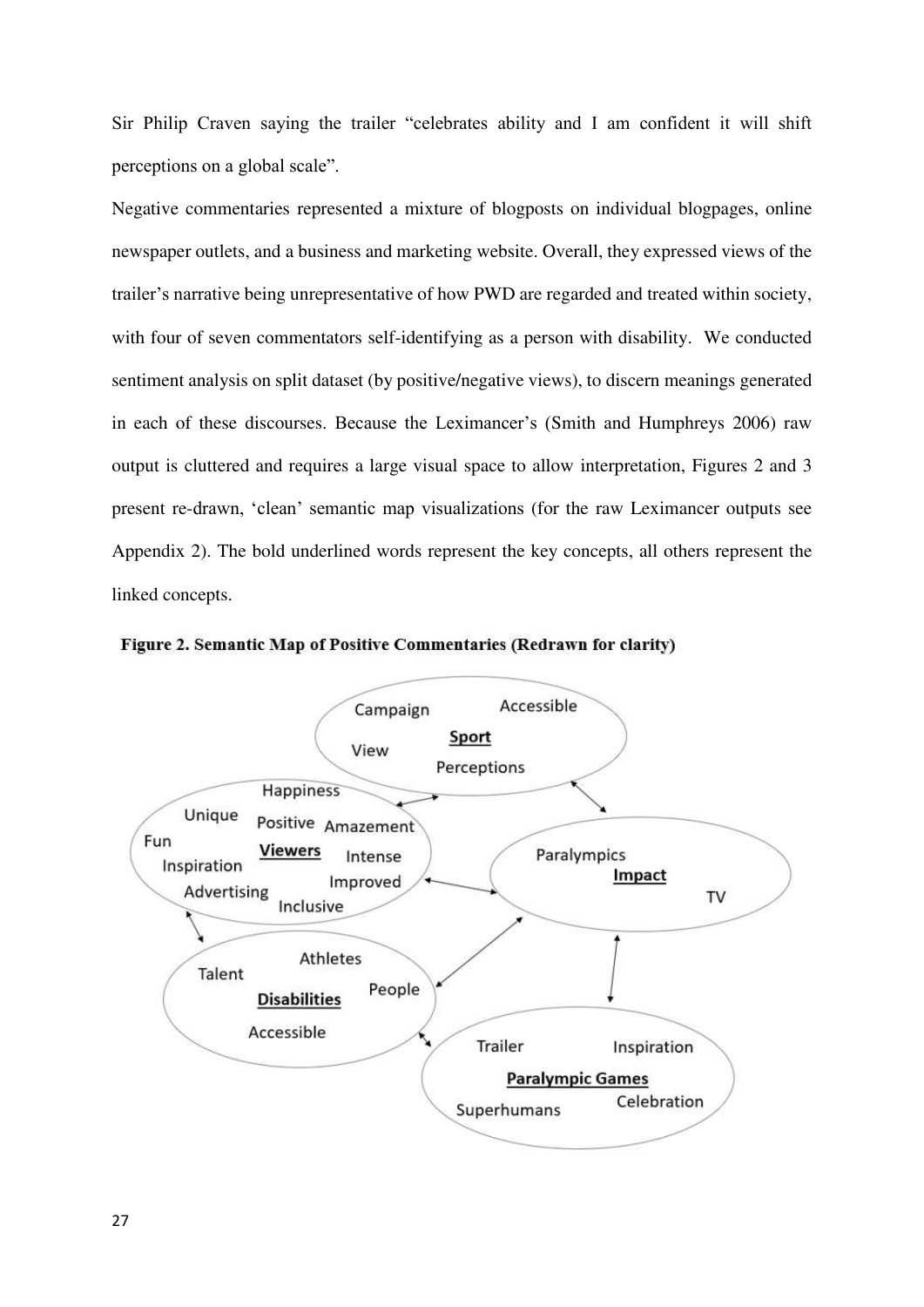

Figure 3. Semantic Map of Negative Commentaries (Redrawn for clarity)

Figure 2 (also see Appendix 2), presenting the key and linked concepts in the semantic map of positive responses to the campaign, demonstrates that the campaign evoked perceptions of accessible sport, inclusion, talent among PWD and sentiments of amazement, inspiration and happiness. The trailer was perceived as a celebration of disability linked to the Paralympic Games. Taken together, the evoked meanings of PWD talents, amazement and inspiration are laden with an ableism-informed construal of the 'able disability' norm and align with ableist expectations to be amazed by PWD meeting such normative expectations. Conversely, the key and linked concepts in the semantic map of the negative commentaries in Figure 3 (also see Appendix 2) indicate that the campaign evoked perceptions of barriers/restrictions, complacency, discrimination and negativity in relation to disability, and emotions of revulsion (cringe). The meanings derived from the trailer expressed its perceptions as misleading and fraudulent. It is also important to note that the concepts associated with race/gender inclusion or exclusion are absent from either of the semantic maps.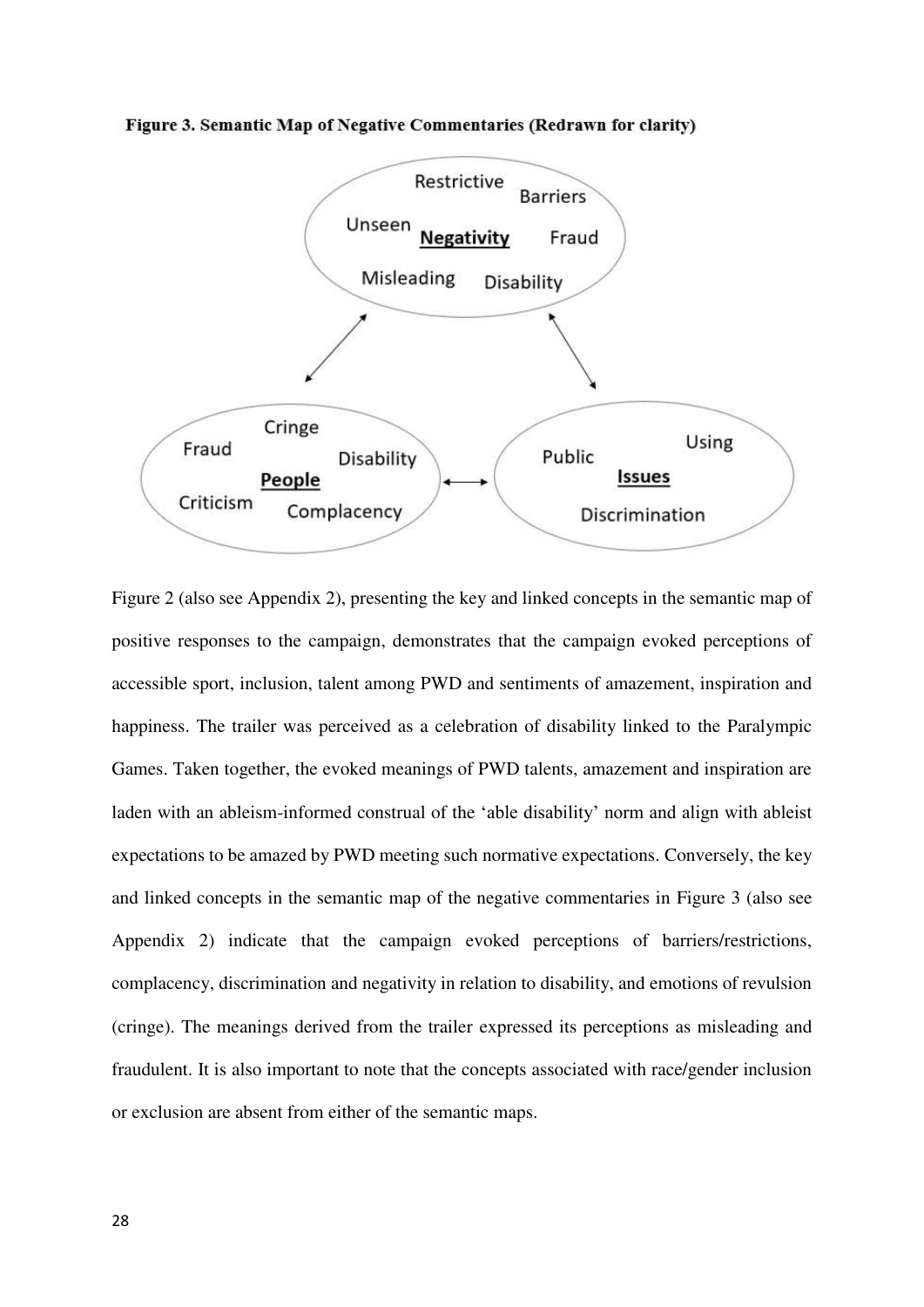From the perspective of the research question we pursue, that negative sentiments appear derived from the perspective of PWD and positive sentiments appear either not grounded in a PWD perspective or derived from perspective of a vested interest (e.g., parasport organization), highlights a clear disparity in perceptions and views on what constitutes inclusive representation of PWD realities. This can possibly be attributed to *We're the Superhumans* campaign combining representation of a certain aspect of disability – that of disability sport – which is non-representative of all types and levels of impairment and not of relevance to all PWD (as is the case with non-disabled people and sport) with representation of realities pertaining to the wider PWD community. The lack of inclusion of all PWD within the sporting realm, and particularly the Paralympic Games, does not fare well with the conception of inclusion that the majority of disability activists advocate for and strive to effect, serving to evoke a dissonance in meaning-making within the wider societal discourse on PWD inclusion/exclusion.

## **General Discussion**

This section will (1) consider our findings in the context of the extant knowledge on PWD inclusion/exclusion; and (2) discuss directions for future research and practical implications of the study.

# *Relevance of the Major Findings to the Literature*

Taken together, our findings unravel the multiple, complex and at times contradictory meanings related to PWD inclusion/exclusion. That is, while successful in generating/stimulating social discourse on PWD inclusion, it appears that the meanings of inclusivity towards PWD construed in and derived from the *We're the Superhumans* campaign signify that ableist ideals of disability may be continuing to shape understanding of disability in the marketplace. Intersectional analysis corroborates Gopaldas and De Roy's (2015) findings that many bodily forms remain largely invisible, further highlighting that unidimensional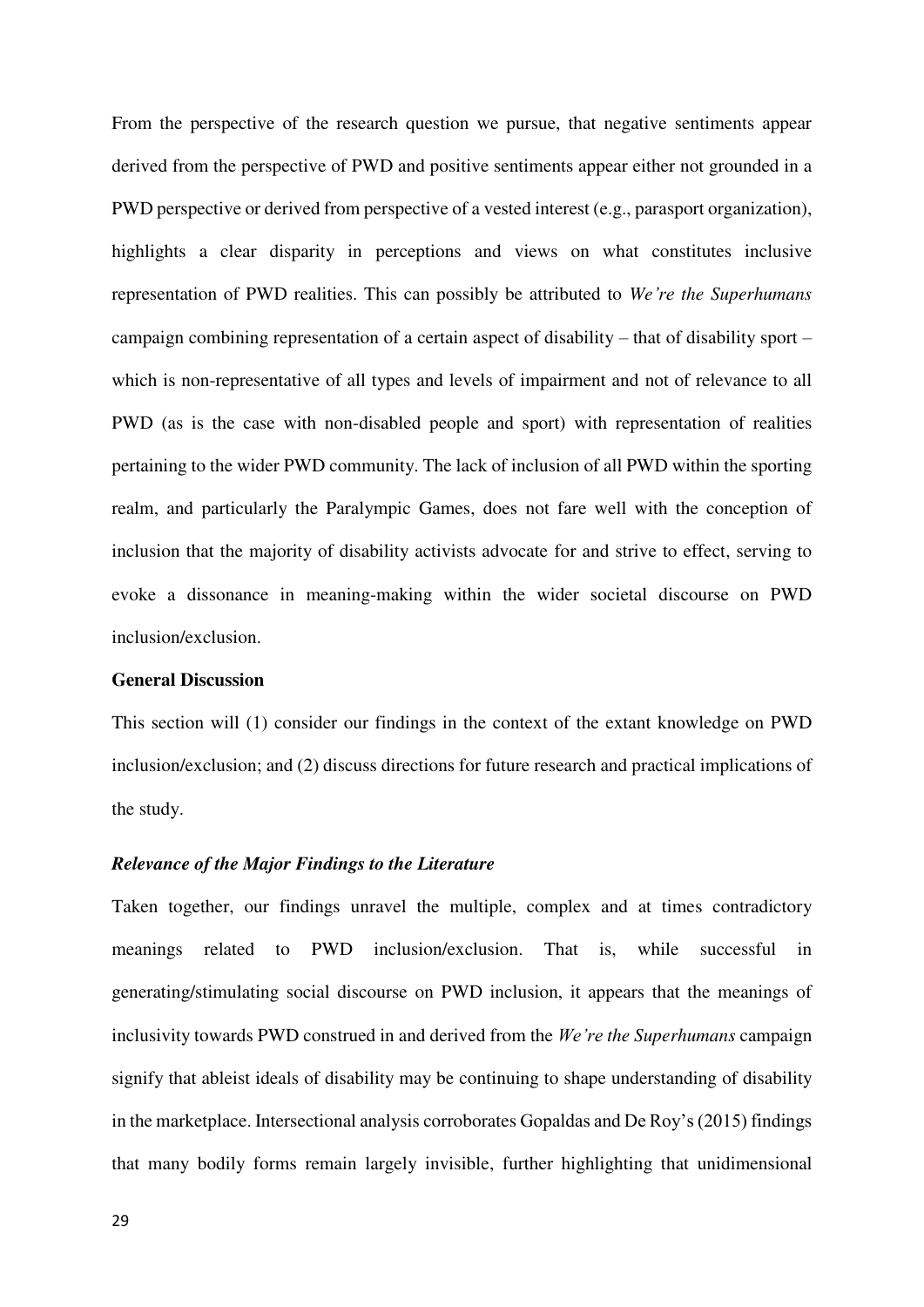assessment of inclusion in marketplace representations can be misleading. Adopting Gopaldas and De Roy's terminology, particularly noteworthy is dominance of (white) race-disability (71% of people represented were white), of (male) gender-disability (10% more males than females represented), and of disability-type of impairment (28% and 16% of impairments represented by wheelchair users and amputees respectively, making a total of 44% PWD representations) intersections.

These uncovered quantitative imbalances provide further support to calls for an integrative multidimensional analysis to unpack the multiplicity of characteristics that can render one an anomalous embodiment and impact their experiences of significance and normalcy within a given sociocultural construction (Shildrick 2009). In relation to driving PWD inclusion through advertising representation, our findings support calls for greater consideration of the ethical implications of idealized depictions of impairment and types of impairment (Bolt 2014; Briant, Watson and Philo 2013; Worrell 2013).

Indeed, when drawing from stereotypical, fantasy narratives to construe representations – whether in relation to gender, age, disability or other body characteristics – advertising can (re)create existing or new mythologies of norms for the ideal types more generally and 'able disability' in particular, thus maintaining or increasing barriers to marketplace inclusion (Murray 2015; Campbell 2004). The meanings emerged from the sentiment analysis indicate that (some) PWD realities are misrepresented in favor of an 'able disability' norm and signify frustration with these ideals prevailing. By juxtaposing the opposing (positive vs negative) views, as well as showcasing the absence of views on race/gender representation in responses to the campaign, our study highlights that, among some groups, it generated or reinforced norms of rejected exclusion and selective inclusion of PWD in the marketplace.

These complex perspectives suggest that PWD experiences of marketing images construing their representation from the perspective of ableist norms can have a negative effect on their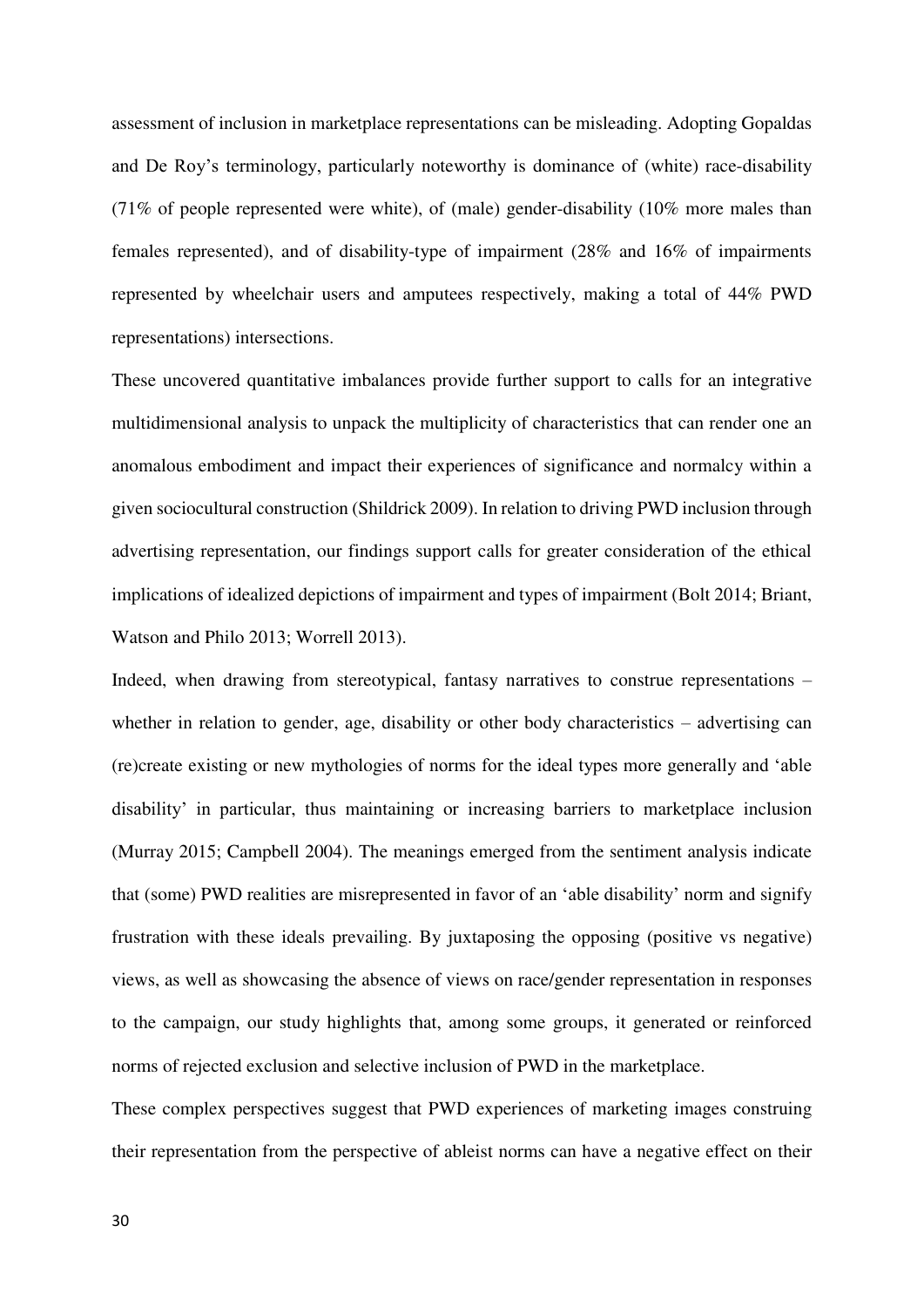perceptions of social inclusion, and consequently self-normalcy, esteem and identity. In turn, these perceptions can perpetuate PWD internalizing the ableist discourse to accept and endorse their (mis)representation as the only status quo possible within the marketplace. Furthermore, the subtle effects of ableist ideals of disability may further conceal the latent conflict rooted in the imbalance of power between PWD and marketplace actors generating and shaping their representations (Lukes 1974). That is, in line with Foucault (1976), the very fact of PWD representation in the *We're the Superhumans* campaign appears to have partially masked or redressed exclusion as experienced by the majority of PWD in their lived realities.

By uncovering the remaining power imbalance between marketplace actors and functions (e.g., marketing/advertising) and some of the groups they represent, our findings highlight the necessity for marketing researchers and practitioners to continue developing a more critical understanding of the cultural complexities within consumer spheres in order to eliminate the less obvious types of exclusion in their practice. Further, we argue that subtleties of ableism must be considered when one acts with the intent of being inclusive. Taking together the findings of our study with prior research on (mis)representation of socially devalued groups other than PWD (e.g., Roman 2000; Mahtani 2001; Szmigin and Carrigan 2006; Gee 2009) underscores pervasive (whether intended or unintended) patterns in (re)production and perpetuation of ideal body type myths in various contexts.

Consolidating the extant knowledge on the inclusion/exclusion perceptions and cognitions stemming from experiences across consumer groups labeled as a non-ideal, devalued form of being through one or more bodily characteristics can provide holistic perspectives on experiences shared between as well as context-specific to particular consumer groups or bodily characteristics. To this end, ableism as a theoretical lens offers promise, as it recognizes the multiple intersections of different characteristics and their impact on the overall sociocultural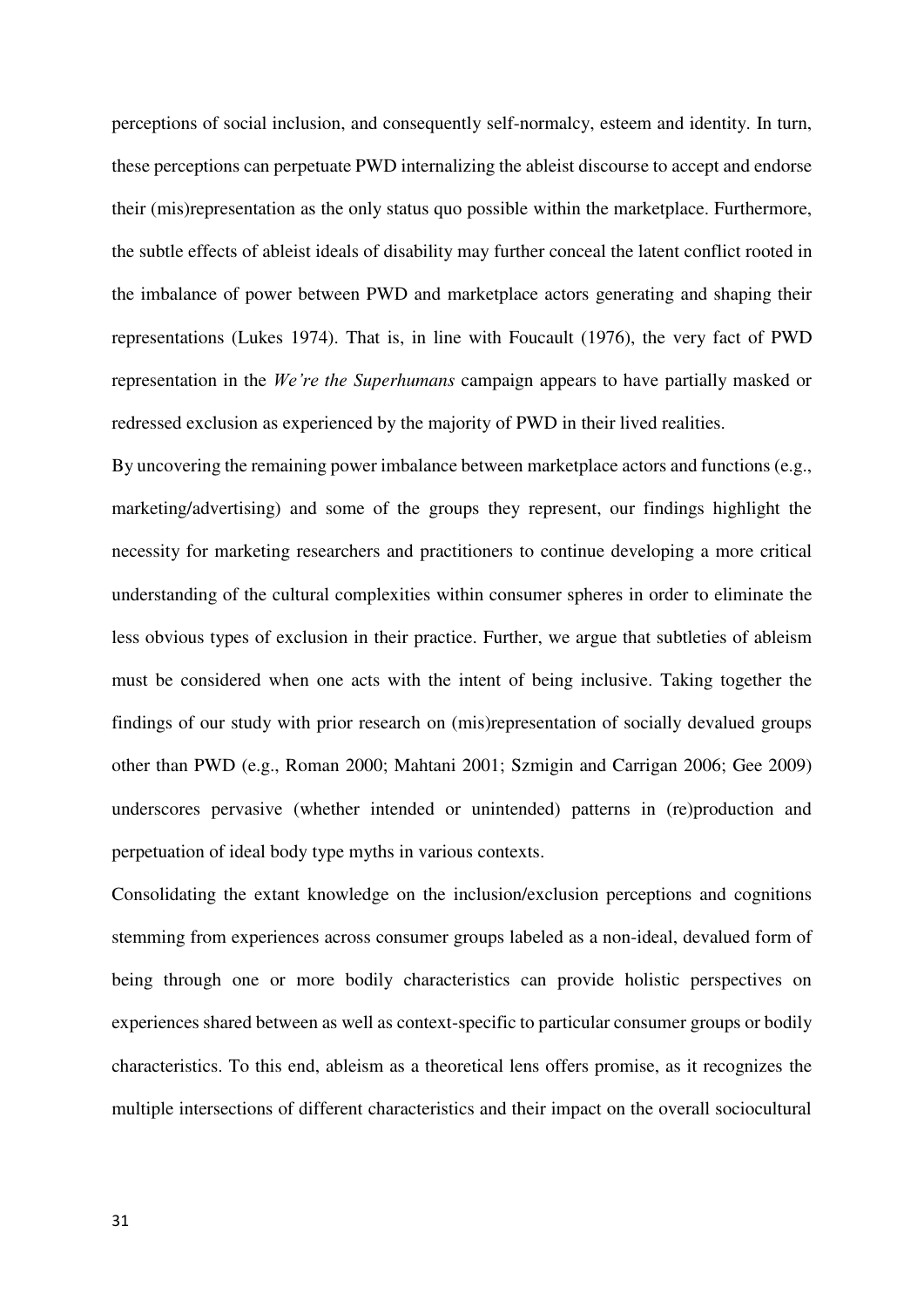constructions of one's body, sense of significance in the social space, and – consequently – inclusion/exclusion in the marketplace as a space in the wider society (Shildrick 2012).

The meaning-making dissonance showcased in our findings highlights that views failing to recognize complexities of identity trajectories within PWD consumer spheres inherently skew the outlook on foreseen impacts of developed representations and preclude generation of versatile representations that reflect inclusion in a manner relevant to different PWD. That is, the positive commentaries on the *We're the Superhumans* are led by none other than the IPC President, Sir Philip Craven, whose view can possibly be regarded as a validation of the campaign's success in improving the lived experiences of PWD. At the same time, several commentators voicing negative responses to the campaign emphasize that their perspectives are provided from a PWD viewpoint. Such contradictory views exemplify the complexity and variation of disability perceptions within and across non-disabled and PWD groups. Hence, while not contesting that PWD representations conveying narratives such as *We're the Superhumans* may have positive implications in that they generate a greater exposure of PWD within society, we posit that potential negative unintended consequences can arise that may outweigh the benefits. One such consequence is reinforcement of the inability or unwillingness to differentiate between 'Superhumans' and the average disabled person and perpetuating wider society's 'inspiration porn' (Young 2012) expectations of PWD.

# *Implications for Future Research*

By integrating the extant frameworks of advertising (mis)representation and the theoretical perspective of ableism, our study contributes an extended view on ability-justified marketplace inclusion/exclusion through construction of ideal body mythologies in consumptionscapes, bringing to the fore a number of fruitful future research directions. As the area of disability and exclusion in advertising and other marketing representations has received limited attention to date, there is a large scope for work to further understanding of the underlying processes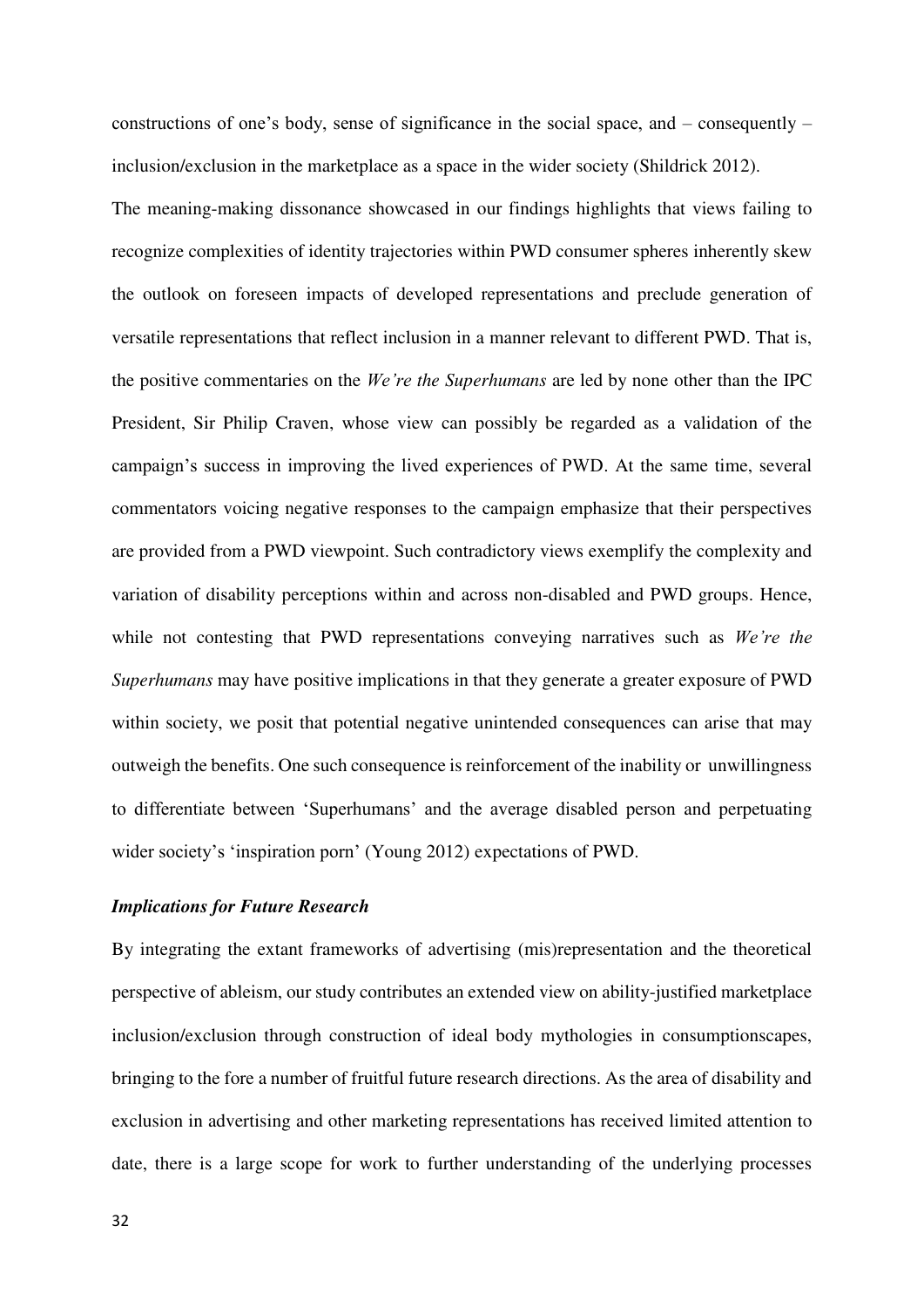informing inclusion/exclusion perceptions and cognitions arising from intricacies of (non)accommodation for PWD in the subjective spaces projected by marketing communications. The conceptual model of Ability/Representation extends the view on the drivers and effects of PWD marketplace inclusion/exclusion beyond perspectives of (non)accommodation for physical aspects of impairments uncovered by prior research (Dennis et al. 2016; Kaufman Scarborough 2015; Baker et al. 2007). The model unpacks how and why PWD as an entire group, or some PWD groups within this population may be construed and presented in ways that are misaligned with their own experiences of living with a disability. One direction for future research is to consider whether and what forms of celebrity PWD representations may have positive or negative effects on inclusion/exclusion perceptions and cognitions related to ordinary PWD. Some recent disability research (e.g., Brittain and Beacom 2016; Braye, Dixon and Gibbons 2013) points to the prevalence of the negative effects of promoting celebrity PWD on the lived realities of the broader PWD population, as illustrated by this viewpoint: "I'm afraid that the focus on elite Paralympians promotes an image of disabled people which is so far from the typical experiences of a disabled person that it is damaging to the public understanding of disability" (quote from Colin, participant in study by Braye, Dixon and Gibbons 2013, 988).

Another fertile direction is studying whether representations portraying PWD without emphasis on them overcoming impairment to be 'one-of-many' members of the marketplace generates more all-encompassing inclusion meanings. For example, a recent campaign by Maltesers (Mars, Inc.) depicts a group of young female friends, one of whom is in a wheelchair, discussing her recent experience as one of the life experiences a young person may have. Importantly, although created following Channel 4's initiative as part of their 2016 Year of Disability (Channel 4 2016), its creative concept emerged as a challenge to the 'Superhumans' ethos resultant from engaging the voices of PWD. Michele Oliver, the vice president of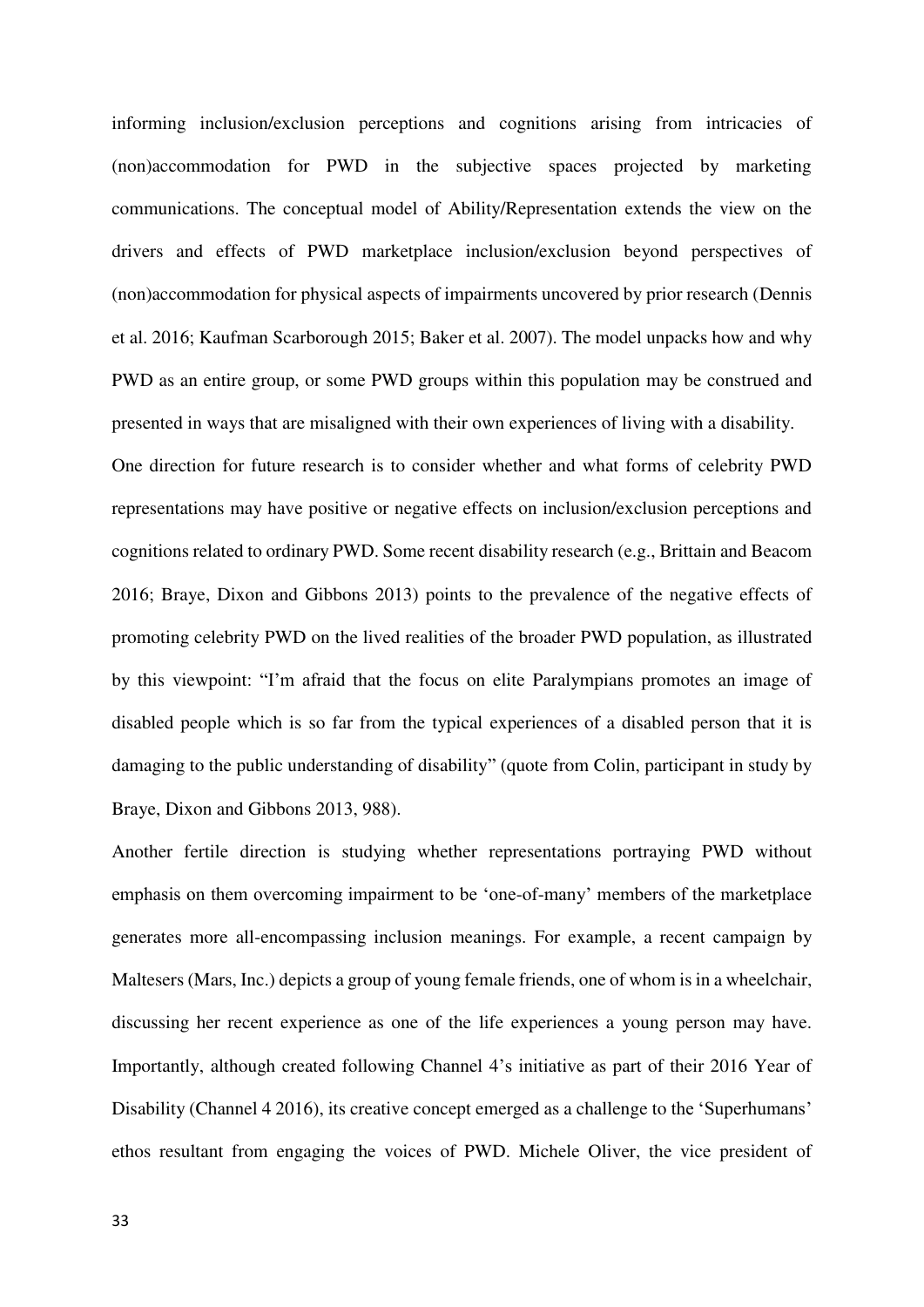marketing at Mars, Inc. explained that consumer research conducted as part of the creative concept development uncovered that 'people with disability end up being either pitied or celebrated as superhumans in the Paralympic Games but, actually, we're all just people getting on with our lives with their highs and lows.' (Kiefer 2016). As efforts towards more ubiquitous representation are evolving organically, it would be of interest to examine what inclusion/exclusion meanings emerge in response to these forms of representation.

From a methodological perspective, future studies can enhance practical implications of our study by adopting participatory action research (Ozanne and Saatcioglu 2008) approaches, to test and refine our Ability/Representation conceptual model in cooperation with PWD. As such, truly-inclusive advertising can assume an important role in improving the lives of PWD, if avoiding the potential damage of reinforcing and reconstructing ableist discourse. Engagement with the complexities of PWD lived realities from their perspectives can inform a more critical, in-depth understanding of non-discriminatory representation and development of inclusion-impactful symbolic accommodation in the marketplace.

Finally, future research is also much required to shed light on the effects of disableism intersecting other possible 'isms' such as racism, sexism, faith discrimination etc. (Wolbring 2011). Gopaldas and DeRoy (2015) point out that one's construction of lived experience relates to multiple facets of identity, and Borgerson and Schroeder (2002) highlight that (mis)representation is multifaceted. Thus, non-representation and misrepresentations across different impairment, racial, faith, gender, sexual orientation and other cultural dimensions may have significant effects on identities and relations between both different impairment groups within the PWD population and also between PWD and non-disabled members of society. Other intersectional applications of the Ability/Representation model would be also of interest.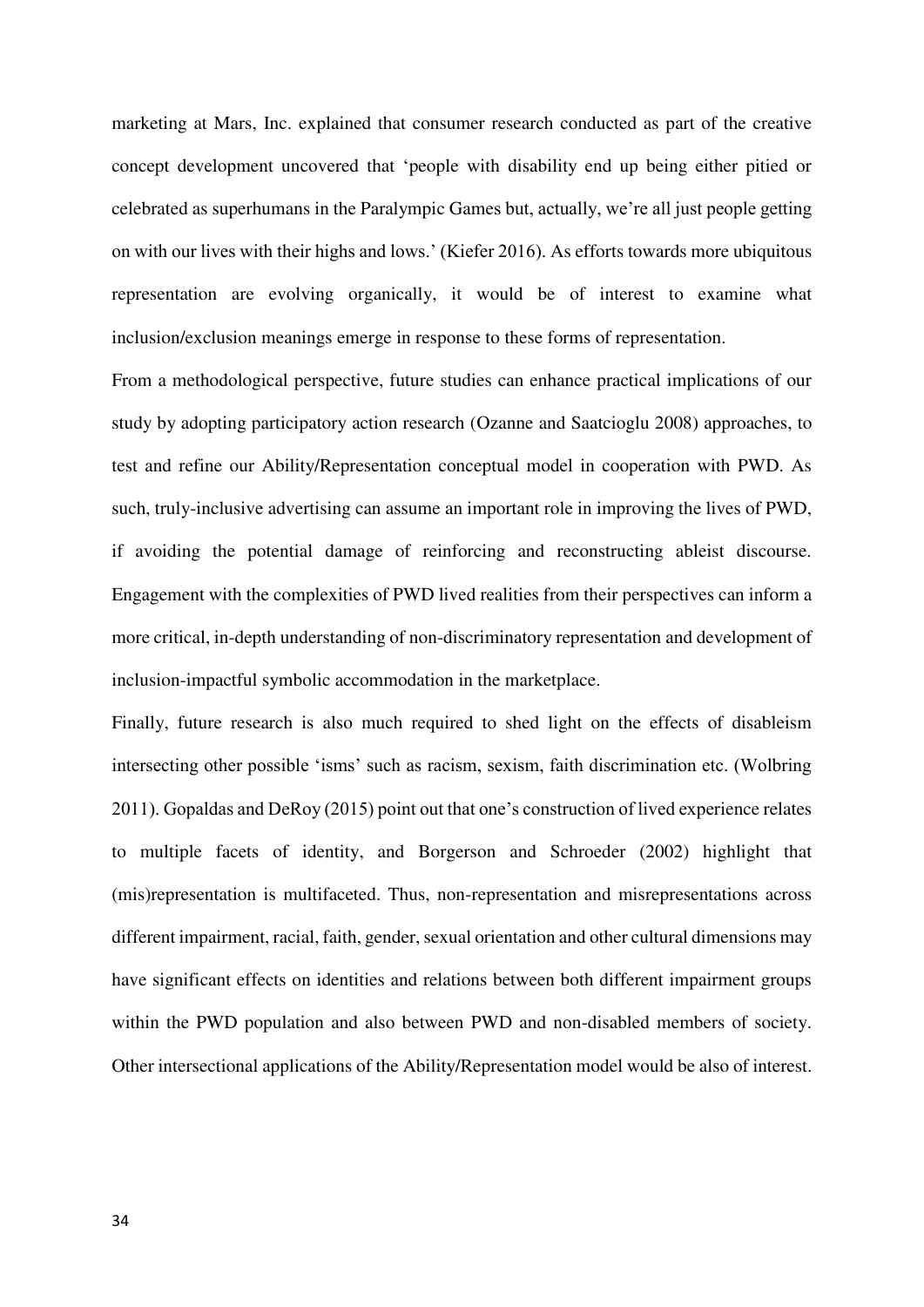# **Conclusion**

This paper introduced ableism as a theoretical lens for unpacking the multiple forces that can inform and drive misrepresentative constructions of consumers in the marketplace and for examining their impact on inclusion/exclusion discourses in wider society. It theorizes ableism as a subliminal and pervasive perspective on the norms for a marketplace-socialized [consumer] body as justified by this body's ability to align with or exceed expectations imposed by marketplace actors holding power to exert these expectations. By conceptualizing the relationship between forms of marketplace (mis)representation and meanings related to inclusion/exclusion through the lens of ableism the paper contributes to research into marketplace inclusion, demonstrating how subliminal social hierarchies underpinned by 'isms' work to evoke, perpetuate and/or reinforce subtle forms and perceptions/cognitions of exclusion. By exploring meanings of disability projected and evoked by the *We're the Superhumans* campaign as an instance of PWD marketplace inclusion effort, the paper unpacks the complexity of causal mechanisms underlying (mis)representational mythologies of what characterizes a marketplace-socialized disabled consumer body.

Our exploratory findings point to the double-edge potential of subjective spaces created by or contributed to by marketing as a marketplace function. That is, (mis)representational mythologies of the marketplace-socialized body, amplified by and diffused into the wider social discourses via such marketplace channels as public, commercial and social media can, on the one hand, shape conceptions of social order towards more inclusive consumer cultures by championing consumers with socially-devalued characteristics. On the other hand, they can mask the complexity and multidimensionality of characteristics that can lead to discrimination and exclusion within the realm of a given socially-devalued consumer group. The Ability/Representation model offered in this paper shows how adopting an ableism lens enables an intersectional conceptualization of the various 'isms' drivers (disableism, racism, ageism,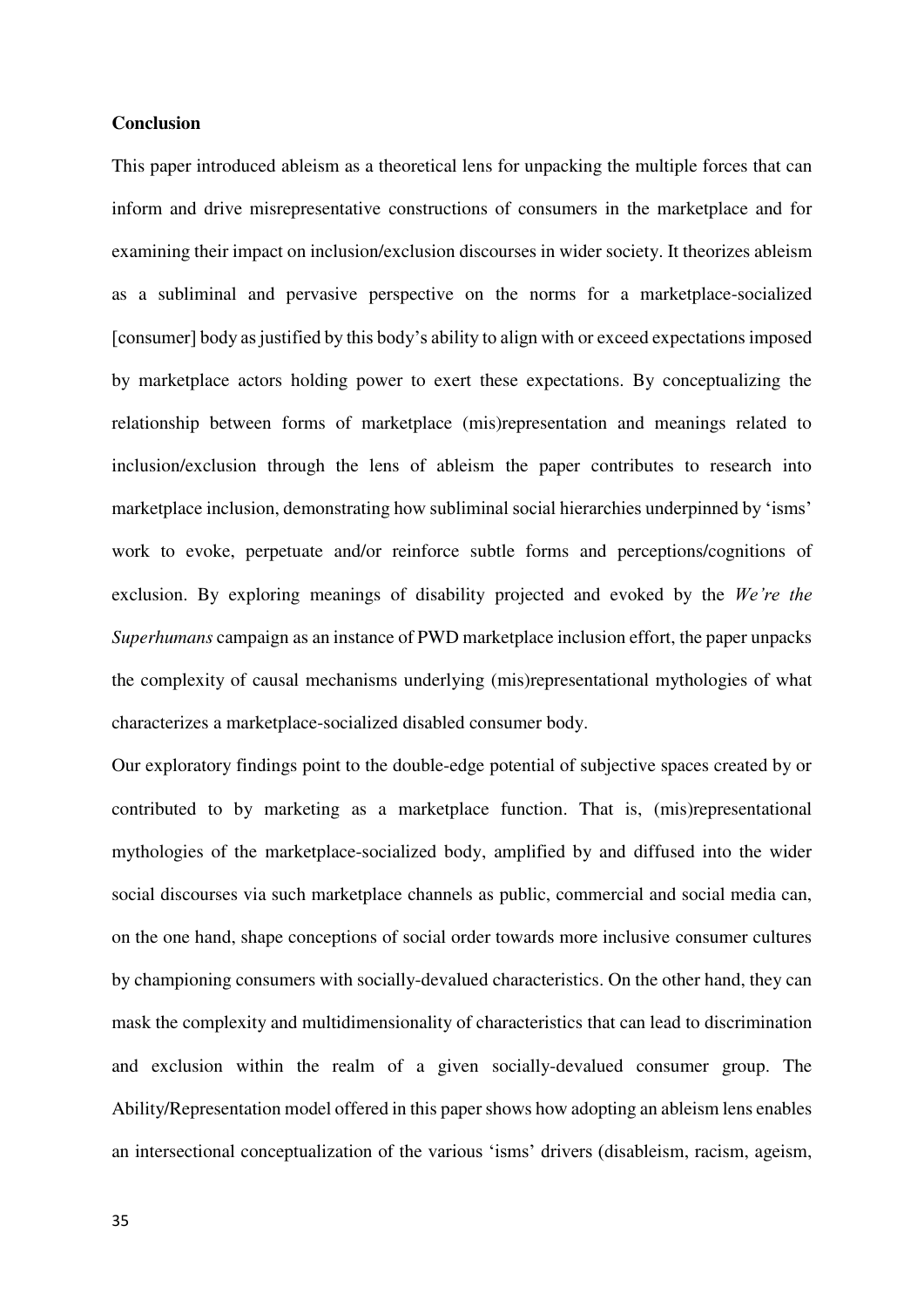sexism, faceism, etc.) and resultant forms of inclusion/exclusion meanings (re)produced in the marketplace, to identify and account for mechanisms underlying exclusionary outcomes of unidimensional (e.g., focused on one characteristic of the consumer body) inclusion-intended marketplace actions.

We acknowledge that our study is not without limitations. The case study focus was an advert predominantly broadcast and developed for usage in the United Kingdom and was made to target a British based audience with the inclusion of a number of Team GB athletes. Also, while a multimodal approach enabled examination of the meanings generated by and derived from a specific campaign in public inclusion/exclusion discourse, cross-comparison of a larger sample of advertisements, drawn internationally, could possibly unearth contextual differences affecting the discourse. Another limitation stems from sample selection, since our sampling strategy did not include such rich sources as disability forums and social media platforms. While inclusion of these platforms into the sampling frame was not warranted in light of our study's objectives, future examination of these platforms can provide more focused, in-depth insights taking the viewpoint of PWD. Finally, it is necessary to acknowledge the limitations associated with utilizing automated analysis of the text as opposed to manually handling the data (Jones and Diment 2010). While choice of sentiment analysis was guided by the objective of identifying the shared meanings elicited by the campaign in public discourse, obtaining thick, rich data to glean in depth insights into contextual factors that shape individual views would also be of interest. To this end, a larger study is underway.

As experts exerting power across several subjective social spaces, such as advertising, social media, delivery of customer experience, marketers shape conceptions of social order in the marketplace. Despite growing recognition and drive, by marketing and consumer researchers, towards inclusive, non-stereotyped multicultural representation in the marketplace (Kipnis et al. 2013; Broderick et al. 2011), much work remains to be done. While growing marketplace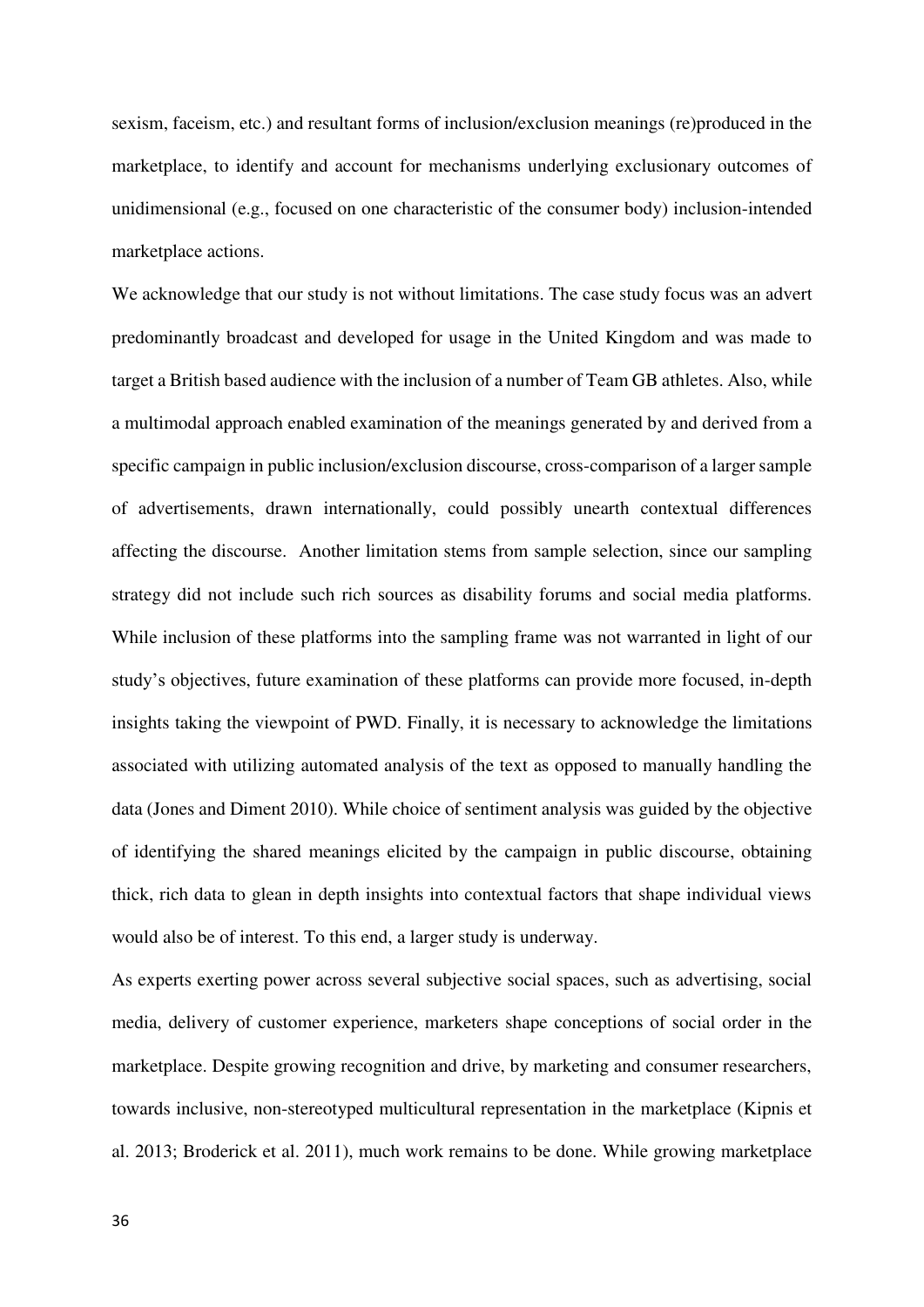representation of socially marginalized groups is a welcome development, not all means of representation are viable means of inclusion and in some instances can result in opposite (even if unintended) outcomes. For a truly-inclusive approach to representation to emerge, greater cognizance of ableism effects and engaging perspectives of PWD and other groups as the main informants of their representation are needed to eliminate more subtle forms of exclusion. By unpacking the complexities of how one's body (non)normalcy conceptions are constructed, more intricate conceptual and practical approaches to (de)constructing (mis)representational mythologies can emerge and serve equitably inclusive consumer cultures.

# **Disclosure Statement**

No conflicts of interest were reported by the authors.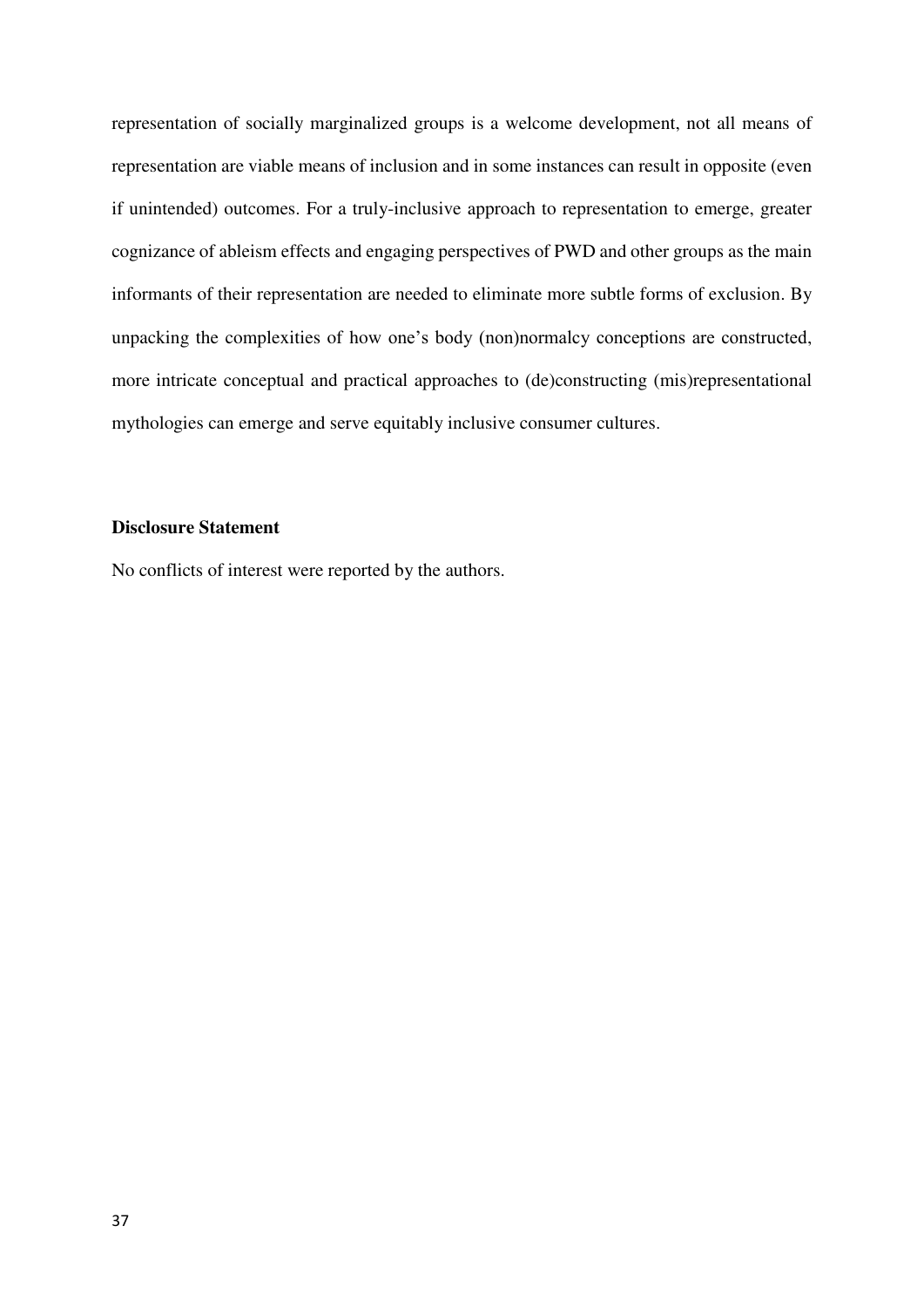# **References**

- Abraham, Linus, and Osei Appiah. 2006. "Framing News Stories: The Role of Visual Imagery in Priming Racial Stereotypes." *The Howard Journal of Communications* 17: 183-203.
- Annette-Hitchcock, Kate, and Yingjiao Xu. 2015. "Shopping and virtual communities for consumers with physical disabilities." *International Journal of Consumer Studies* 39 (2): 136-44.
- Baker, Stacey Menzel. 2006. "Consumer normalcy: Understanding the value of shopping through narratives of consumers with visual impairments." *Journal of Retailing* 82 (1): 37-50.
- Baker, Stacey Menzel, Jonna Holland, and Carol Kaufman-Scarborough. 2007. "How consumers with disabilities perceive "welcome" in retail servicescapes: A critical incident study." *Journal of Services Marketing* 21 (3): 160-73.
- BBC. 2017. "How does Google work?" *BBC.* Accessed 20 September 2017. http://www.bbc.co.uk/guides/z8yc2p3
- Berger, Ronald J. 2008. "Disability and the dedicated wheelchair athlete: Beyond the "supercrip" critique." *Journal of Contemporary Ethnography* 37 (6): 647-78.
- Berger, Peter L., and Thomas Luckmann. 1966. *The social construction of reality: A treatise in the sociology of knowledge*. Garden City, NY: First Anchor.
- Bolt, David. 2014. "An advertising aesthetic: Real beauty and visual impairment." *British Journal of Visual Impairment* 32 (1): 25-32.
- Borgerson, Janet L., and Jonathan E. Schroeder. 2002. "Ethical issues of global marketing: avoiding bad faith in visual representation." *European Journal of Marketing* 36 (5/6): 570-594.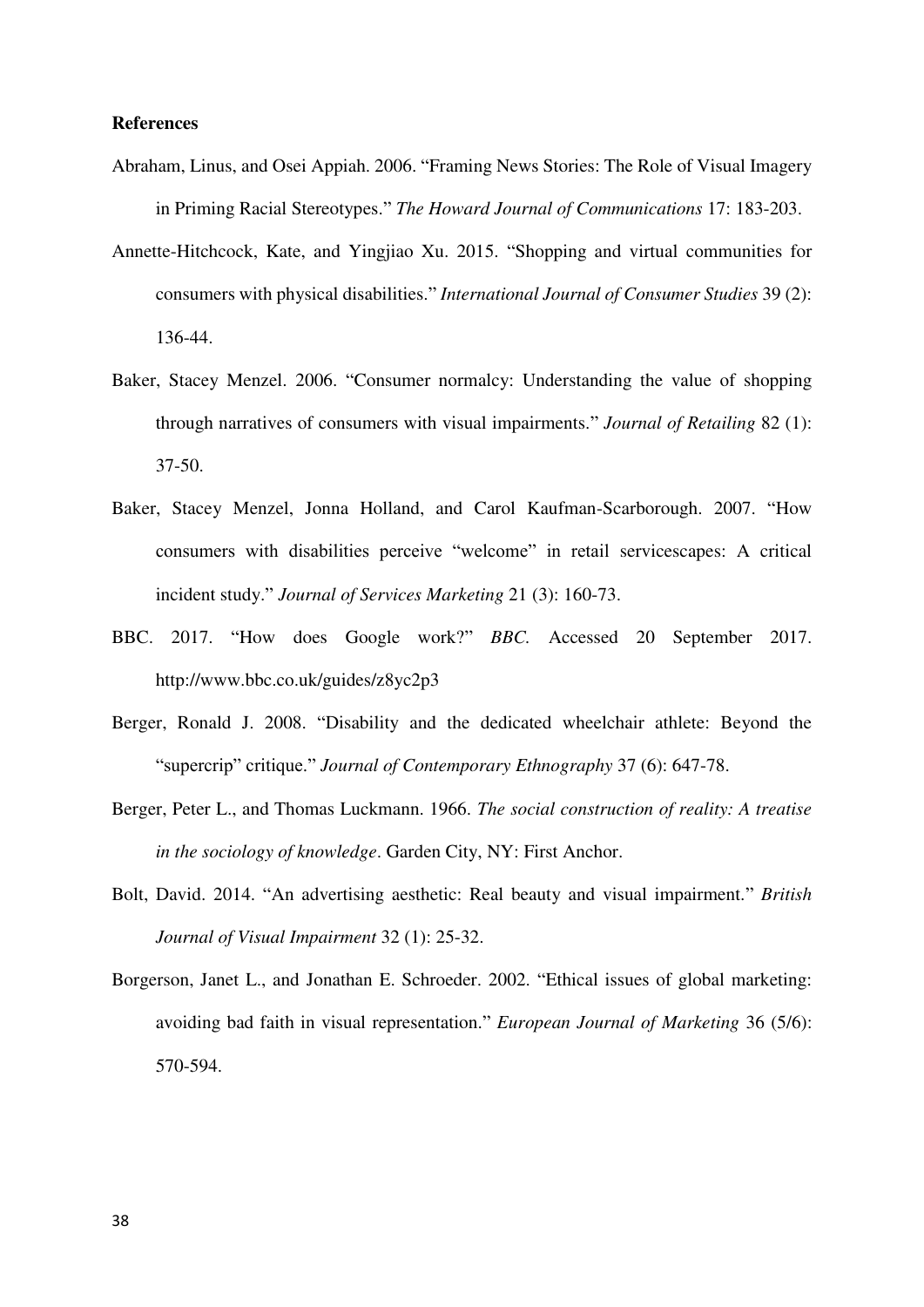- Braye, Stuart, Kevin Dixon, and Tom Gibbons. 2013. "'A mockery of equality': An exploratory investigation into disabled activists' views of the Paralympic Games." *Disability & Society* 28 (7): 984-96.
- Briant, Emma, Nick Watson, and Gregory Philo. 2013. "Reporting disability in the age of austerity: The changing face of media representation of disability and disabled people in the United Kingdom and the creation of new 'folk devils'." *Disability & Society* 28 (6): 874-89.
- Brittain, Ian. 2016. *The Paralympic Games Explained.* 2nd ed. London: Routledge.
- Brittain, Ian, and Aaron Beacom. 2016. "Leveraging the London 2012 Paralympic Games: What legacy for disabled people?" *Journal of Sport and Social Issues* 40 (6): 499-521.
- Broderick, Amanda J., Catherine Demangeot, Eva Kipnis, Miguel Zuniga, Abhijit Roy, Chris Pullig, Rene D. Mueller, et al. 2011. "No Harm done? Culture-based branding and its impact on consumer vulnerability: A research agenda." *Social Business* 1 (3): 263-280.
- Brubaker, Roger, and Frederick Cooper. 2000. "Beyond 'identity'." *Theory and Society* 29 (1): 1-47.
- Burton, Dawn. 2009. "Reading" whiteness in consumer research." *Consumption Markets & Culture* 12 (2): 171-201.
- Campbell, Fiona A. Kumari. 2008. "Exploring internalized ableism using critical race theory." *Disability & Society* 23 (2): 151-62.
- Campbell, Joseph. 2004. *The Hero with a Thousand Faces*. Princeton, N.J.: Princeton University Press.
- Carrigan, Marylyn, and Isabelle Szmigin. 2000. "Advertising in an ageing society." *Ageing & Society* 20 (2): 217-233.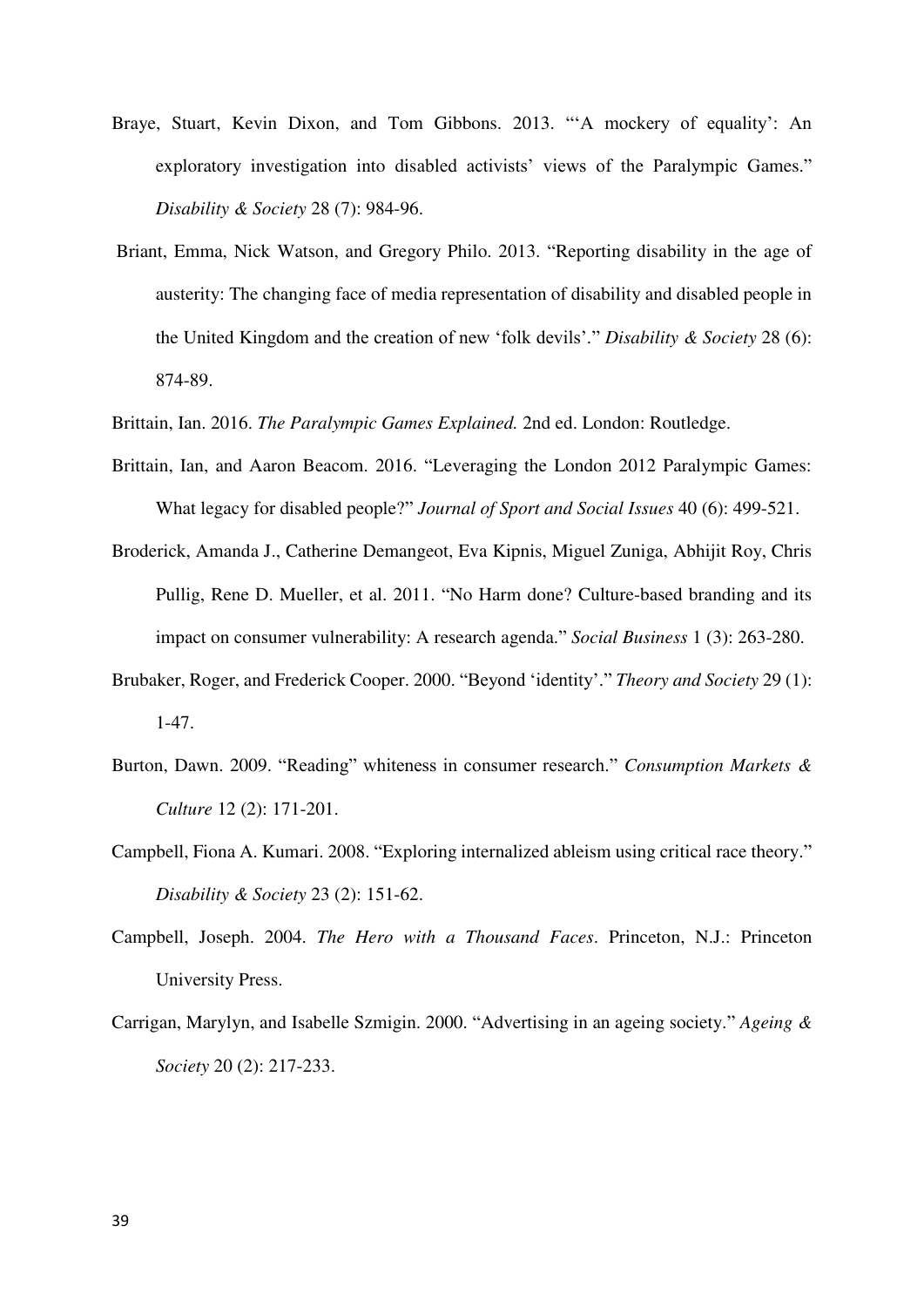- Channel 4. 2016. "Channel 4 launches year of disability in 2016" *Channel 4.* January 18 2016. Accessed January 30 2017. http://www.channel4.com/info/press/news/channel-4 launches-year-of-disability-in-2016.
- Childers, Terry L., and Carol Kaufman-Scarborough. 2009. "Expanding opportunities for online shoppers with disabilities." *Journal of Business Research* 62 (5): 572-8.
- Deal, Mark. 2003. "Disabled people's attitudes toward other impairment groups: A hierarchy of impairments." *Disability & Society* 18 (7): 897-910.
- Dennis, Charles, Eleftherios Alamanos, Savvas Papagiannidis, and Michael Bourlakis. 2016. "Does social exclusion influence multiple channel use? The interconnections with community, happiness, and well-being." *Journal of Business Research* 69 (3): 1061-70.
- Downey, Hilary, and Miriam Catterall. 2006. "Self-care, the body and identity: The non-ableist consumer perspective." *AP-Asia-Pacific Advances in Consumer Research* 7: 127-132.

Drake, Robert F. 1999. *Understanding disability politics*. London: MacMillan.

- Duncan, Margaret, and Alan Aycock. 2005. "Fitting images, advertising, sport and disability" In *Sport, Culture and Advertising. Identities, Commodities and the Politics of Representation,* edited by. Steven J. Jackson, David L. Andrews, 136-153. London: Routledge.
- Eid, Mahmoud. 2014. "Perceptions about Muslims in Western Societies" In *Re-Imagining the Other: Culture, Media and Western-Muslim Intersections,* edited by Mahmoud Eid and Karim H. Karim, 99-119, Basingstoke (UK): Palgrave Macmillan.
- Falchetti, Claudia, Mateus Canniatti Ponchio, and Nara Lúcia Poli Botelho. 2016. "Understanding the vulnerability of blind consumers: Adaptation in the marketplace, personal traits and coping strategies." *Journal of Marketing Management* 32 (3-4): 313- 34.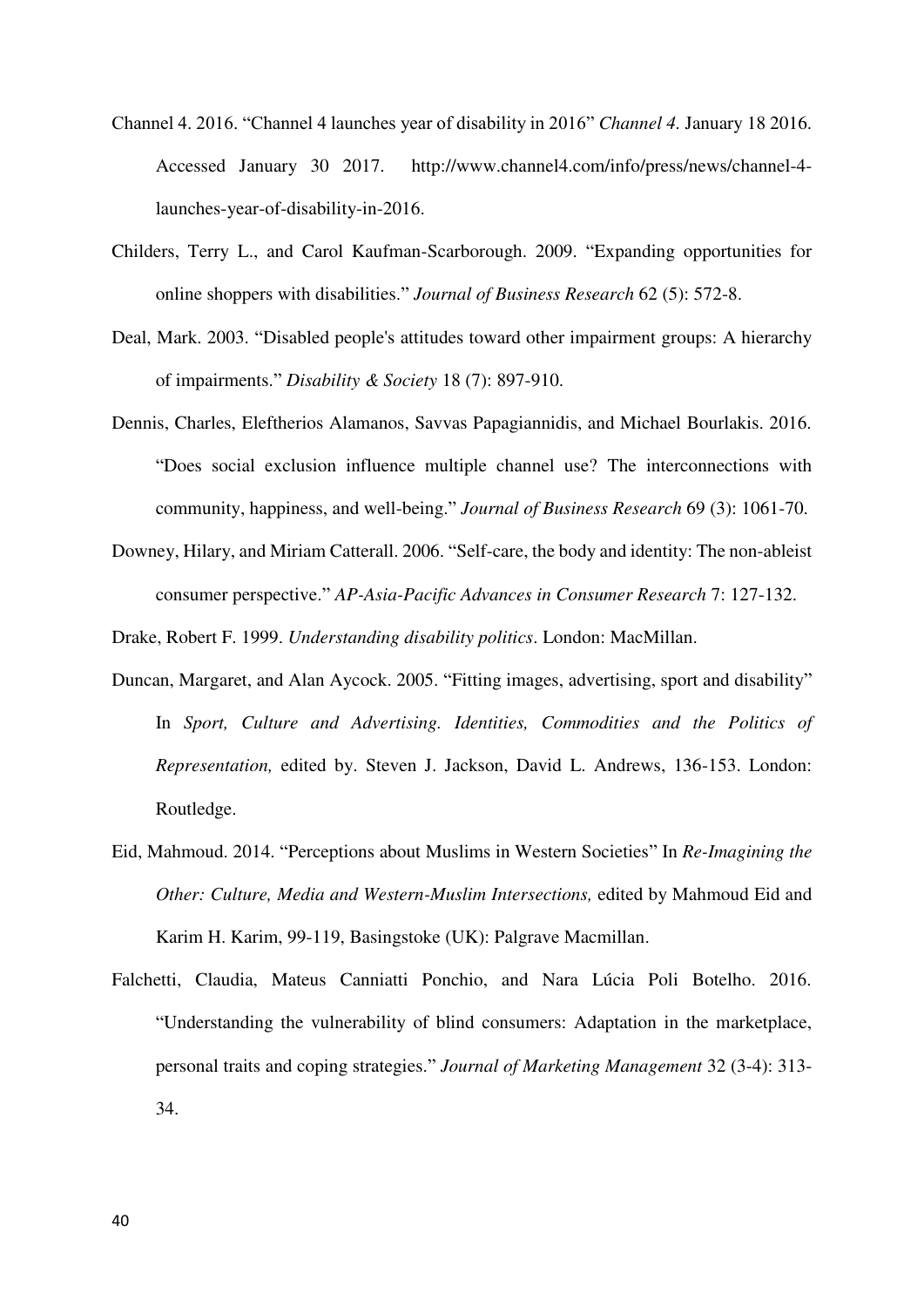- Figueroa, Peter. 1993. "Equality, multiculturalism, antiracism and physical education in the national curriculum." In *Equality, Education and Physical Education* edited by John Evans, 90-104. London: The Falmer Press.
- Foucault, Michel. 1976. *The history of sexuality: An introduction*. Harmondsworth, UK: Penguin.
- Gee, Sarah. 2009. "Mediating sport, myth, and masculinity: The National Hockey League's "Inside the Warrior" advertising campaign." *Sociology of Sport Journal* 26 (4): 578-598.

Goffman, Erving. 1963. *Behavior in public place*. New York: Glencoe The Free Press.

- Goodley, Dan. 2014. *Dis/ability studies: Theorising disableism and ableism.* London: Routledge.
- Gopaldas, Ahir, and Glenna DeRoy. 2015. "An intersectional approach to diversity research." *Consumption Markets & Culture* 18 (4): 333-64.
- Gray, Melissa and Samuel Roth. 2015. "United Airlines apologizes after disabled man crawls off flight." *CNN*, October 27. Accessed 7 August 2017 http://edition.cnn.com/2015/10/25/us/united-airlines- disabled-man/index.html

Guttmann, Ludwig. 1976. *Textbook of Sport for the Disabled*. London: HM and M Publishers.

- Hafferty, Frederic W., and Susan Foster. 1994. "Decontextualizing disability in the crime mystery genre: The case of the invisible handicap." *Disability & Society* 9 (2): 185-206.
- Hardin, Marie. 2003. "Marketing the acceptably athletic image: Wheelchair athletes, sportrelated advertising and capitalist hegemony." *Disability Studies Quarterly* 23 (1): 108- 125.
- Hehir, Thomas. 2002. "Eliminating ableism in education." *Harvard Educational Review* 72  $(1): 1-33.$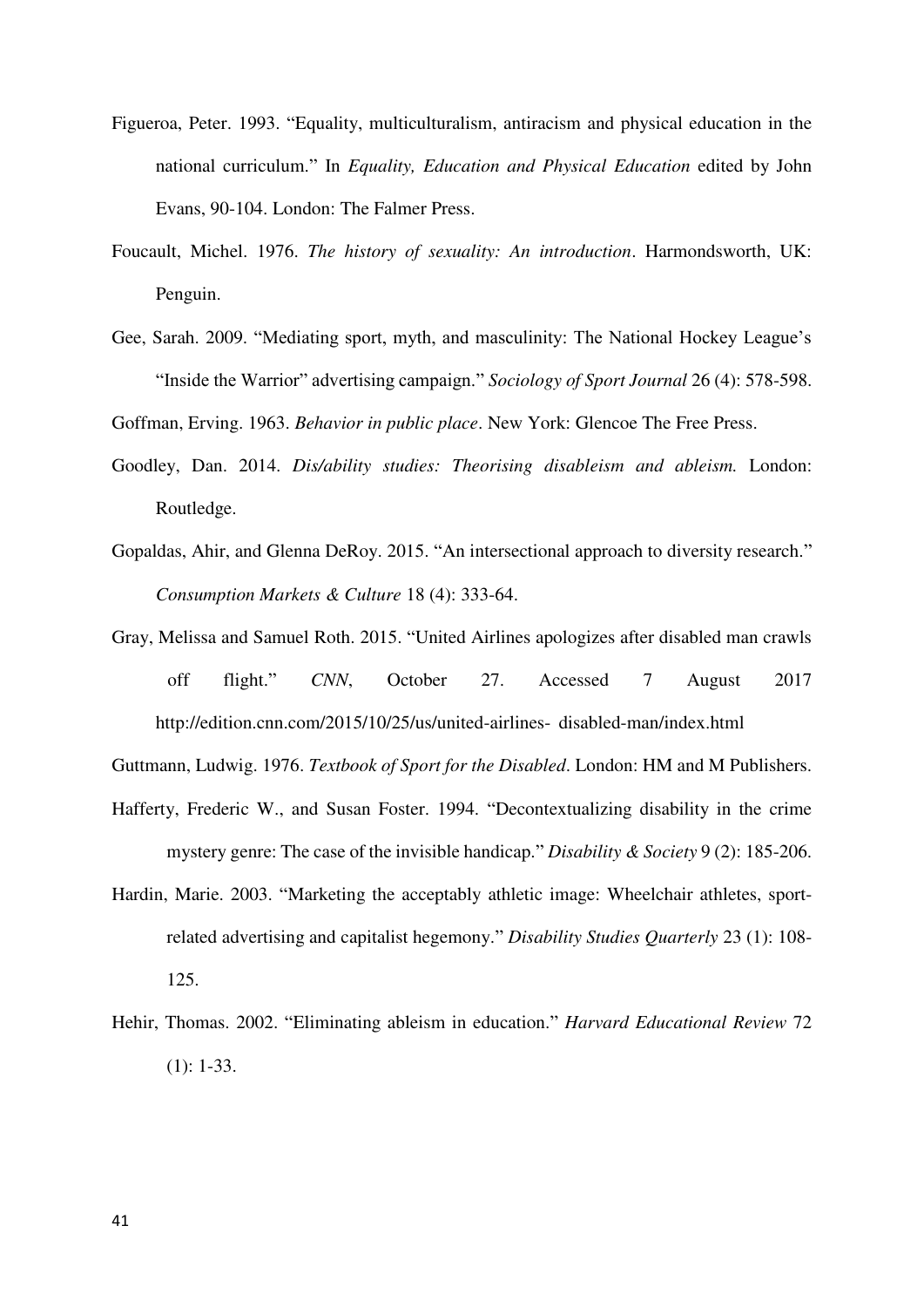- Holbrook, Morris B., Lauren G. Block, and Gavan J. Fitzsimons. 1998. "Personal appearance and consumption in popular culture: A framework for descriptive and prescriptive analysis." *Consumption, Markets and Culture* 2 (1): 1-55.
- International Paralympic Committee. 2015. "Strategic Plan 2015-2018." *IPC,* Accessed 31 August 2017. http://www.paralympic.org/the-ipc/publications
- Jones, Michael, and Kieren Diment. 2010. "The CAQDA Paradox: A divergence between research method and analytical tool." *The International workshop on Computer-Aided Qualitative Research Asia (CAQRA2010),* 82-86. The Netherlands: Merlin Institute.
- Kama, Amit. 2004. "Supercrips versus the pitiful handicapped: Reception of disabling images by disabled audience members." *Communications* 29 (4): 447-66.
- Kaufman-Scarborough, Carol. 2015. "Social exclusion: A perspective on consumers with disabilities." In *Consumer vulnerability: Conditions, contexts and characteristic,* edited by Kathy Hamilton, Susan Dunnett and Maria Piacentini., 157-169. Abingdon, Oxon, United Kingdom: Routledge.
- Kaufman-Scarborough, Carol. 1999. "Reasonable Access for Mobility-Disabled Persons is More Than Widening the Door." *Journal of Retailing* 75(4): 479-508.
- Kaufman‐Scarborough, Carol, and Stacey Menzel Baker. 2005. "Do people with disabilities believe the ADA has served their consumer interests?" *Journal of Consumer Affairs* 39  $(1): 1-26.$
- Kiefer, Brittaney. 2016 "Sex, chocolate and disability: What marketers can learn from Maltesers' campaign" *Campaign Live,* September 8. Accessed 30 January 2017. http://www.campaignlive.co.uk/article/sex-chocolate-disability-marketers-learnmaltesers-campaign/1407980
- Kipnis, Eva, Amanda J. Broderick, Catherine Demangeot, Natalie R. Adkins, Nakeisha S. Ferguson, Geraldine R. Henderson, Guillaume Johnson et al. 2013. "Branding beyond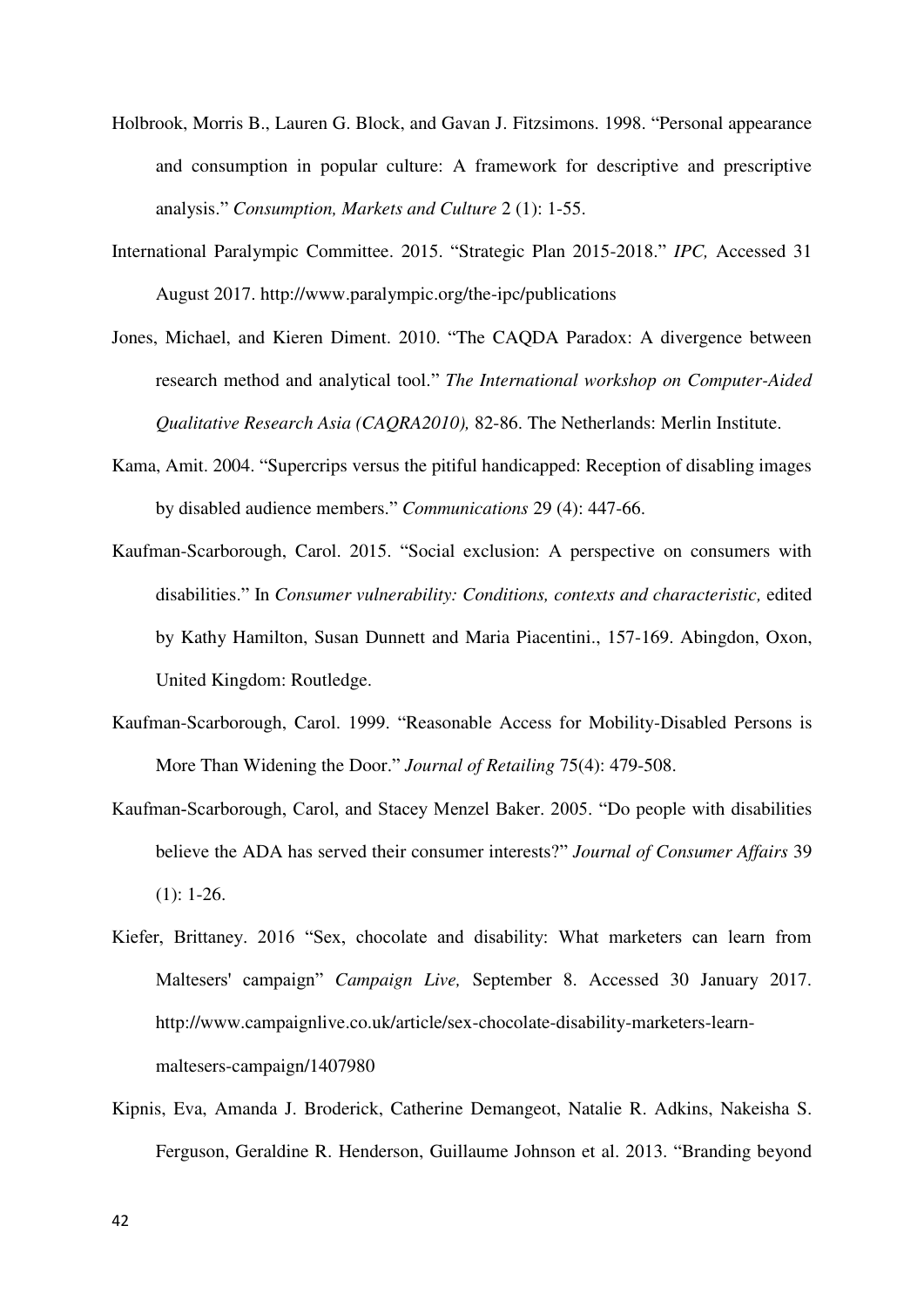prejudice: Navigating multicultural marketplaces for consumer well-being." *Journal of Business Research* 66 (8): 1186-94.

- Kvale, Steinar. 1996. *Interviews, an Introduction to Qualitative Research Interviewing*. London: Sage.
- Ladau, Emily. 2017. "I'm A disabled woman Who's NOT celebrating Meryl Streep's golden globes speech." *The Establishment,* January 9. Accessed 11 January 2017. https://theestablishment.co/im-a-disabled-woman-who-s-not-celebrating-meryl-streeps-golden-globes-speech-8d67173122e7#.qz6vxloop;
- Liu, Bing. 2012. *Sentiment analysis and opinion mining*. Synthesis Lectures on Human Language Technologies 5 (1): 1-167.
- Lukes, Steven. 1974. *Power: A radical view*. London: MacMillan.
- Mahtani, Minelle. 2001. "Representing minorities: Canadian media and minority identities." *Canadian Ethnic Studies* 33 (3): 99.
- Marks, David F., and Lucy Yardley. 2004. *Research methods for clinical and health psychology*. London: Sage.
- Martin, Emmie. 2016. "These 10 ads are on pace to be the most popular for the 2016 Olympics" *UK Business Insider,* August 3. Accessed 29 January 2017. http://uk.businessinsider.com/most-shared-olympics-ads-so-far-2016-8/#10-nikeunlimited-future--40037-shares-1.
- Mick, David G., Simone Pettigrew, Cornelia Pechmann, and Julie L. Ozanne. 2012. "Origins, Qualities and Envisionments of Transformative Consumer Research." In *Transformative Consumer Research for Personal and Collective Well-being*, edited by David G. Mick, Simone Pettigrew, Cornelia Pechmann, and Julie L. Ozanne, 3-24. New York: Routledge.
- Murray, Derek C. 2015. "Notes to self: the visual culture of selfies in the age of social media." *Consumption Markets & Culture* 18 (6): 490-516.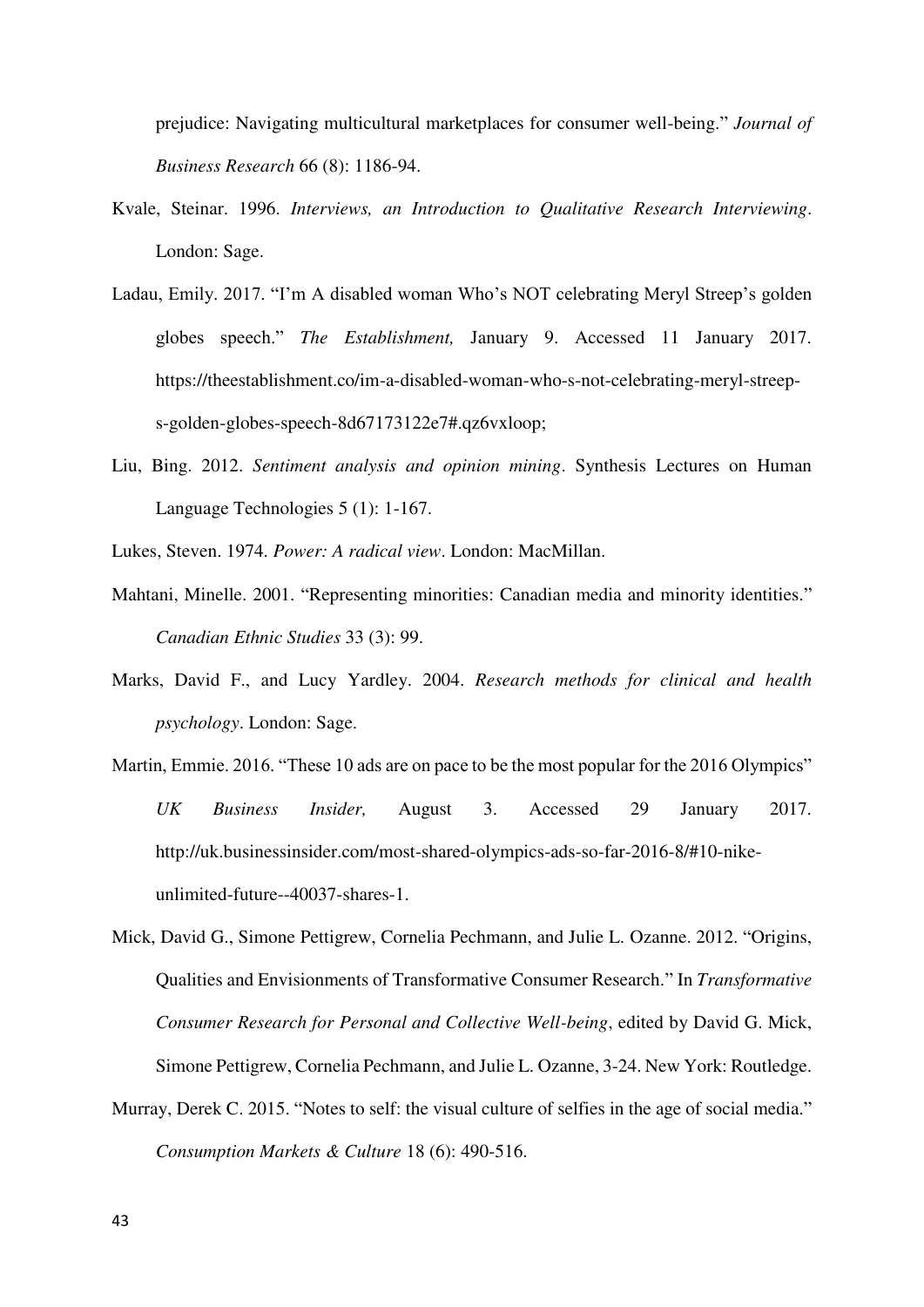- Ozanne, Julie L., and Bige Saatcioglu. 2008. "Participatory action research." *Journal of Consumer Research* 35 (3): 423-39.
- Paek, Hye Jin., and Hemant Shah. 2003. "Racial Ideology, Model Minorities, and the "Not-So-Silent Partner": Stereotyping of Asian Americans in U.S. Magazine Advertising." *The Howard Journal of Communication* 14: 225-243.
- Pavia, Teresa M., and Marlys J. Mason. 2012. "Inclusion, exclusion and identity in the consumption of families living with childhood disability." *Consumption Markets & Culture* 15 (1): 87-115.
- Ramirez Berg, C. 2002*. Latino Images in Film: Stereotypes, Subversion, and Resistance* Texas: University of Texas Press.
- Roman, Ediberto. (2000). "Who Exactly is Living La Vida Loca?: The Legal and Political Consequences of Latino-Latina Ethnic and Racial Stereotypes in Film and Other Media." *The Journal of Gender, Race & Justice* 4: 37-68.
- Rossolatos, George. 2015. "Taking the "multimodal turn" in interpreting consumption experiences." *Consumption Markets & Culture* 18 (5): 427-46.
- Saatcioglu, Bige, and Julie L. Ozanne. 2013. "A critical spatial approach to marketplace exclusion and inclusion." *Journal of Public Policy & Marketing* 32 (special issue): 32-7.
- Schalk, Sami. 2016. "Reevaluating the supercrip." *Journal of Literary & Cultural Disability Studies* 10 (1): 71-86.
- Schroeder, Jonathan E. 2015. "Communicating identity/consuming difference." *Consumption Markets & Culture* 18 (6): 485-489.
- Schroeder, Jonathan E. 2006. "Critical visual analysis." In *Handbook of qualitative methods in marketing*, edited by Russell Belk, 303-321. Aldershot, UK: Edward Elgar.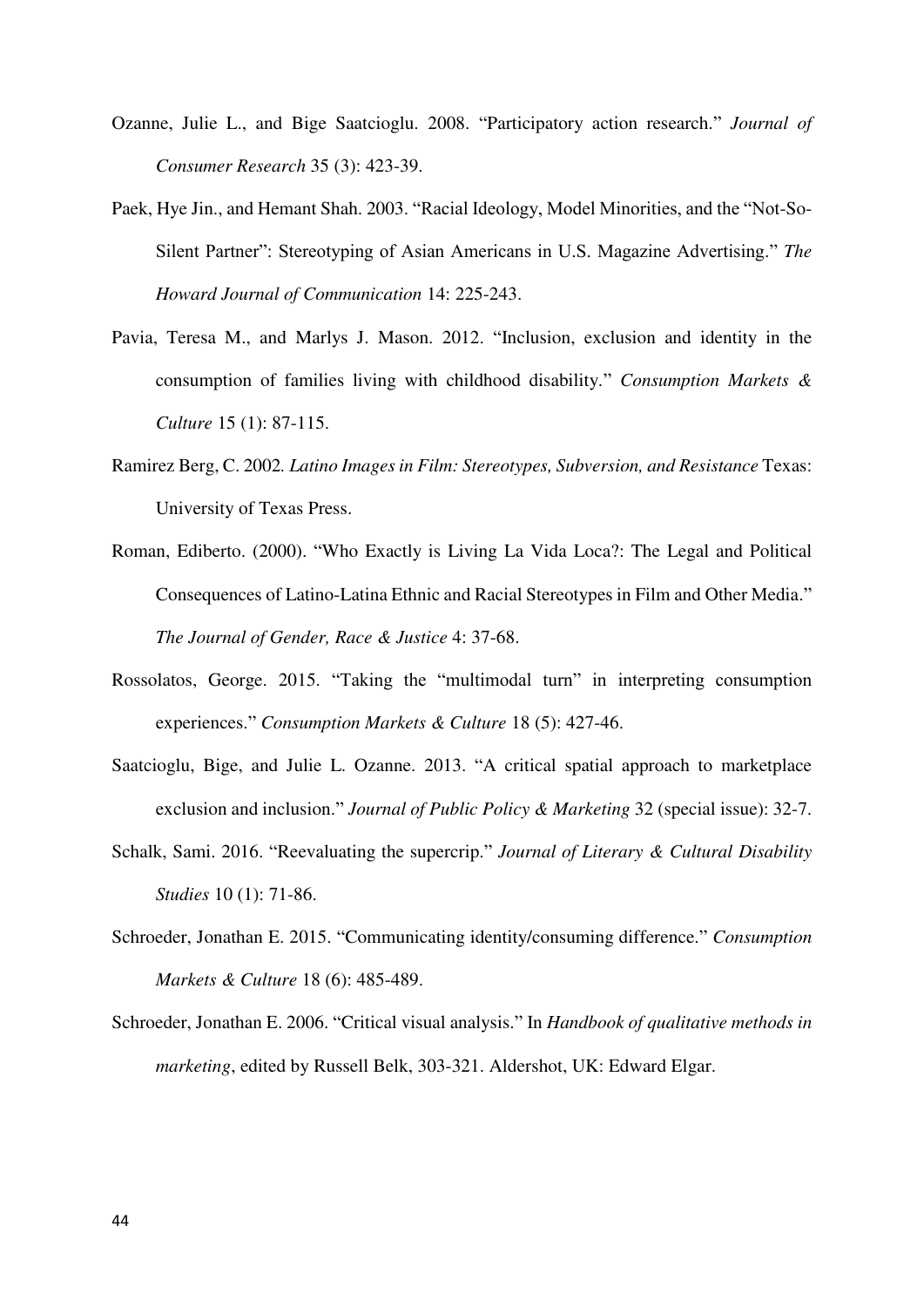- Schroeder, Jonathan E., and Janet L. Borgerson. 2005. "An ethics of representation for international marketing communication." *International Marketing Review* 22 (5): 578- 600.
- Schroeder, Jonathan E., and Detlev Zwick. 2004. "Mirrors of masculinity: Representation and identity in advertising images." *Consumption Markets & Culture* 7 (1): 21-52.
- Shildrick, Margrit. 2009. *Dangerous discourses of disability, subjectivity and sexuality*. UK: Palgrave Macmillan.
- Shildrick, Tracy. 2012. *Poverty and Insecurity: Life in 'low-pay, No-pay' Britain*. Great Britain: Policy Press.
- Silva, Carla Filomena, and P. David Howe. 2012. "The (in) validity of supercrip representation of Paralympian athletes." *Journal of Sport and Social Issues* 36 (2): 174-94.
- Smith, Andrew E., and Michael S. Humphreys. 2006. "Evaluation of unsupervised semantic mapping of natural language with Leximancer concept mapping." *Behavior Research Methods* 38 (2): 262-79.
- Smith, Angela. 2012. "Hierarchy of impairment: The impact." *Ethnicity and Inequalities in Health and Social Care* 5 (2): 70-1.
- Stivers, Tanya, and Jack Sidnell. 2005. "Introduction: Multimodal interaction". *Semiotica* 2005 (156): 1-20.
- Szmigin, Isabelle, and Marylyn Carrigan. 2006. "Consumption and community: choices for women in their forties." *Journal of Consumer Behaviour* 5 (4): 292-303.
- Szmigin, Isabelle, and Marylyn Carrigan. 2000. "Does advertising in the UK need older models*?" Journal of Product & Brand Management* 9 (2): 128-143.
- Thomas, Adrian. 2000. "Stability of Tringo's hierarchy of preference toward disability groups: 30 years later." *Psychological Reports* 86 (3): 1155-1156.